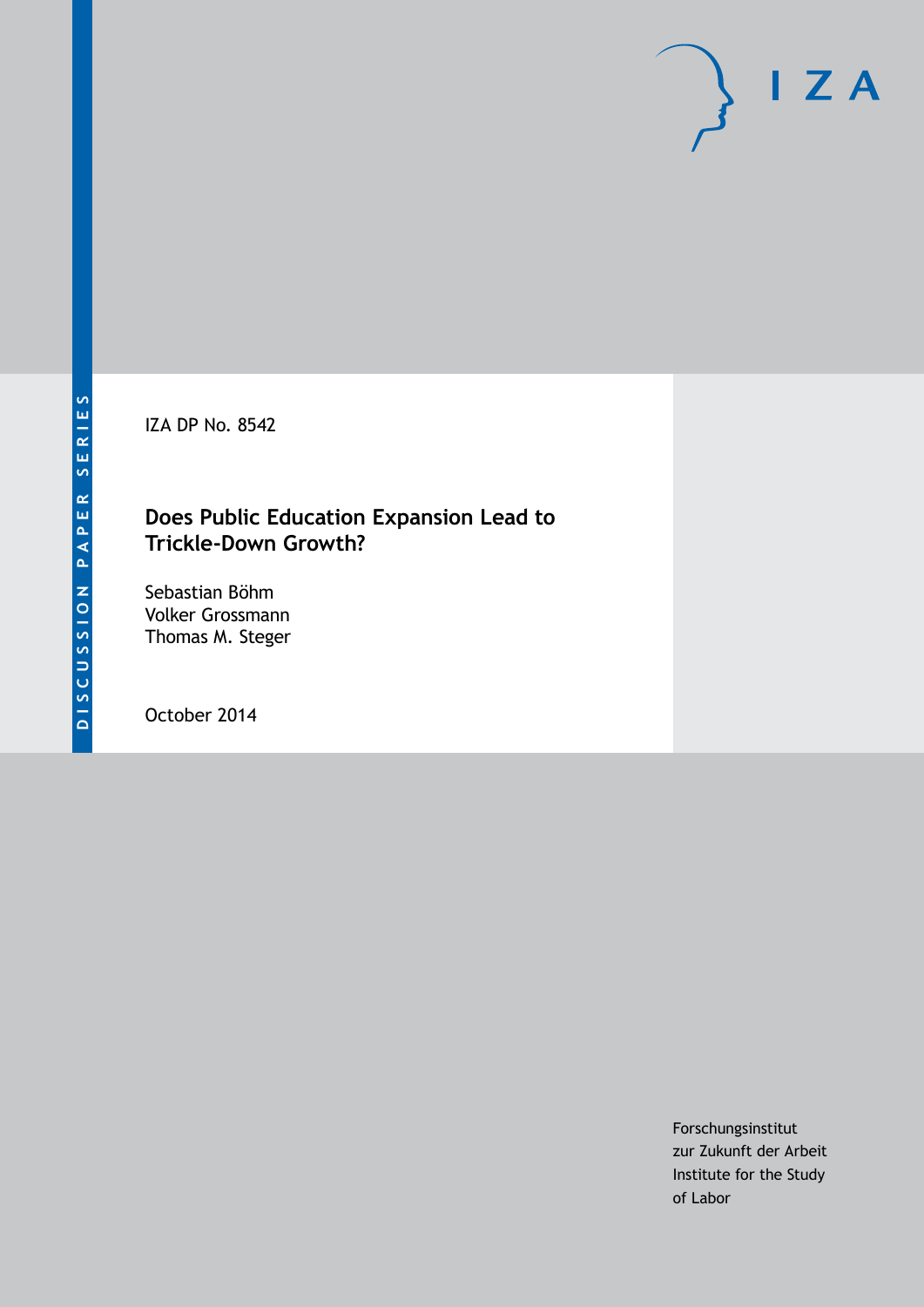# **Does Public Education Expansion Lead to Trickle-Down Growth?**

### **Sebastian Böhm**

*University of Leipzig*

### **Volker Grossmann**

*University of Fribourg, CESifo, IZA and CReAM*

### **Thomas M. Steger**

*University of Leipzig and CESifo*

Discussion Paper No. 8542 October 2014

IZA

P.O. Box 7240 53072 Bonn Germany

Phone: +49-228-3894-0 Fax: +49-228-3894-180 E-mail: [iza@iza.org](mailto:iza@iza.org)

Any opinions expressed here are those of the author(s) and not those of IZA. Research published in this series may include views on policy, but the institute itself takes no institutional policy positions. The IZA research network is committed to the IZA Guiding Principles of Research Integrity.

The Institute for the Study of Labor (IZA) in Bonn is a local and virtual international research center and a place of communication between science, politics and business. IZA is an independent nonprofit organization supported by Deutsche Post Foundation. The center is associated with the University of Bonn and offers a stimulating research environment through its international network, workshops and conferences, data service, project support, research visits and doctoral program. IZA engages in (i) original and internationally competitive research in all fields of labor economics, (ii) development of policy concepts, and (iii) dissemination of research results and concepts to the interested public.

<span id="page-1-0"></span>IZA Discussion Papers often represent preliminary work and are circulated to encourage discussion. Citation of such a paper should account for its provisional character. A revised version may be available directly from the author.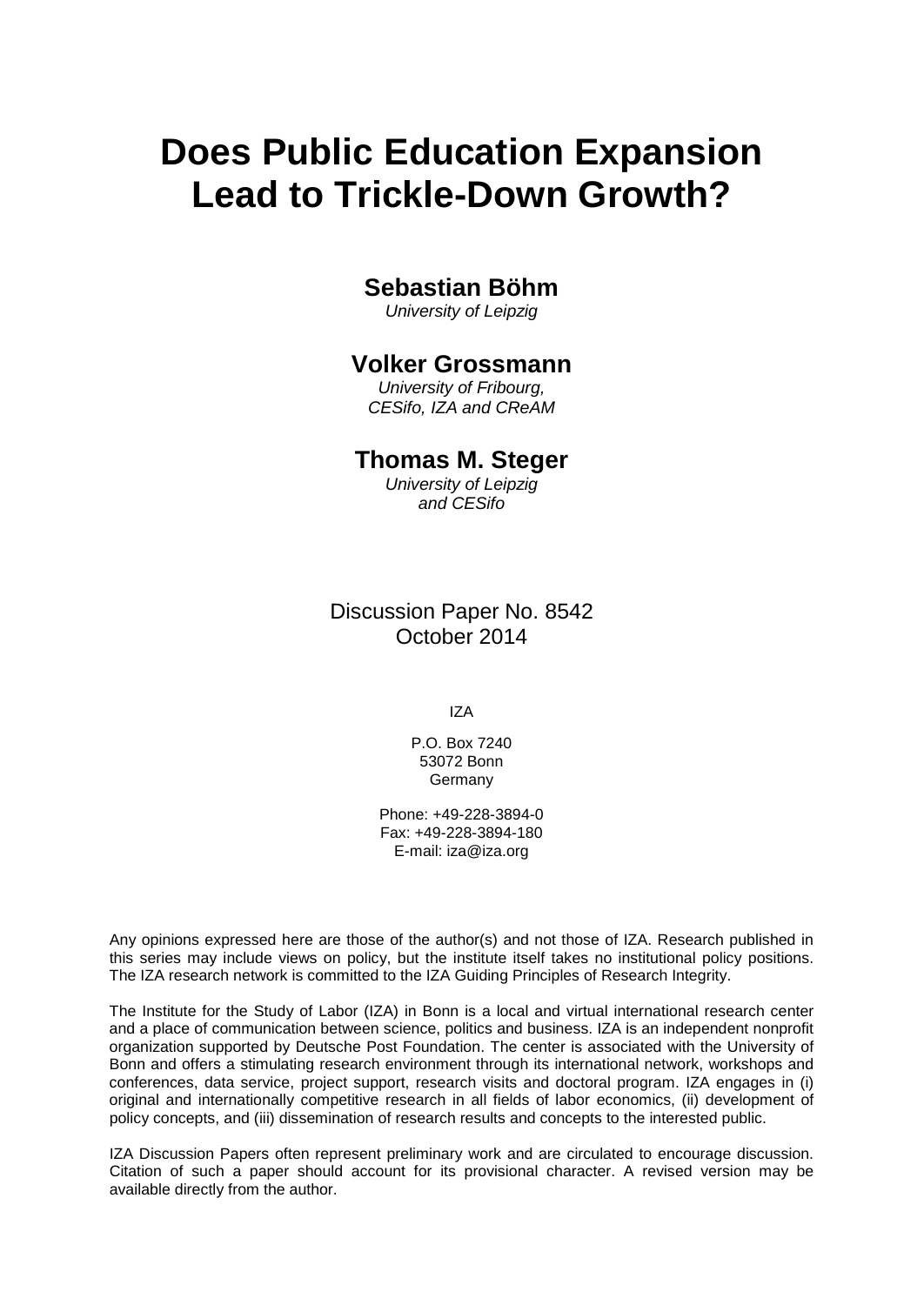IZA Discussion Paper No. 8542 October 2014

# **ABSTRACT**

## **Does Public Education Expansion Lead to Trickle-Down Growth?[\\*](#page-1-0)**

The paper revisits the debate on trickle-down growth in view of the widely discussed evolution of the earnings and income distribution that followed a massive expansion of higher education. We propose a dynamic general equilibrium model to dynamically evaluate whether economic growth triggered by an increase in public education expenditure on behalf of those with high learning ability eventually trickles down to low-ability workers and serves them better than redistributive transfers. Our results suggest that, in the shorter run, lowskilled workers lose. They are better off from promoting equally sized redistributive transfers. In the longer run, however, low-skilled workers eventually benefit more from the education policy. Interestingly, although the expansion of education leads to sustained increases in the skill premium, income inequality follows an inverted U-shaped evolution.

JEL Classification: H20, J31, O30

Keywords: directed technological change, publicly financed education, redistributive transfers, transitional dynamics, trickle-down growth

Corresponding author:

Volker Grossmann University of Fribourg Department of Economics Bd. de Pérolles 90 1700 Fribourg **Switzerland** E-mail: [volker.grossmann@unifr.ch](mailto:volker.grossmann@unifr.ch)

We are grateful to Sjak Smulders and Manuel Oechslin for extremely helpful comments and suggestions. We also thank seminar particants at Tilburg University, the University of Leipzig, the Humboldt University of Berlin, the "Poverty and Inequality Workshop" 2014 at Free University of Berlin, and the "70th Annual Congress of the International Institute of Public Finance (IIPF)" 2014 in Lugano for valuable discussions.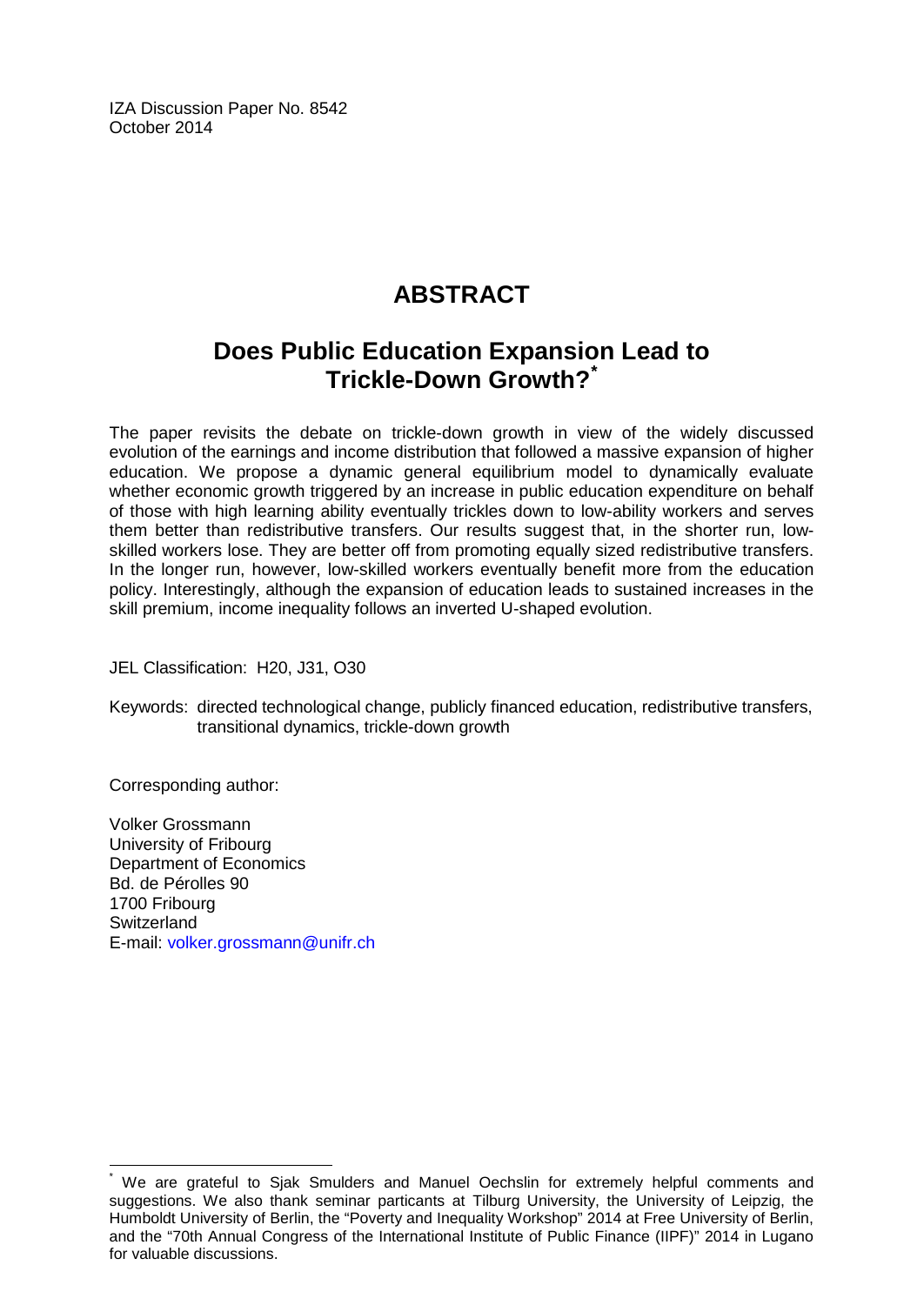"Since 1979, our economy has more than doubled in size, but most of that growth has flowed to a fortunate few." (Barack Obama, December 4, 2013)

### 1 Introduction

Whether economic growth trickles down to the socially less fortunate has been a key debate for many decades in the US and elsewhere (e.g. Kuznets, 1955; Thornton, Agnello and Link, 1978; Hirsch, 1980; Aghion and Bolton, 1997; Piketty, 1997). In particular, social desirability and choices of growth-promoting policies may critically depend on their expected trickle-down effects. For instance, massive expansion of high school and college education throughout the 20th century has led to a surge in the relative supply of skilled labor (Goldin and Katz, 2008; Gordon, 2013). Goldin and Katz (2008) document the important role of the public sector for this development, particularly between  $1950$  and  $1970<sup>1</sup>$  Despite steady economic growth, however, median (full-time equivalent) earnings of males have almost stagnated from the 1970s onwards (e.g. Katz and Murphy, 1992; Acemoglu and Autor, 2012; DeNavas-Walt, Proctor and Smith, 2013). Moreover, earnings of less educated males fell considerably (Acemoglu and Autor, 2011, Tab. 1a). Thus, under the hypothesis that technological change has been endogenously skill-biased to the expansion of public education, the evidence suggests a pronounced equity-efficiency trade-off of this policy intervention.

In this paper, we propose a comprehensive dynamic general equilibrium framework with directed technical change, heterogenous agents and a key role of human capital for economic growth to evaluate the effects of public expenditure reforms on the evolution of living standards over time. In particular, we comparatively examine two public expenditure policies: public education Önance on behalf of high-ability workers and income transfers towards low-ability workers who do not acquire more advanced education (e.g. because of limited ability). We investigate whether economic growth

<sup>1</sup>For instance, the fraction of college students in publicly controlled institutions gradually increased between 1900 and 1970. Between 1950 and 1970, it increased from 0.5 to almost 0.7 among students with four years of college attendance (Goldin and Katz, 2008; Fig. 7.7).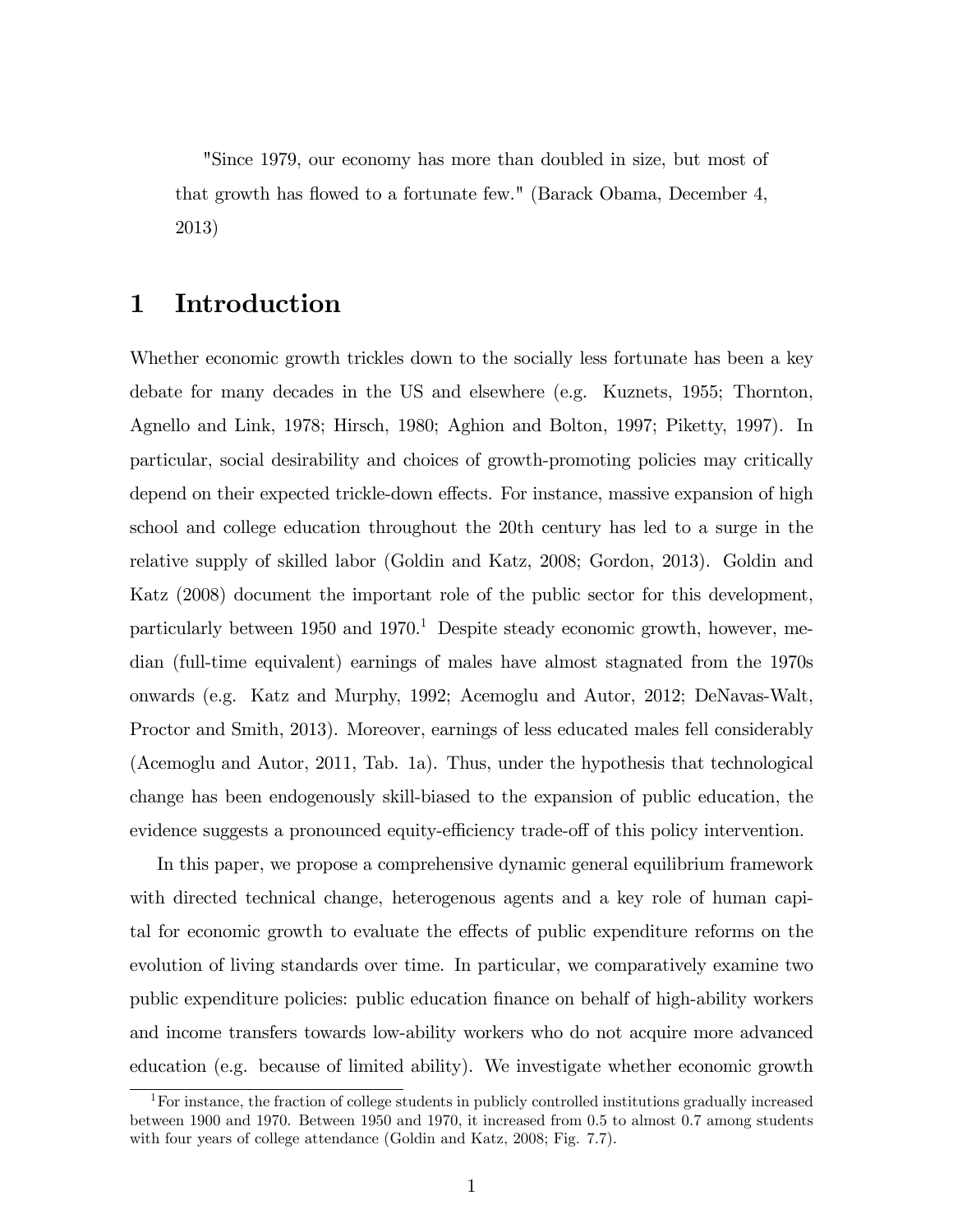triggered by an increase in public education expenditure on behalf of those with high learning ability eventually trickles down to low-ability workers and serves them better than redistributive transfers. Relatedly, we examine whether expanding education of wealthy, high-ability households inevitably raises inequality of earnings and income over time.

Whether and when growth promoted by education expansion trickles down to lowskilled workers is a key question for at least three reasons. First, the evolution of the earnings distribution has recently provoked an intensive policy debate in the US and elsewhere (e.g. Stiglitz, 2012; Deaton, 2013; Mankiw, 2013; Piketty, 2014).<sup>2</sup> For instance, in his maybe most widely received speech of his US presidency (December 4,  $2013$ ), Barack Obama referred to it as "the defining challenge of our time", criticizing that "a trickle-down ideology became more prominent".<sup>3</sup> He also urged that "we need to set aside the belief that government cannot do anything about reducing inequality". In fact, the tax-transfer system in the US is rather unsuccessful to improve living standards of the working-poor, compared to other advanced countries (Gould and Wething, 2012). Second, upward social mobility has proved being severely limited by intergenerational transmission of learning ability and/or human capital, implying that a significant fraction of individuals may not acquire more than basic education for a long time to come.<sup>4</sup> It is thus important to know whether those individuals profit from publicly Önanced education expansion, particularly compared to the alternative policy of redistributive transfers which are directly targeted to less educated workers.<sup>5</sup> To focus our analysis on this issue we deliberately rule out social mobility in

<sup>&</sup>lt;sup>2</sup>The earnings distribution has changed markedly also in Continental Europe, although later than in the US; see e.g. Dustmann, Ludsteck and Schönberg (2009) for evidence on Germany.

 $3$ See www.whitehouse.gov/the-press-office/2013/12/04/remarks-president-economic-mobility

<sup>&</sup>lt;sup>4</sup>See e.g. Corak (2013). There is overwhelming evidence for the hypothesis that the education of parents affects the human capital level of children, even when controlling for family income. For instance, Plug and Vijverberg (2003) and Black, Devereux and Salvanes (2005) show that children of high-skilled parents have a higher probability of being high-skilled.

<sup>&</sup>lt;sup>5</sup>There are, of course, many other policy options to improve economic situations of the poor which we do not consider because of our macroeconomic focus. For instance, there is a large literature on the effectiveness of programmes to promote rather basic education on behalf of low-income earners or the unemployed. Some of the evidence suggests that their success is very limited unless governments intervene at a very young age (see e.g. the survey by Cunha, Heckman, Lochner and Masterov, 2006). See, however, Osikominu (2013) for qualifying evidence on long term (versus short term) active labor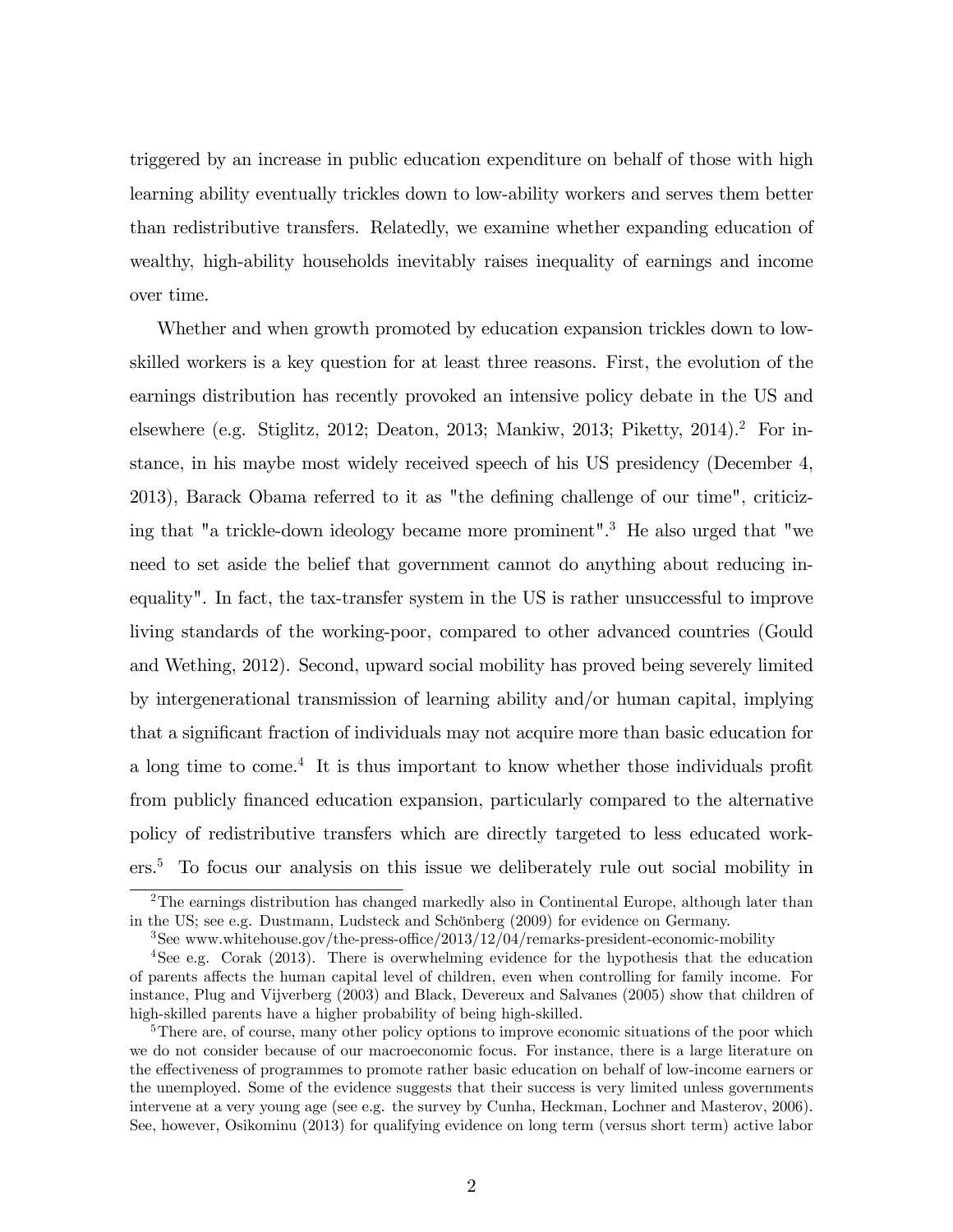our model. Third, the literature on directed technological change, initiated by Von Weizsäcker (1966) and advanced by Acemoglu (1998, 2002), suggests to account for the possibility that an increase in the supply of human capital leads to skill-biased technological change, thus contributing to the differential evolution of living standards across individuals in the first place. Particularly, it is not evident whether and when workers with only basic education benefit from an increase in the economy's supply of human capital. It is therefore salient for addressing our research questions to capture the possibility that technological progress does not automatically benefit high-skilled and low-skilled labor in a similar fashion.<sup>6</sup>

To illustrate this point, we start out with a simple model without directed technical change where we allow for human capital externalities which benefit both types of workers alike. We then proceed to compare the speed of trickle-down of this model to that in a comprehensive framework with R&D-based directed technical change. Standard analyses of directed technological change models are inadequate to enter the trickle-down debate, because they exclusively focus on the long run and assume that skill supply is exogenous. For instance, as acknowledged by Autor and Acemoglu (2012), such analyses are unsuccessful to explain falling earnings at the bottom of the distribution of income. Rather, our goal is to dynamically evaluate the impact of an increase in public education expenditure that potentially affects both R&D and education decisions, is in line with the observed income dynamics in the last decades, and helps to predict and understand future dynamics.<sup>7</sup>

More specifically, our framework rests on the following features: (i) We focus on households which do not accumulate human capital, but may benefit from expansion of publicly financed education of others – either dynamically through trickle-down

market policy.

<sup>&</sup>lt;sup>6</sup>In an interesting recent paper, Che and Zhang (2014) argue that the higher education expansion in China in the late 1990s had a causal positive effect on technological change particularly in human capital intensive industries, suggesting that technical change endogenously benefits primarily highskilled workers.

<sup>&</sup>lt;sup>7</sup>We employ the algorithm of Trimborn, Koch and Steger  $(2008)$  to analyze the transitional dynamics of the resulting non-linear, highly dimensional, saddle-point stable, differential-algebraic system. Despite the complexity of our model, the long run equilibrium can be derived and characterized analytically. This is important for calibrating the model and for understanding basic mechanisms.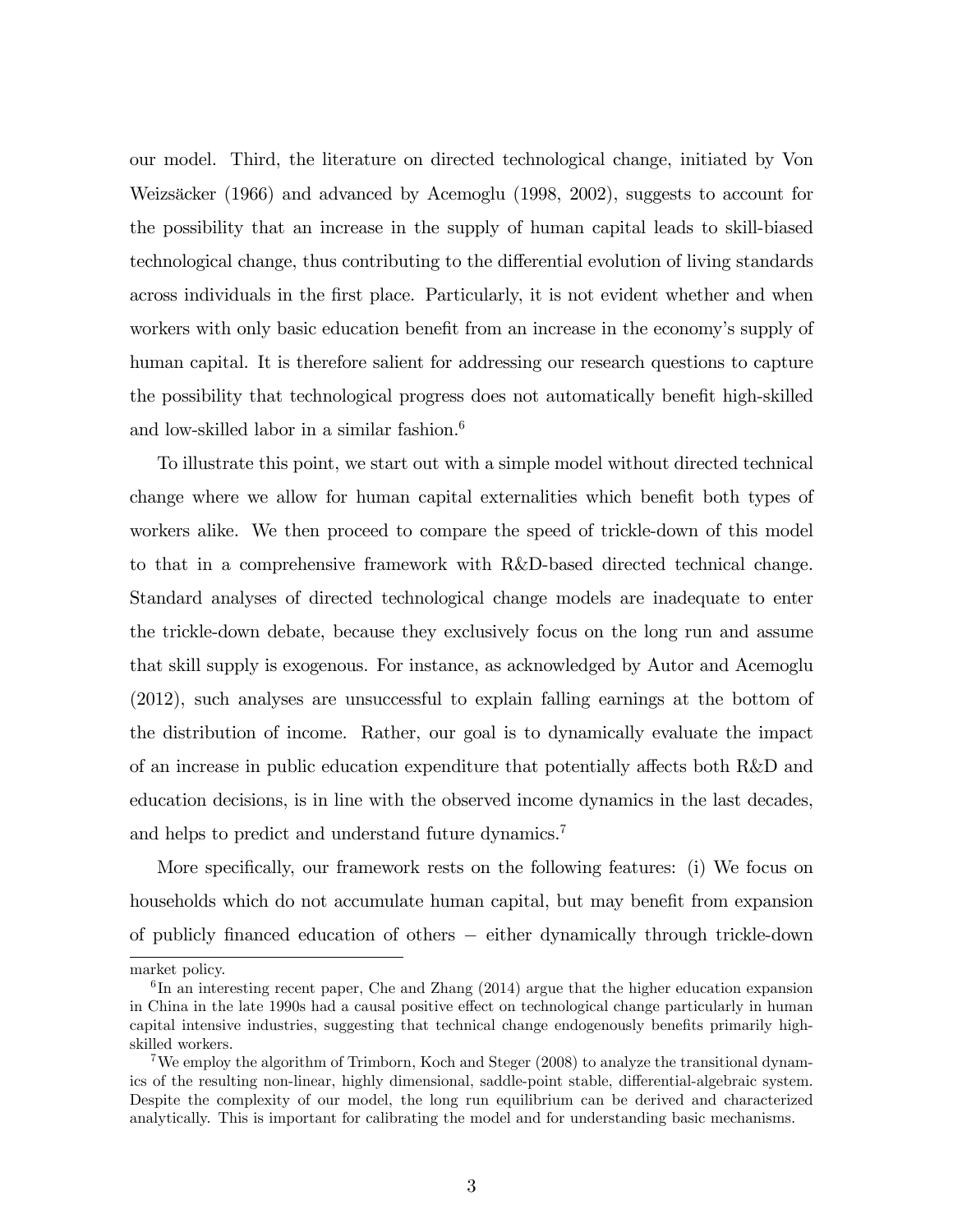growth or statically through complementarity of high-skilled and low-skilled labor; (ii) growth is endogenously driven by technological change which may complement different types of skills in a differential fashion; (iii) the government can extend redistributive transfers and promote economic growth by publicly Önancing education; (iv) there are distortionary taxes on (labor and capital) income and capital gains; (v) the accumulation of physical capital, human capital and R&D-based knowledge capital interact with public policy in determining the evolution of living standards over time.

Our key Öndings may be summarized as follows. First, when the government raises the fraction of tax revenue devoted to publicly finance education on behalf of highability individuals, net income and the wage rate of low-ability individuals first decrease compared to the baseline scenario without policy reform. Thus, consistent with empirical evidence, our analysis suggests that education expansion is followed by rising inequality and temporarily lower wages at the bottom of the earnings distribution. Later in the transition, the economic situation of the least educated improves and they eventually become better of than without education expansion. Second, an increase in the fraction of the tax revenue devoted to redistributive transfers rather than public education expenditure leads to short run gains but long run losses for this group. Thus, our analysis suggests a dynamic policy trade-off from the perspective of the socially less fortunate. This is not necessarily so in the simple model without directed technical change we analyze first (section  $3$ ): in this model, education expansion is always inferior to transfers from the perspective of low-ability workers in the case where there are no human capital externalities; if human capital externalities are sufficiently strong, the picture becomes qualitatively the one suggested by the comprehensive model. Examining the comprehensive model is more compelling though for the main argument and for a quantitative analysis because it allows for the possibility that education expansion triggers technological change which primarily benefits high-skilled workers. Third, our calibration to the US economy implies that it takes a long time until growth triggered by education expansion trickles-down to the poor and makes them better off than under redistributive transfers. Fourth, the speed of trickle-down is slower, the higher the (derived) elasticity of substitution between the two types of workers in the economy.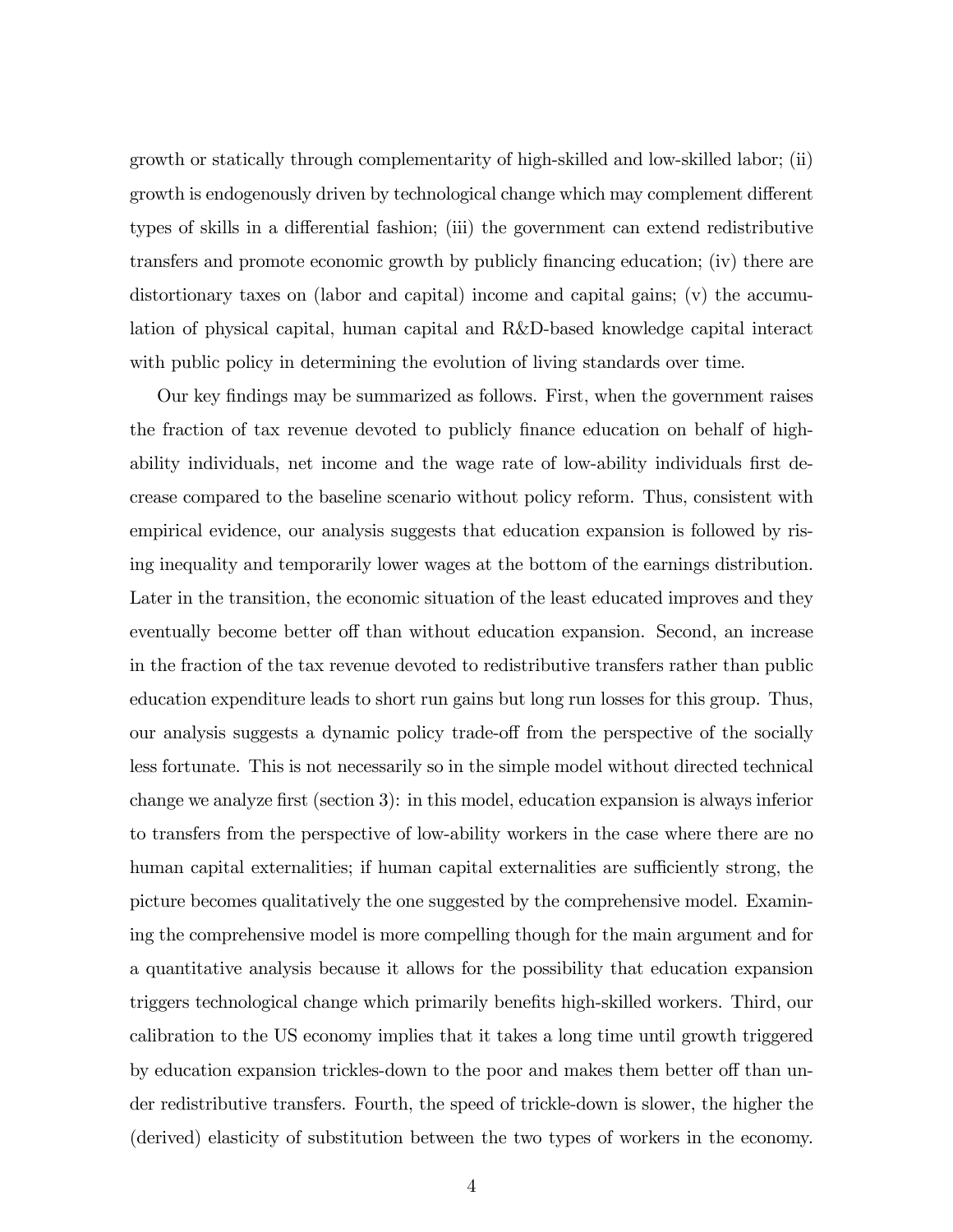Fifth, promoting human capital accumulation implies that earnings inequality increases on impact and then further rises considerably over time. This also raises overall inequality of net income earlier in the transition. However, although remaining higher than under redistributive transfers, income inequality eventually decreases later in the transition because of (albeit limited) convergence of asset holdings between the two types of workers. In other words, education expansion leads to an inverted U-shaped "Kuznets curve" evolution of income inequality.

The paper is organized as follows. In section 2, we briefly discuss the related literature. Section 3 starts out with a simple model highlighting important features of our analysis. In section 4, we set up a comprehensive growth model designed for a quantitative analysis. Section 5 characterizes its equilibrium analytically. In section 6 we employ numerical analysis to dynamically evaluate the trickle down dynamics of policy reforms. Section 7 focusses on the evolution of the distribution of earnings and net income across different types of workers. The last section concludes.

### 2 Related Literature

We shall not attempt to review the vast literature on the interplay between economic growth and inequality. Rather, we selectively discuss the most related work. In their seminal paper, Galor and Zeira (1993) show that human capital investments are suboptimally low under credit constraints. According to their analysis, if the wedge between the borrowing and the lending rate is sufficiently large, not only is inequality harmful for growth but also may it increase over time (i.e., growth does not trickle down). Aghion and Bolton (1997), Piketty (1997) and Matsuyama (2000) examine the evolution of wealth distribution under imperfect credit market with fixed investment requirements for entrepreneurial projects. They identify conditions under which growth may trickle down and argue that (lump sum) wealth redistribution to the poor may speed up this process by mitigating credit constraints. In contrast to this literature, our focus is on the interplay between physical capital accumulation, human capital accumulation and technological change directed to different types of workers, while abstracting from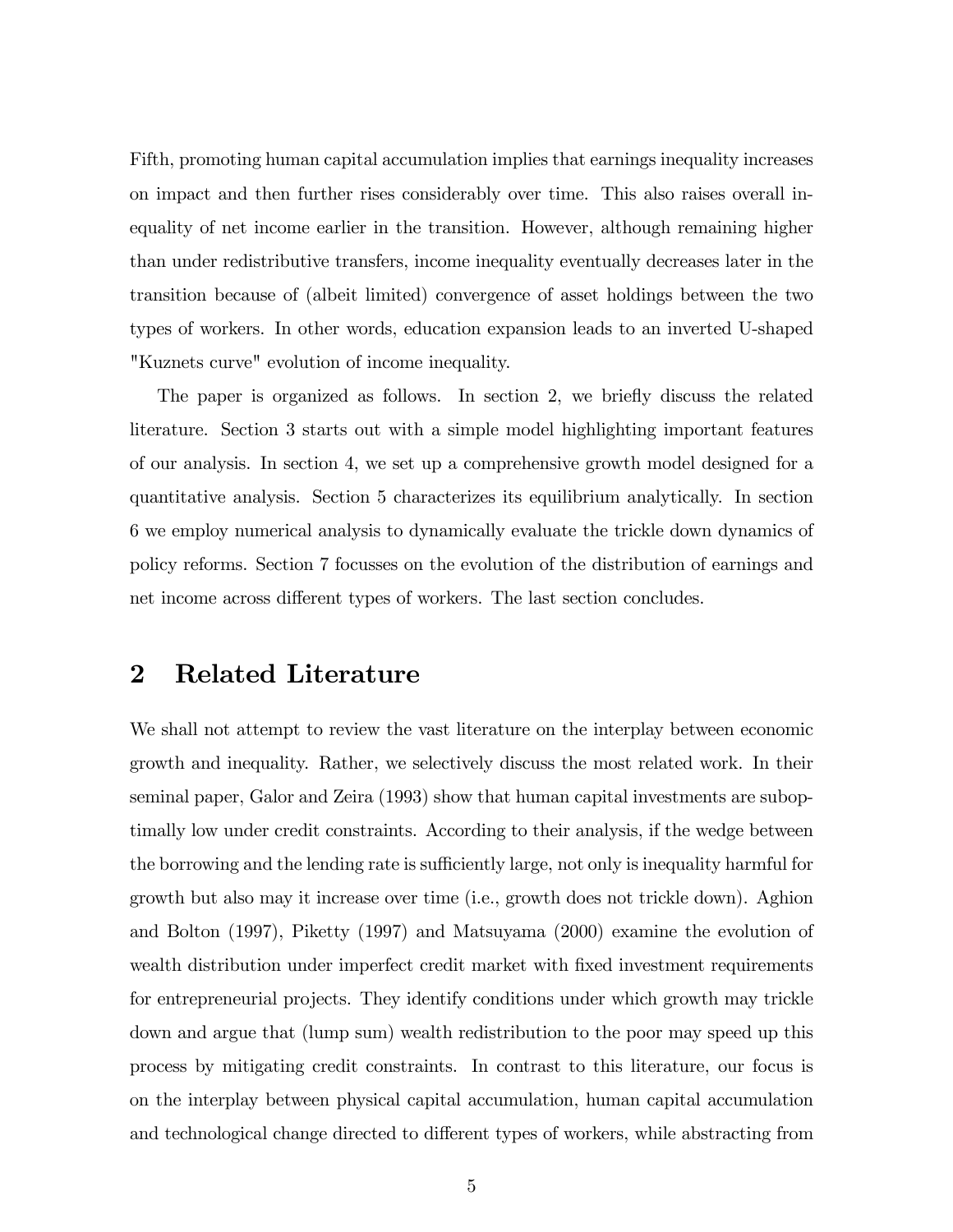credit constraints. In view of the minor role of credit constrains for education Önance in the US (for a recent study, see e.g. Lochner and Monge-Naranjo, 2011), this appears to be a reasonable research strategy in our context. Moreover, we focus on publicly financed education and redistribution, financed by distortionary taxation.

Goldin and Katz (2008) argue that the evolution of skill premia can be explained by the pace at which the relative supply of skills keeps track with the relative demand for skills as driven by skill-biased technological change. However, as already pointed out by Acemoglu and Autor (2012), their analysis does not address the possible feedback effect of rising skill supply. Such effects result from education expansion via endogenously biased technological change, altering the relative demand for skills. Closest to our analysis, Acemoglu (1998, 2002) introduces the idea that the relative demand for different types of workers via technological change is endogenous to the supply of human capital. While he focusses on the long run effects of an exogenous increase in human capital, our interest lies in the transitional dynamics when both the formation of human capital and the extent and direction of technological change are endogenous to public policy reforms. Finally, Galor and Moav (2000) examine distributional effects of biased technological change in a dynamic model of endogenous skill supply. There are two main differences to our work. First, whereas Galor and Moav (2000) are interested in the evolution of wage inequality when the rate of (by assumption ability-biased) productivity growth starts below steady state, we evaluate public policy experiments. In particular, we consider the dynamic effects of a publicly financed expansion of education on behalf of high-ability individuals versus redistributive transfers on income dynamics. Second, in our model technological change is based on R&D decisions which potentially is skill-biased endogenously.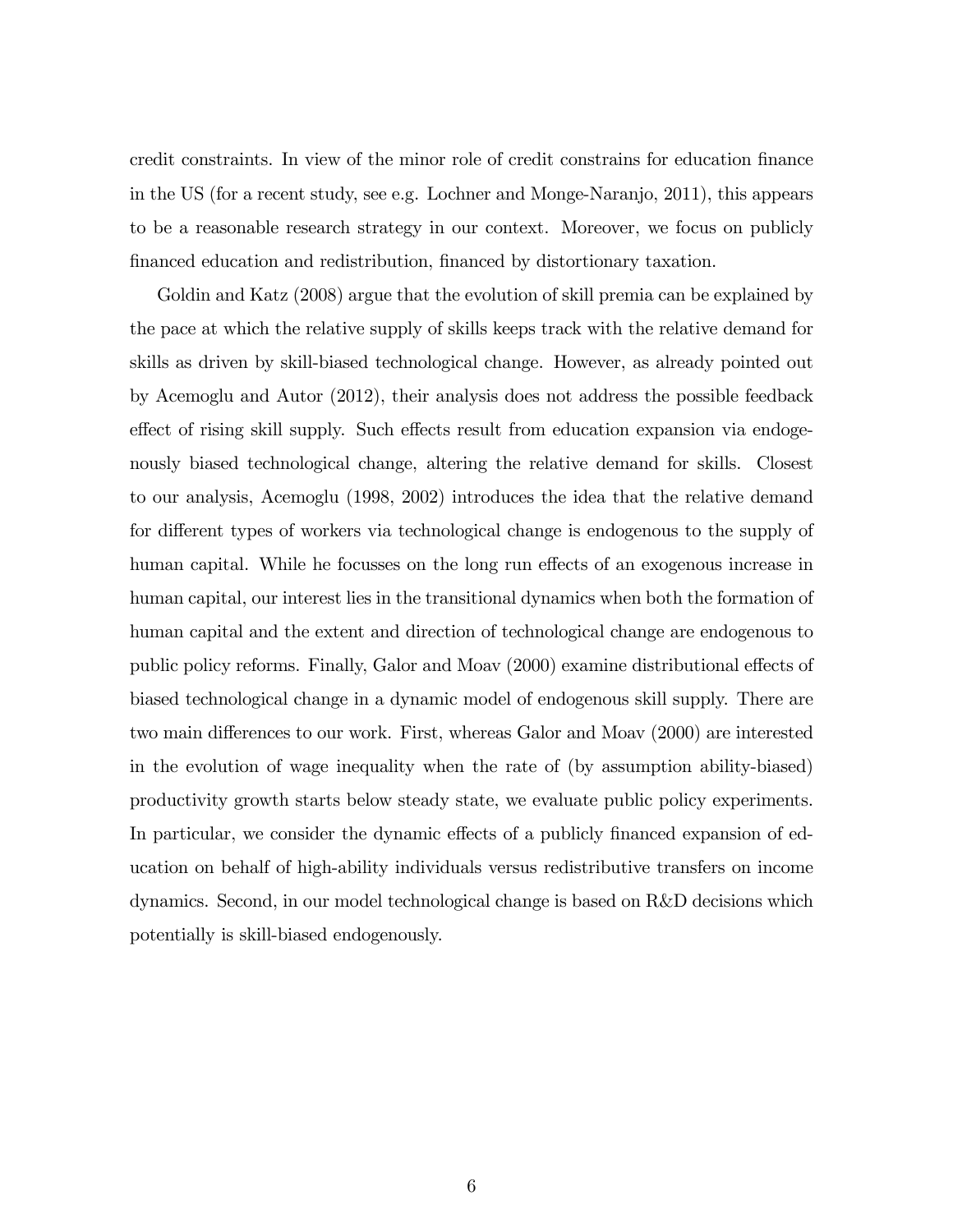#### 3 Simple Model

#### 3.1 Set Up

Consider an infinite-horizon framework in continuous time. There are two types of labor, a unit mass of type- $h$  individuals with unit time endowment, capable of accumulating human capital by investing time for education, and a mass  $\bar{l} > 0$  of type-l individuals, inelastically supplying one unit of labor each period. For modern times, human capital accumulation of a representative type $-h$  individual may be interpreted as higher education attendance after high school graduation.<sup>8</sup> Ruling out social mobility captures intergenerational transmission of learning ability in a pointed form. The modeling choice is driven by our interest of trickle-down dynamics on behalf of those  $(type-l$  individuals) with basic education only.

There is a homogenous consumption good with price normalized to unity. Final output is produced under perfect competition according to

$$
Y = A \left[ \left( H^Y \right)^{\frac{\psi - 1}{\psi}} + \left( L^Y \right)^{\frac{\psi - 1}{\psi}} \right]^{\frac{\psi}{\psi - 1}},\tag{1}
$$

where  $H<sup>Y</sup>$  and  $L<sup>Y</sup>$  denote the amounts of h-type and l-type labor in manufacturing the numeraire good,  $A > 0$  is total factor productivity, and  $\psi > 0$  is the elasticity of substitution between the two types of labor. Let  $h$  denote the human capital level per type $-h$  individual. We allow for a human capital externality as a channel which may affect trickle-down growth; that is,  $A$  is a non-decreasing function of the human capital stock per  $h$ -type individual, h; we write

$$
A=h^{\zeta},
$$

 $\zeta \geq 0$ . In the special case  $\zeta = 0$ , there is no external effect of human capital accumulation on A and type-l individuals are exclusively affected by an increase in h because of the complementarity of different types of labor in  $(1)$ . The representative final good

<sup>&</sup>lt;sup>8</sup>In the US, secondary graduation rates increased quickly through the 20th century and then stabilized (Goldin and Katz, 2008; Tab. 3.1, Fig. 6.1).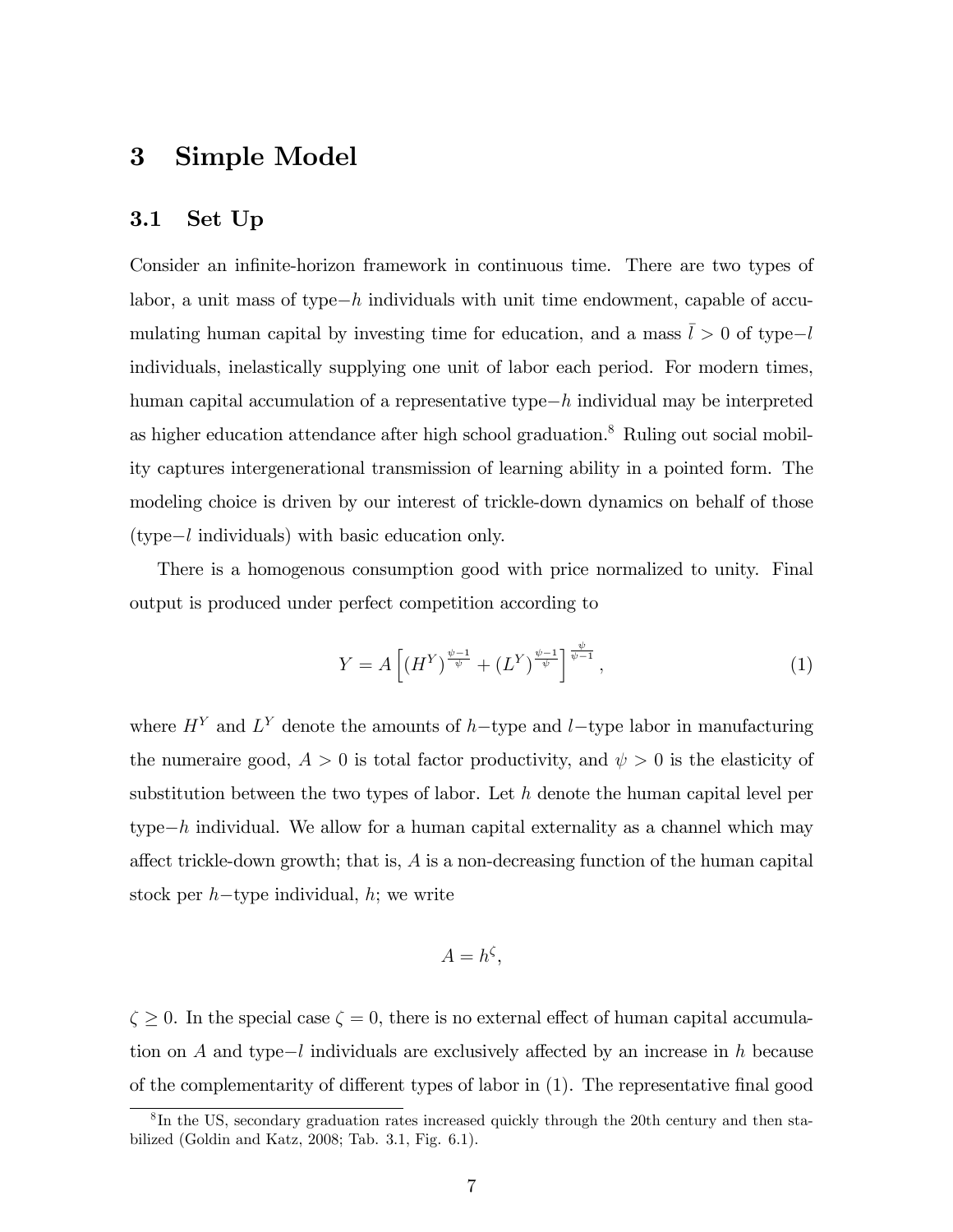producer maximizes profits, taking both  $A$  and the wage rates as given.

Skill accumulation of type-h individuals depends, first, on the time investment in education (Lucas, 1988). Second, it depends on the amount of publicly financed human capital ("teachers") per type $-h$  individual devoted to educational production. Moreover, it is characterized by intergenerational human capital transmission and depreciation over time. Let u and  $1 - u$  denote the fraction of time a type-h individual supplies to the labor market and devotes to education, respectively. Let  $h^E$  denote the teaching input in educational production per type $-h$  individual. Their human capital stock evolves according to

$$
\dot{h} = \xi (1 - u)^{\beta} \left( h^E \right)^{\gamma} h^{\eta} - \delta_H h, \tag{2}
$$

where  $\delta_H > 0$  is the depreciation rate of human capital and the other parameters fulfill  $\xi > 0, \beta \in (0,1), \gamma > 0, \eta \geq 0, \gamma + \eta < 1.$   $\beta < 1$  captures decreasing returns to time use in education. If  $\eta > 0$ , there is intergenerational human capital transmission.  $\delta_H > 0$  and  $\gamma + \eta < 1$  imply that, in the long run, the individual human capital level is stationary. Suppose that the teaching input is given  $bv^9$ 

$$
h^E = \vartheta h,\tag{3}
$$

where  $\vartheta > 0$  is the fraction of human capital devoted to education. In labor market equilibrium,  $uh = H^Y + h^E$ , i.e.,  $H^Y = (u - \vartheta)h$ ; moreover,  $L^Y = \overline{l}$ .

Our human capital accumulation process is similar to Lucas (1988), extended for publicly provided education. Substituting (3) into (2), we find  $\dot{h} = \xi (1 - u)^{\beta} \vartheta^{\gamma} h^{\gamma + \eta} \delta_H h$ . In Lucas (1988),  $\beta = 1$  (constant rather than decreasing returns to time investment),  $\gamma = 0$  (no publicly provided education), and  $\eta = 1$  such that the stock of human capital per capita could grow with a positive rate even in the long run, which we rule out with our parameter restrictions.

Teaching input is publicly Önanced by income taxation. In each period, a fraction

<sup>&</sup>lt;sup>9</sup>In any meaningful equilibrium, the fraction must be lower than the fraction of time devoted to labor market participation,  $\vartheta < u$ .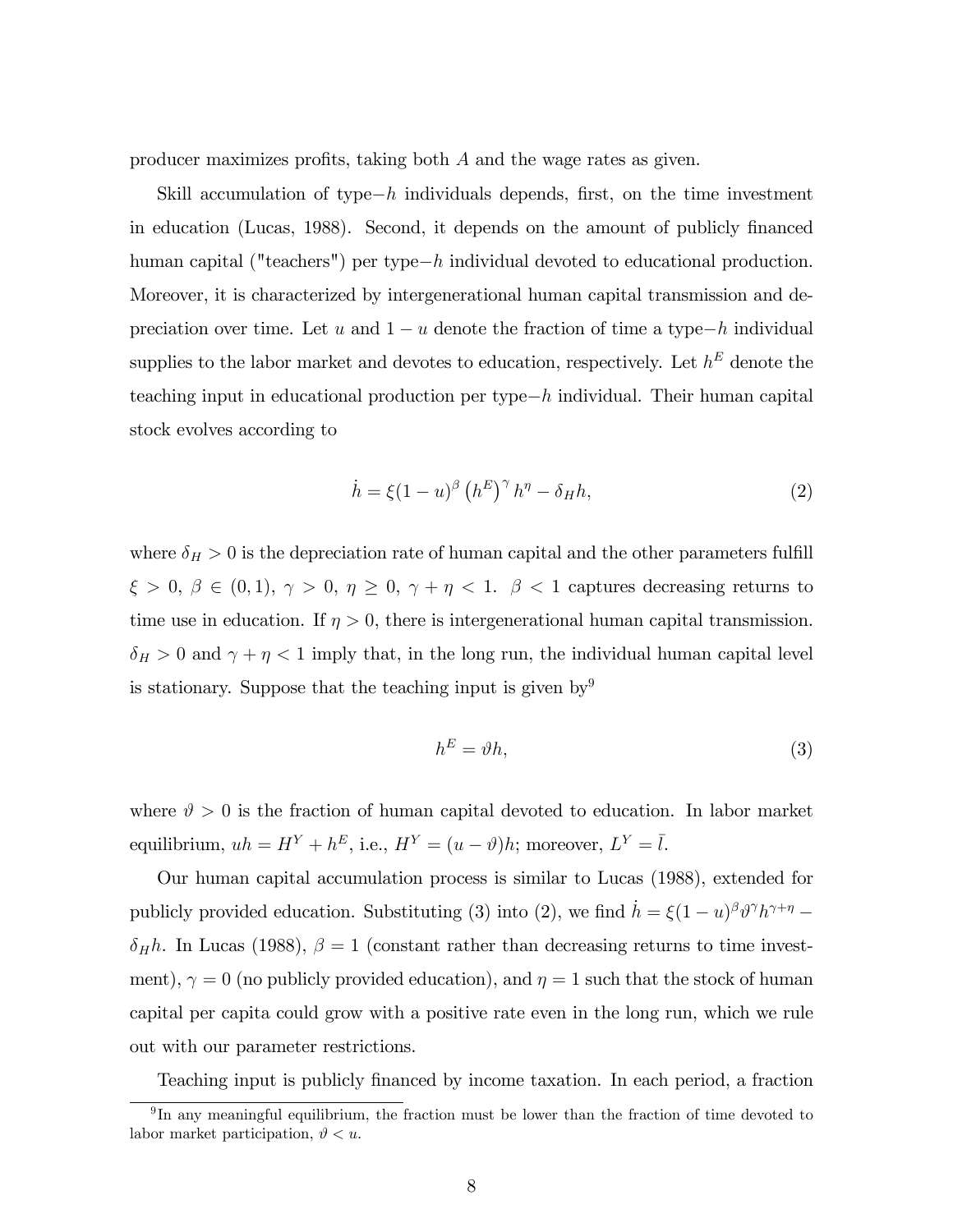$s<sup>E</sup> > 0$  of contemporaneous total tax revenue is used to publicly finance teachers in the education sector, endogenously determining policy parameter  $\vartheta$ . Moreover, a constant fraction  $s^T > 0$  of the tax revenue is devoted to finance transfers to individuals who own income below some income threshold, which may be thought of social welfare expenditure;  $s^E + s^T \leq 1$ . The possibility  $s^E + s^T < 1$  allows for a third public spending category which may additively enter the utility function (like public expenditure for defense, the legal system, public order, and safety). Alternatively, the third category may be interpreted as government waste.

Let  $w_l$  denote the wage rate (and gross wage income) of type-l individuals and  $w<sub>h</sub>$  the wage rate per unit of human capital supplied by type- $h$  individuals; supplying a fraction  $u$  of their unit time endowment to the labor market, their gross wage income reads as  $w_huh$ . We focus throughout on the case where type-l individuals earn (endogenously) less than type - h individuals at all times. Marginal tax rates on labor income are, if anything, higher for type- $h$  individuals. Formally, suppose that the marginal income tax rate is given by an increasing step-function  $\tilde{\tau}(\cdot)$  fulfilling  $\tilde{\tau}(w_huh) \equiv \tau_h > \tau_l \equiv \tilde{\tau}(w_l)$ . We focus on the case in which the step-function  $\tilde{\tau}$  is such that  $\tau_h$  and  $\tau_l$  are time-invariant for the income ranges we consider.<sup>10</sup> Suppose that only type $-l$  individuals earn sufficiently little to be eligible for a transfer payment, denoted by T. Their income level then reads as  $y_l := (1 - \tau_l)w_l + T$ , whereas after-tax income of type-h individuals is given by  $y_h := (1 - \tau_h)w_huh$ .

Denote the level of consumption of a type-j individual by  $c_j$ ,  $j \in \{h, l\}$ . Let subscript  $t$  on a variable index time (suppressed if not leading to confusion). As there is no physical capital, individuals do not save, i.e.  $c_{jt} = y_{jt}$  for all  $t, j \in \{h, l\}$ . Suppose that intertemporal utility of a type $-h$  individual is given by

$$
U_h = \int_0^\infty \frac{(c_{ht})^{1-\sigma} - 1}{1-\sigma} e^{-\rho t} dt = \int_0^\infty \frac{((1-\tau_h)w_{ht}u_t h_t)^{1-\sigma} - 1}{1-\sigma} e^{-\rho t} dt.
$$
 (4)

The optimal sequence of time allocation,  ${u_t}_{t=0}^{\infty}$ , maximizes (4) subject to (2), taking

 $10$ Ensuring this outcome may require that the mapping from income brackets to marginal tax rates is adjusted when income levels grow, i.e. function  $\tilde{\tau}(\cdot)$  is adjusted over time.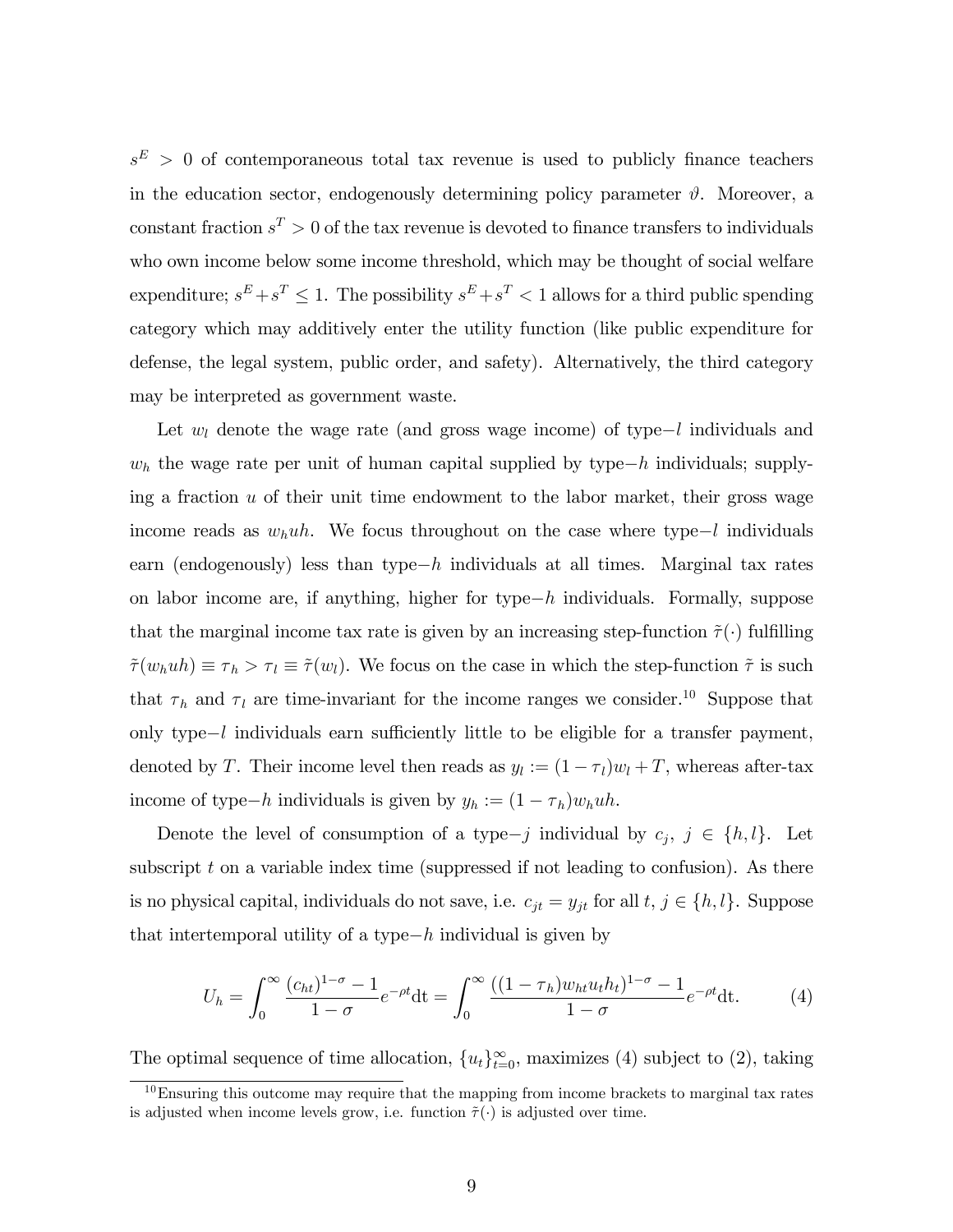the path of  $h^E$  as given. The equilibrium analysis of the model proposed in this section is standard and relegated to an online-appendix.

#### 3.2 Policy Evaluation

We now contrast the dynamic effects of an expansion of education (increase in  $s^E$ ) and of higher transfers (increase in  $s^T$ ) on income  $y_l$  of type-l individuals. For given tax rates, an increase in  $s<sup>E</sup>$  raises the fraction of human capital devoted to education,  $\vartheta$ , whereas an increase in  $s^T$  raises transfer payment T. Throughout the paper, we maintain the assumption that individuals do not anticipate shocks in policy parameters.



Figure 0: Time path of normalized income,  $y_l/y_l^*$ , in three scenarios: solid (blue) line: baseline scenario ( $s^T$  and  $s^E$  remain constant), horizontal dashed line:  $s^T$  increases by five percentage points), increasing dashed line:  $s<sup>E</sup>$  increases by five percentage points. Set of parameters:  $s^T = 0.07$ ,  $s^E = 0.1$  (pre-shock levels),  $\tau_h = 0.35$ ,  $\tau_l = 0.17$ ,  $\delta_H = 0.023$ ,  $\xi = 0.84, \beta = 0.25, \eta = 0.35, \psi = 1.5, \rho = 0.02, \sigma = 1.91, \bar{l} = 0.15$ . The calibration strategy is described in appendix.

Let  $y_l^*$  denote the net income (and consumption) of a type-l household in initial steady state (before the policy reform). Figure  $0$  illustrates the effects of increases in  $s<sup>E</sup>$  ("education expansion") and in  $s<sup>T</sup>$  ("redistribution extension") by five percentage points on normalized net income  $y_l/y_l^*$ . Panel (a) treats the case without human capital externality ( $\zeta = 0$ ). The increasing (dashed) line shows that an increase in  $s<sup>E</sup>$ leaves low-ability workers worse off early in the transition compared to the baseline scenario without policy reform. This reflects a reallocation of high-skilled labor away from final goods production (decrease in  $H<sup>Y</sup>$ ) towards the education sector, thereby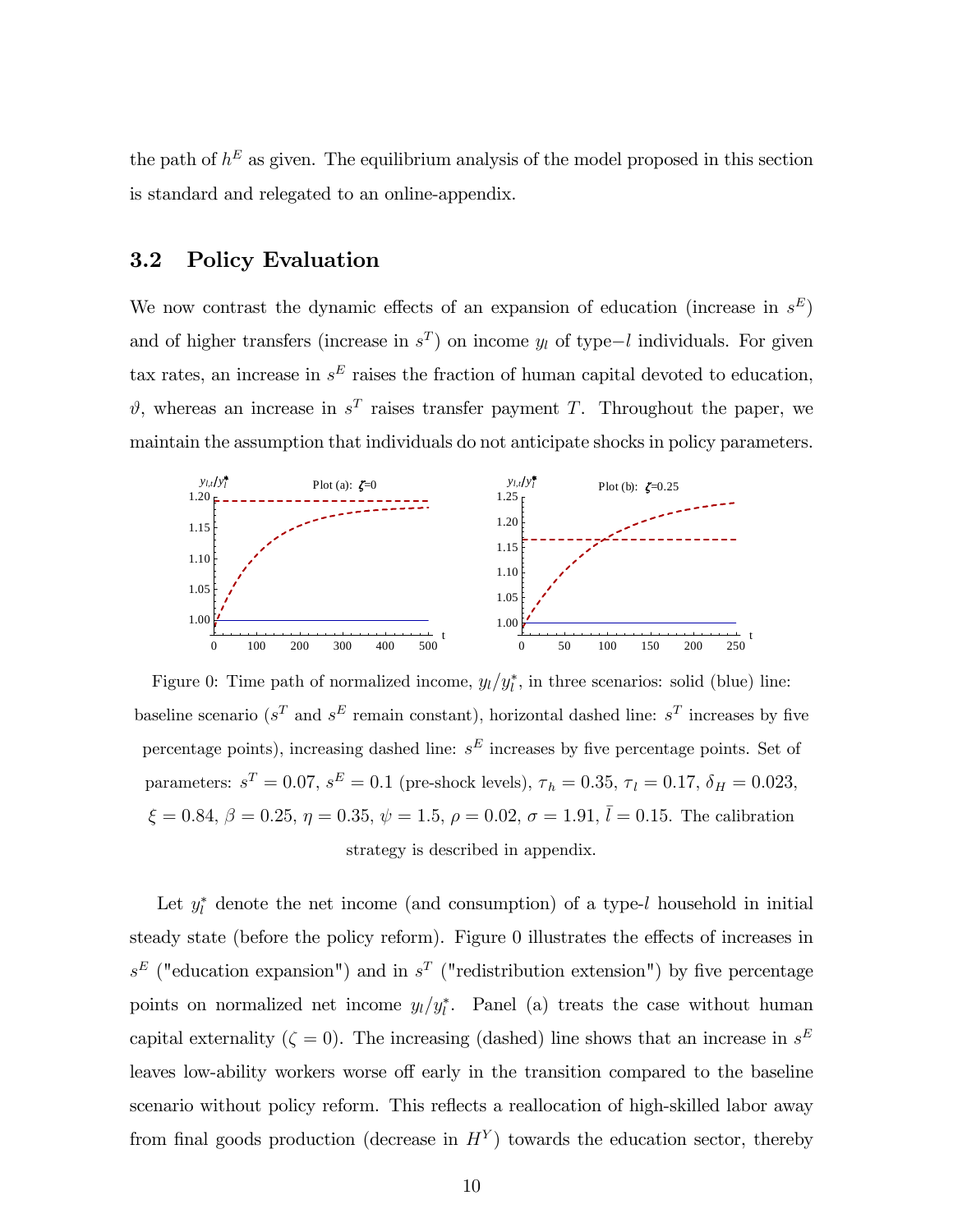depressing the marginal product of type-l workers (decrease in  $\partial Y/\partial L^Y$ ). Because of a complementarity between both types of labor in production function (1), later in the transition,  $y_l$  rises as human capital accumulates. However, for  $\zeta = 0$ , type-l individuals turn out being worse off than under the alternative policy of raising  $s^T$ , which once and for all raises living standards of the recipients of transfer income, as indicated by the horizontal (dashed) line in panel (a). In Panel (b), we consider the same policy shocks for the case where there is a human capital externality ( $\zeta = 0.25$ ). Thus, human capital accumulation triggered by expanding education now also increases total factor productivity. Now, although living standards again drop on impact in response to an increase in  $s^E$ , type-l individuals become better off in the longer run, compared to the effect of increasing  $s^T$ . Comparing the results suggested by panel (a) and (b) of Figure 0 highlights the salient role of endogenous technological progress which we examine next in a more comprehensive way for the purpose of quantitative analysis.

### 4 Comprehensive Model

The model in the previous section is too simple for a quantitative policy evaluation. We next propose a comprehensive model with endogenous and directed technical change. It features may be viewed as a microfoundation of human capital externalities. Unlike in the simple model, however, education expansion does not automatically benefit lowskilled workers through increases in total factor productivity. Its effect runs through R&D investment which may be primarily directed to high-skilled intensive production. We also introduce savings and capital accumulation.

#### 4.1 Firms

There is again a homogenous final good with price normalized to unity. Following Acemoglu (2002), final output is now produced under perfect competition according to

$$
Y = \left[ \left( X_H \right)^{\frac{\varepsilon - 1}{\varepsilon}} + \left( X_L \right)^{\frac{\varepsilon - 1}{\varepsilon}} \right]^{\frac{\varepsilon}{\varepsilon - 1}},\tag{5}
$$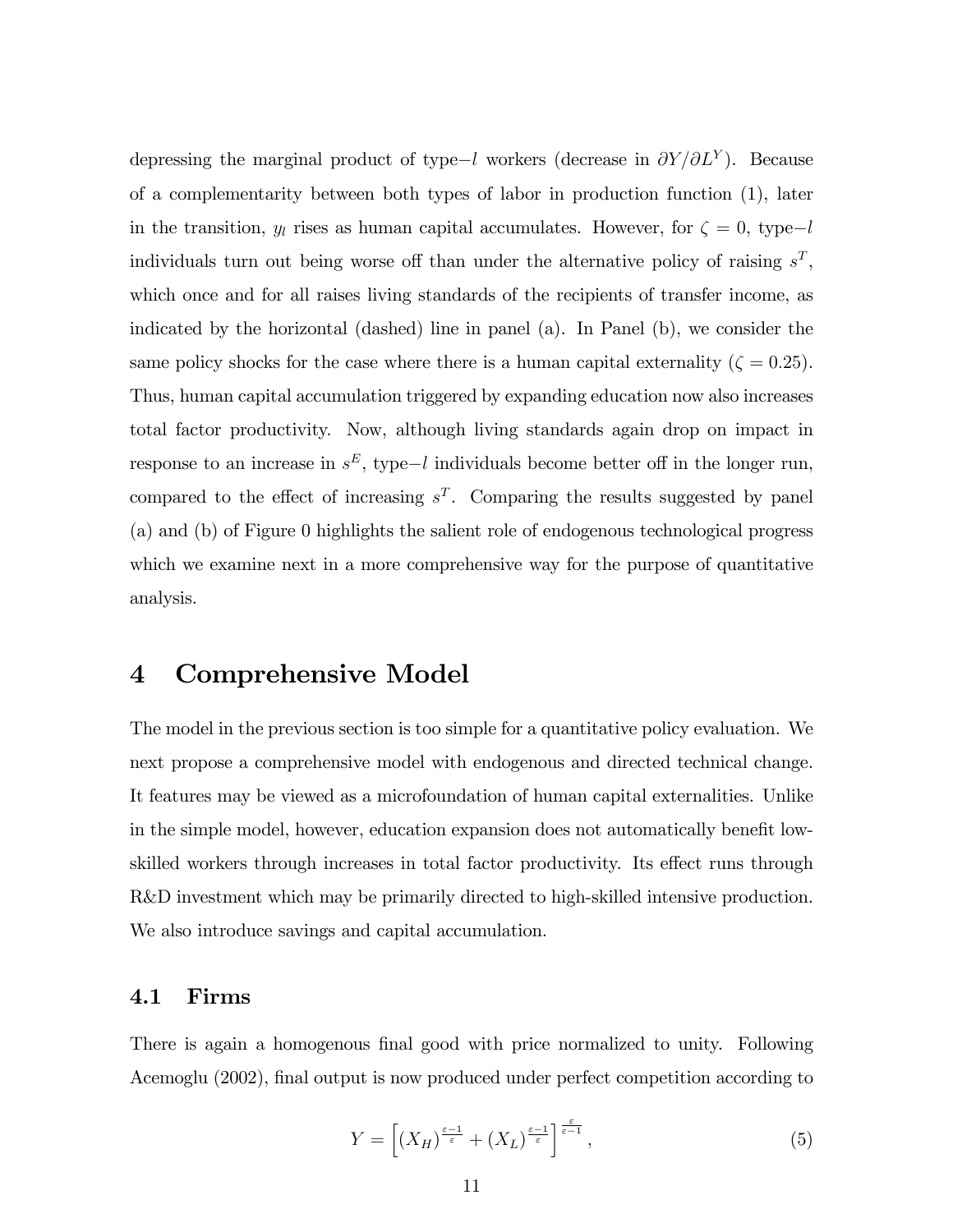$\varepsilon > 0$ .  $X_L$  and  $X_H$  are composite intermediate inputs. They are also produced under perfect competition, combining capital goods ("machines") with human capital and low-skilled labor, respectively. Formally, we have

$$
X_H = (H^X)^{1-\alpha} \int_{0}^{A_H} x_H(i)^{\alpha} di,
$$
\n(6)

$$
X_L = (L^X)^{1-\alpha} \int_0^{A_L} x_L(i)^{\alpha} di,
$$
\n
$$
(7)
$$

 $0 < \alpha < 1$ , where  $x_H(i)$  and  $x_L(i)$  are inputs of machines, indexed by i, which are complementary to the amount of human capital in this sector,  $H^X$ , and low-skilled labor,  $L^X$ , respectively. The mass ("number") of machines,  $A_H$  and  $A_L$ , expands through horizontal innovations, as introduced below. The initial number of both types of machines are given and positive;  $A_{H,0} > 0$ ,  $A_{L,0} > 0$ .

In each machine sector there is one monopoly  $firm - the$  innovator or the buyer of a blueprint for a machine. They produce with a "one-to-one" constant-returns to scale technology by using one unit of Önal output to produce one machine unit. The total capital stock,  $K$ , in terms of the final good, thus reads as

$$
K = \int_{0}^{A_{H}} x_{H}(i)di + \int_{0}^{A_{L}} x_{L}(i)di.
$$
 (8)

Machine investments are financed by bonds sold to households. In each machine sector there is a competitive fringe which can produce a perfect substitute for an existing machine (without violating patent rights) but is less productive: input coefficients are higher than that of the incumbents by a factor  $\kappa \in (1, \frac{1}{\alpha})$  $\frac{1}{\alpha}$ ] in both sectors.<sup>11</sup> Parameter  $\kappa$  determines the price-setting power of firms and allows us to disentangle the pricemark up from output elasticities, which is important for a reasonable calibration of the model. Physical capital depreciates at rate  $\delta_K \geq 0$ .

There is free entry into two kinds of competitive R&D sectors. In one sector, a

<sup>&</sup>lt;sup>11</sup> See Aghion and Howitt (2005), among others, for a similar way of capturing a competitive fringe.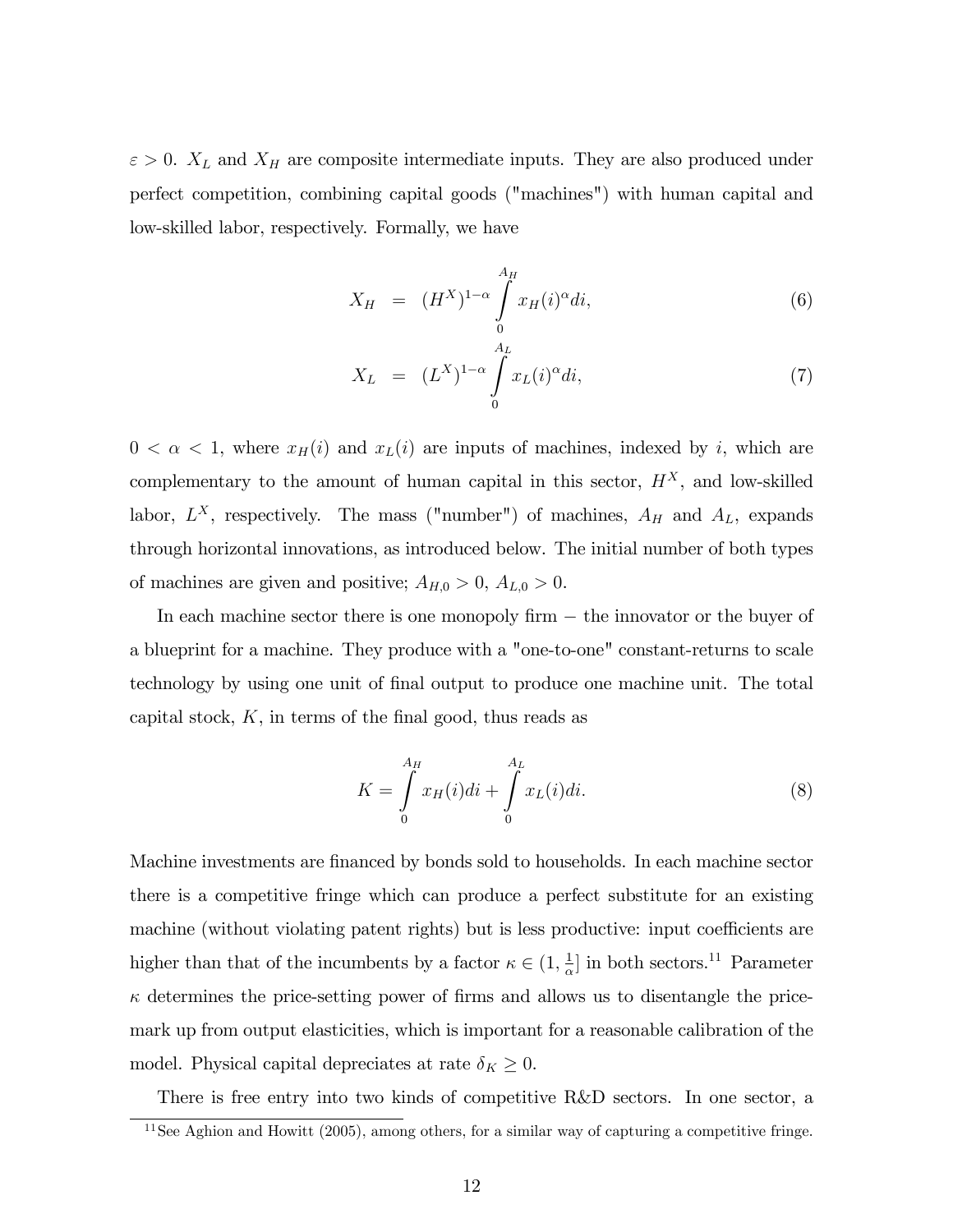representative R&D firm directs human capital to develop blueprints for new machines used to produce the human capital intensive composite input,  $X_H$ , the other sector to produce  $X_L$ . To each new idea a patent of infinite length is awarded. Following Jones (1995), ideas for new machines in the R&D sectors are generated according to

$$
\dot{A}_H = \tilde{\nu}_H (A_H)^{\phi} H_H^A, \ \tilde{\nu}_H = \nu \cdot (H_H^A)^{-\theta}, \tag{9}
$$

$$
\dot{A}_L = \tilde{\nu}_L (A_L)^{\phi} H_L^A, \ \tilde{\nu}_L = \nu \cdot (H_L^A)^{-\theta}, \tag{10}
$$

where  $H_H^A$  and  $H_L^A$  denote human capital input in the R&D sector directed to the human capital intensive and low-skilled intensive intermediate goods sector, respectively.  $\nu > 0$ is a R&D productivity parameter.  $\theta \in (0, 1)$  captures a negative R&D ("duplication") externality (Jones, 1995) which measures the gap between privately perceived constant R&D returns of human capital and socially decreasing returns. We assume that  $\phi \in$  $(0, 1)$ .  $\phi > 0$  captures a positive ("standing on shoulders") spillover effect.<sup>12</sup>

#### 4.2 Households

There are again two types of individuals, indexed by  $j \in \{l, h\}$ , which differ with respect to their learning ability. The learning technology is identical to section 3: only type-h individuals can accumulate human capital, according to  $(2)$ . We now allow population sizes of both types,  $N_h > 0$  and  $N_l > 0$ , to grow at the same and constant exponential rate,  $n \geq 0$ . We normalize the initial size of the type-h population to unity,  $N_{h,0} = 1$ , and denote  $N_{l,0} = \overline{l}$ . Preferences of individuals of type  $j \in \{l, h\}$  are represented by the standard utility function

$$
U_j = \int_{0}^{\infty} \frac{(c_{jt})^{1-\sigma} - 1}{1 - \sigma} e^{-(\rho - n)t} dt,
$$
\n(11)

 $\sigma > 0$ , where  $c_{jt}$  is consumption of a type-j individual at time t.

 $12$ Two remarks are in order. First, Acemoglu (1998, 2002) focusses on a "lab-equipment" version of the R&D process. Since empirically R&D costs are mainly salaries for R&D personnel, we prefer specifications (9) and (10). Second,  $\phi < 1$  implies that growth is "semi-endogenous" (Jones, 1995), i.e. would cease in the long run if we population growth were absent.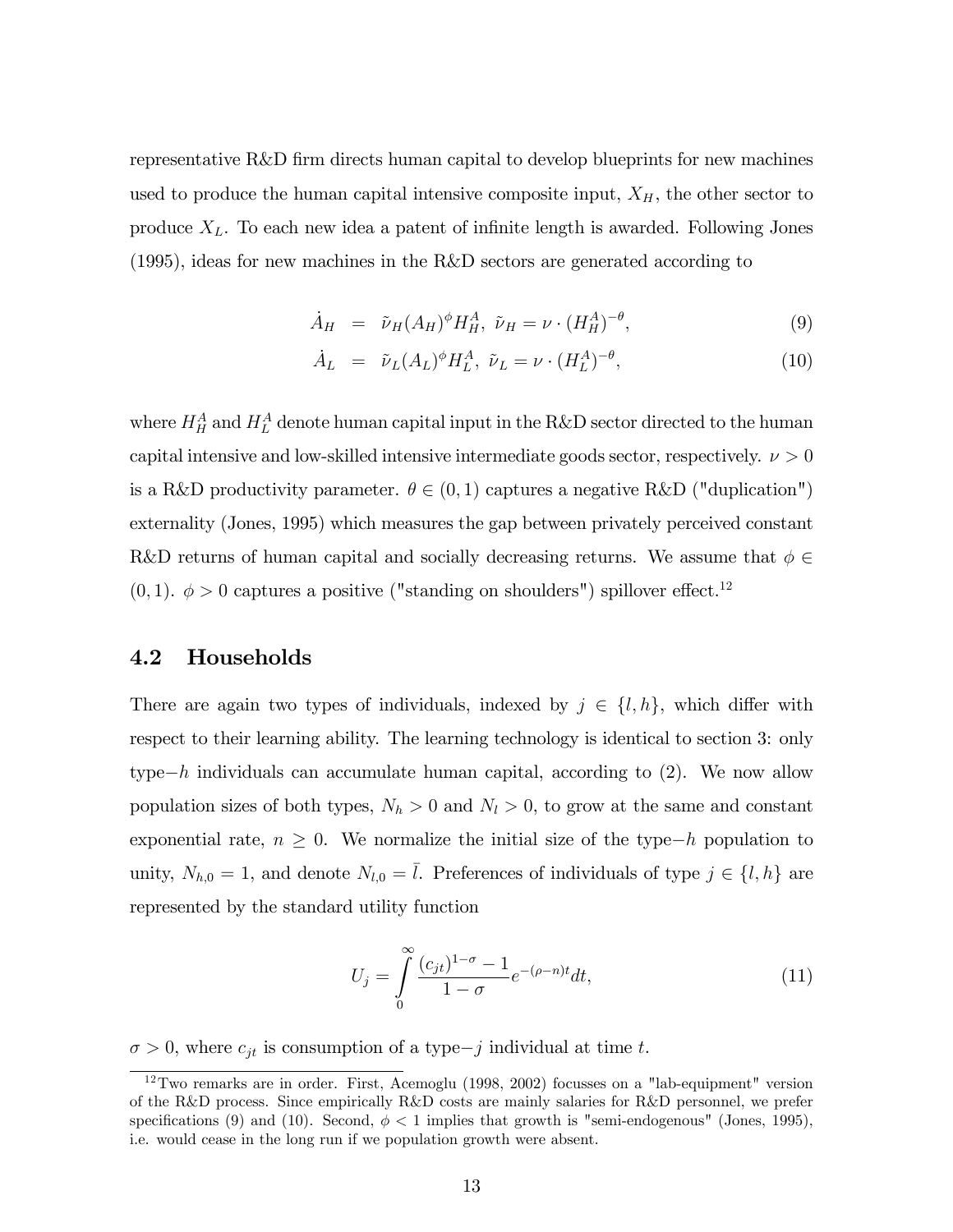Households can hold bonds  $-$  providing capital which serves as input for machine producers, and equity  $-$  thereby financing blueprints for machine producers. Financial markets are always in (no-arbitrage) equilibrium. Asset holdings in per member of dynasty j are denoted by  $a_j$ . Initial asset holdings are given by  $a_{h,0} > 0$ ,  $a_{l,0} > 0$ . The interest rate for bonds is denoted by r. Dividends from equity holdings and bond holdings are taxed by the same constant rate  $\tau_r$ . Maintaining the same labor income schedule as in section 3, assets accumulate according to

$$
\dot{a}_h = y_h - c_h, \text{ with } y_h := [(1 - \tau_r)r - n]a_h + (1 - \tau_h)w_huh, \tag{12}
$$

$$
\dot{a}_l = y_l - c_l, \text{ with } y_l := [(1 - \tau_r)r - n]a_l + (1 - \tau_l)w_l + T. \tag{13}
$$

 $y_j$  again denotes net income of type  $j \in \{l, h\}$ . Capital gains are taxed with constant tax rate  $\tau_g$ . Again, a fraction  $s^E$  of total tax revenue is devoted to publicly financing education on behalf of type $-h$  individuals and a fraction  $s<sup>T</sup>$  finances transfers on behalf of type $-l$  individuals.

### 5 Equilibrium Analysis

This section derives important analytical results. In section 6, we will examine whether the calibrated model implies sufficiently strong trickle-down effects of an increase in education expenditure which eventually benefits the less fortunate better than extending redistribution. In addition to the evolution of net income of low-ability dynasties, we also consider that of their wage rate. In section 7, we study the dynamic effects of policy reforms on relative earnings and relative net income between the two types of individuals.

#### 5.1 Preliminaries

The equilibrium definition is standard and relegated to the appendix. It turns out that, for the transversality conditions of household optimization problems to hold and intertemporal welfare levels  $U_h$  and  $U_l$  to be finite, we have to restrict the parameter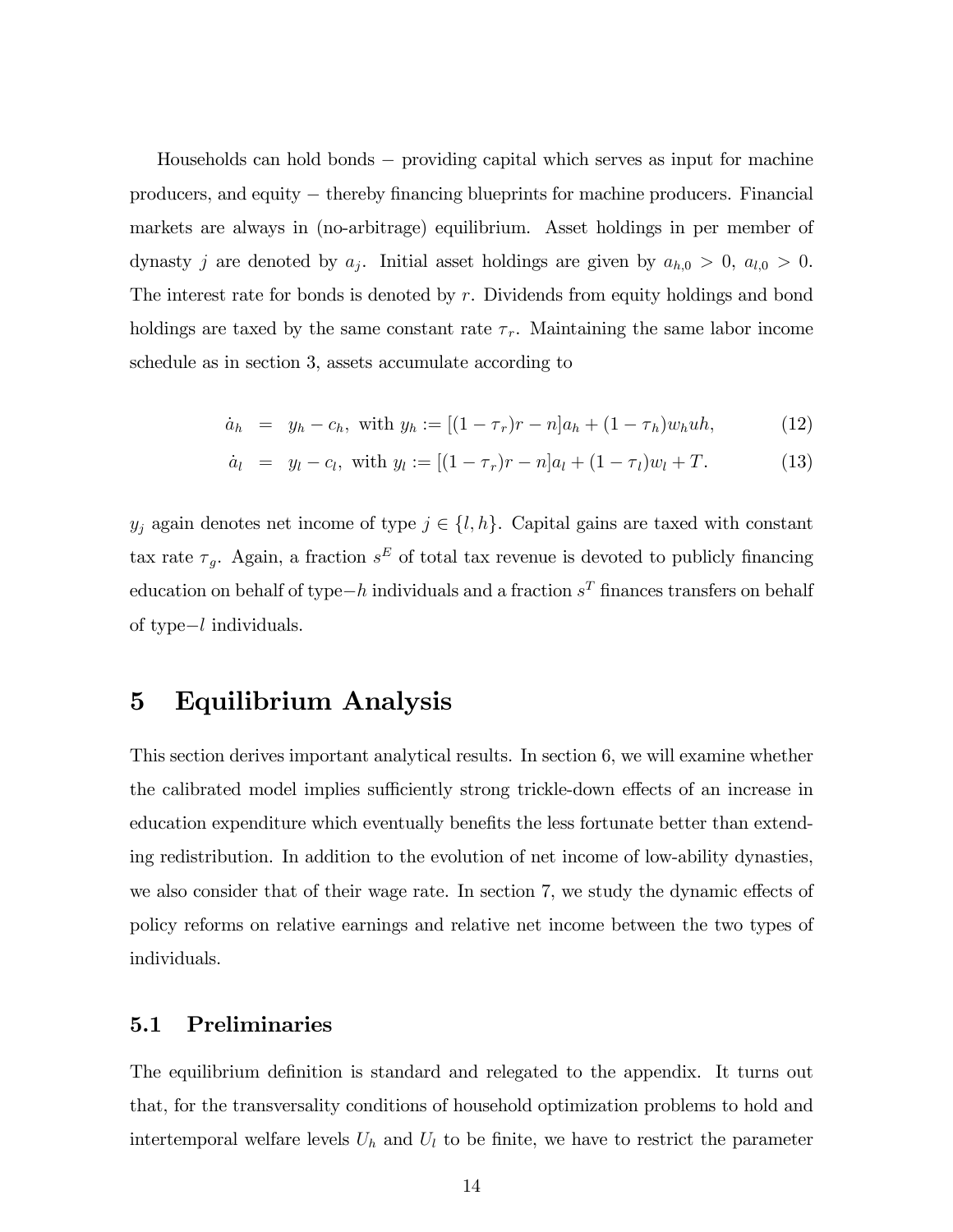space such that

$$
\rho - n + (\sigma - 1)g > 0 \text{ with } g \equiv \frac{n(1 - \theta)}{1 - \phi}.
$$
 (A1)

As will become apparent, g is the long run growth rate of individual consumption levels, individual income components, and knowledge measures  $A_H$ ,  $A_L$ . Thus, in the long run, technological change turns out to be unbiased. In modern times and advanced economies, on average, the per capita income growth rate exceeds the population growth rate  $(g > n)$ , implying

$$
\phi > \theta. \tag{A2}
$$

Profit maximization of non-R&D producers implies two intermediate results which relate to the previous literature, reminding us on the mechanics of directed technical change.

**Lemma 1.** Define  $\psi \equiv \alpha + \varepsilon(1 - \alpha)$ . The relative wage per unit of human capital between type $-h$  and type $-l$  individuals reads as

$$
\frac{w_h}{w_l} = \left(\frac{H^X}{L^X}\right)^{-\frac{1}{\psi}} \left(\frac{A_H}{A_L}\right)^{\frac{\psi-1}{\psi}}.\tag{14}
$$

All proofs are relegated to the appendix. According to (14),  $\psi$  is the "derived" elasticity between high-skilled and low-skilled labor in production (Acemoglu, 2002). That is, for given productivity levels, an increase in relative amount of type  $-h$  human capital devoted to manufacturing,  $H^X/L^X$ , by one percent reduces the relative wage rate,  $w_h/w_l$ , by  $1/\psi$  percent. Notably, if  $\varepsilon > 1$ , then  $\varepsilon > \psi > 1$ ; if  $\varepsilon < 1$ , then  $\varepsilon < \psi < 1.$ 

Let  $P_H^X$  and  $P_L^X$  denote the price of the high-skilled intensive and low-skilled intensive composite intermediate good used in the Önal goods sector, respectively. An increase in the relative knowledge stock of the high-skilled intensive sector,  $A_H/A_L$ , has two counteracting effects on relative wage rate as given by  $(14)$ . First, the relative productivity of type- $h$  human capital in the production of composite intermediates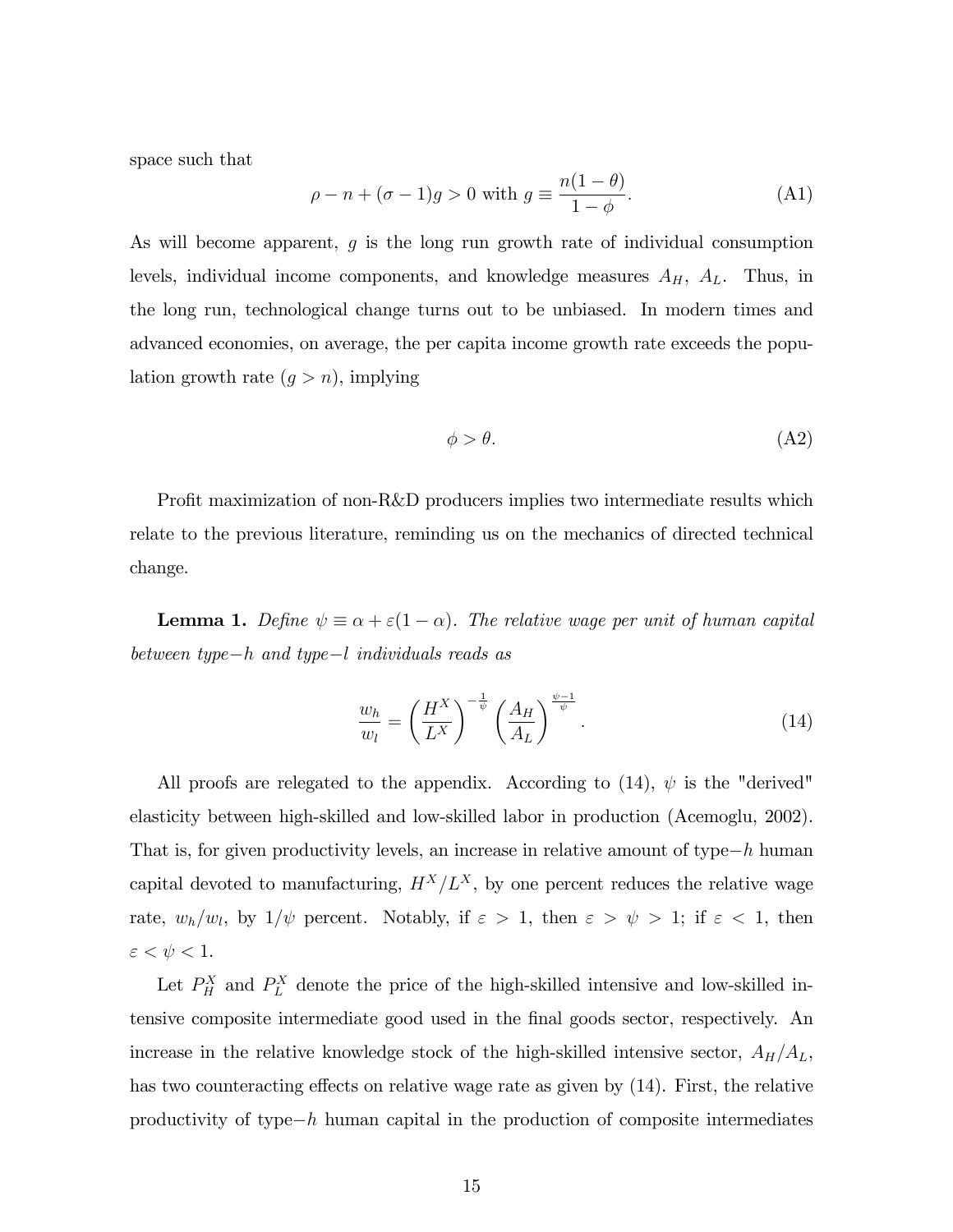rises,  $w_h/w_l$  increases for a given relative price of intermediates,  $P \equiv P_H^X/P_L^X$ . Second, however, since relatively more of the high-skilled intensive composite good is produced when  $A_H/A_L$  rises, the relative price of composite goods, P, decreases for given labor inputs. Through this effect, the relative value of the marginal product of type- $h$  human capital declines. If and only if the elasticity of substitution between the composite intermediates is sufficiently high,  $\varepsilon > \psi > 1$ , the first effect dominates the second one (vice versa if  $\varepsilon < \psi < 1$ ).

The next result provides insights on relative R&D incentives in the two R&D sectors. The respective profits of an intermediate good firms (symmetric within sectors) are denoted by  $\pi_H$  and  $\pi_L$ .

**Lemma 2.** The relative instantaneous profit of machine producers reads as

$$
\frac{\pi_H}{\pi_L} = \left(\frac{A_H}{A_L}\right)^{-\frac{1}{\psi}} \left(\frac{H^X}{L^X}\right)^{\frac{\psi-1}{\psi}}.\tag{15}
$$

There are counteracting effects of an increase in relative employment in composite input production,  $H^X/L^X$ , on relative R&D incentives. First, for a given relative price of the high-skilled intensive good,  $P$ , relative profits in the high-skilled intensive sector rise ("market size effect"). Second, however,  $P$  falls in response to an increase in relative output of the high-skilled intensive good ("price effect"). In the case where  $\varepsilon > \psi > 1,$  the first effect dominates the second one, and vice versa if  $\varepsilon < \psi < 1.$ 

Moreover, as already discussed after Lemma 1, an increase in the relative knowledge stock of the high-skilled intensive sector,  $A_H/A_L$ , reduces the relative price P. Thus, relative profits  $\pi_H/\pi_L$  decline. The magnitude of the elasticity of  $\pi_H/\pi_L$  with respect to  $A_H/A_L$  is inversely related to the "derived" elasticity between high-skilled and lowskilled labor in production,  $\psi$ .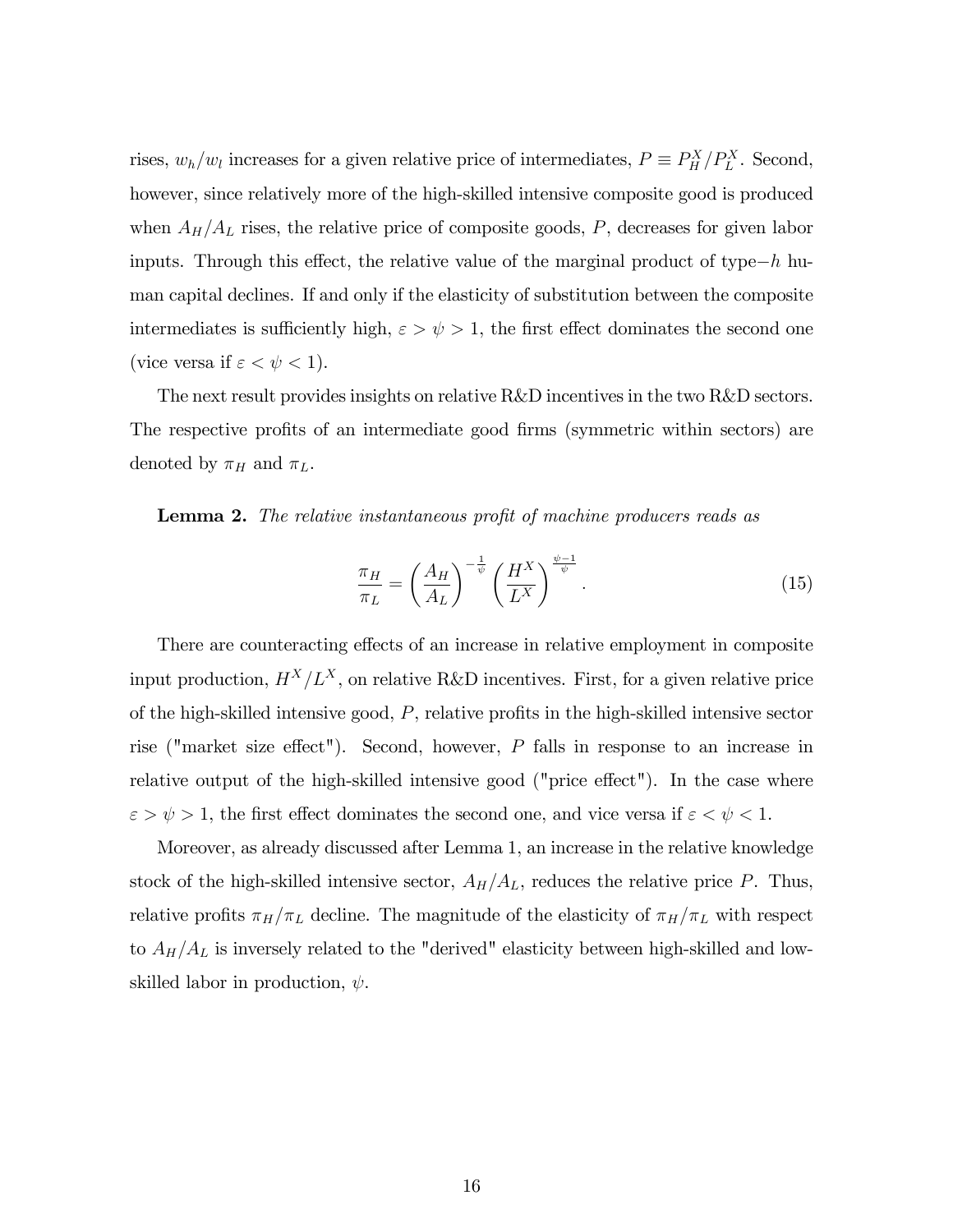#### 5.2 Balanced Growth Equilibrium

It turns out that restricting focus on the case in which the derived elasticity of substitution is bounded upwards,

$$
\psi \le \frac{2 - \phi - \theta}{1 - \theta},\tag{A3}
$$

is sufficient for existence and uniqueness of a balanced growth equilibrium. We focus on this case throughout. The balanced growth equilibrium is characterized by

**Proposition 1.** Under  $(A1)$ - $(A3)$ , there exists a unique balanced growth equilibrium which can be characterized as follows:

- (i)  $c_h$ ,  $c_l$ ,  $a_h$ ,  $a_l$ ,  $A_H$ ,  $A_L$ ,  $w_h$ ,  $w_l$ ,  $T$  grow with rate  $g$ ;
- (ii)  $L^X$ ,  $H^X$ ,  $H^A$ ,  $H^A$ ,  $P^A$ ,  $P^A$  grow with rate n;
- (iii)  $X_H$ ,  $X_L$  grow with rate  $g + n$ ;
- (iv)  $r$ ,  $P_H^X$ ,  $P_L^X$ ,  $h$ ,  $u$  are stationary;

(v) the fraction of time a type-h individual participates in the labor market is independent of policy parameters and reads as

$$
u = \frac{\rho - n + (\sigma - 1)g + (1 - \eta)\delta_H}{\rho - n + (\sigma - 1)g + (1 - \eta + \beta)\delta_H} \equiv u^*;
$$
 (16)

(vi) the human capital level per type-h individual is increasing in the fraction of human capital devoted to publicly financed teaching,  $\vartheta$ , and independent of other policy parameters; it reads as

$$
h = \left[\frac{\xi(1 - u^*)^{\beta}\vartheta^{\gamma}}{\delta_H}\right]^{\frac{1}{1 - \gamma - \eta}} \equiv h^*.
$$
 (17)

According to (5), Proposition 1 implies that also per capita income grows at rate g in steady state. The result parallels the well-known property of semi-endogenous growth models that the economyís growth rate is policy-independent (e.g. Jones, 1995, 2005). Interestingly, taxation and public education policy have no effect on the time allocation of type $-h$  individuals (part (v) of Proposition 1). This is true even during the transition to the steady state (not shown). These result are implications of assuming time-invariant policy instruments and dynastic households.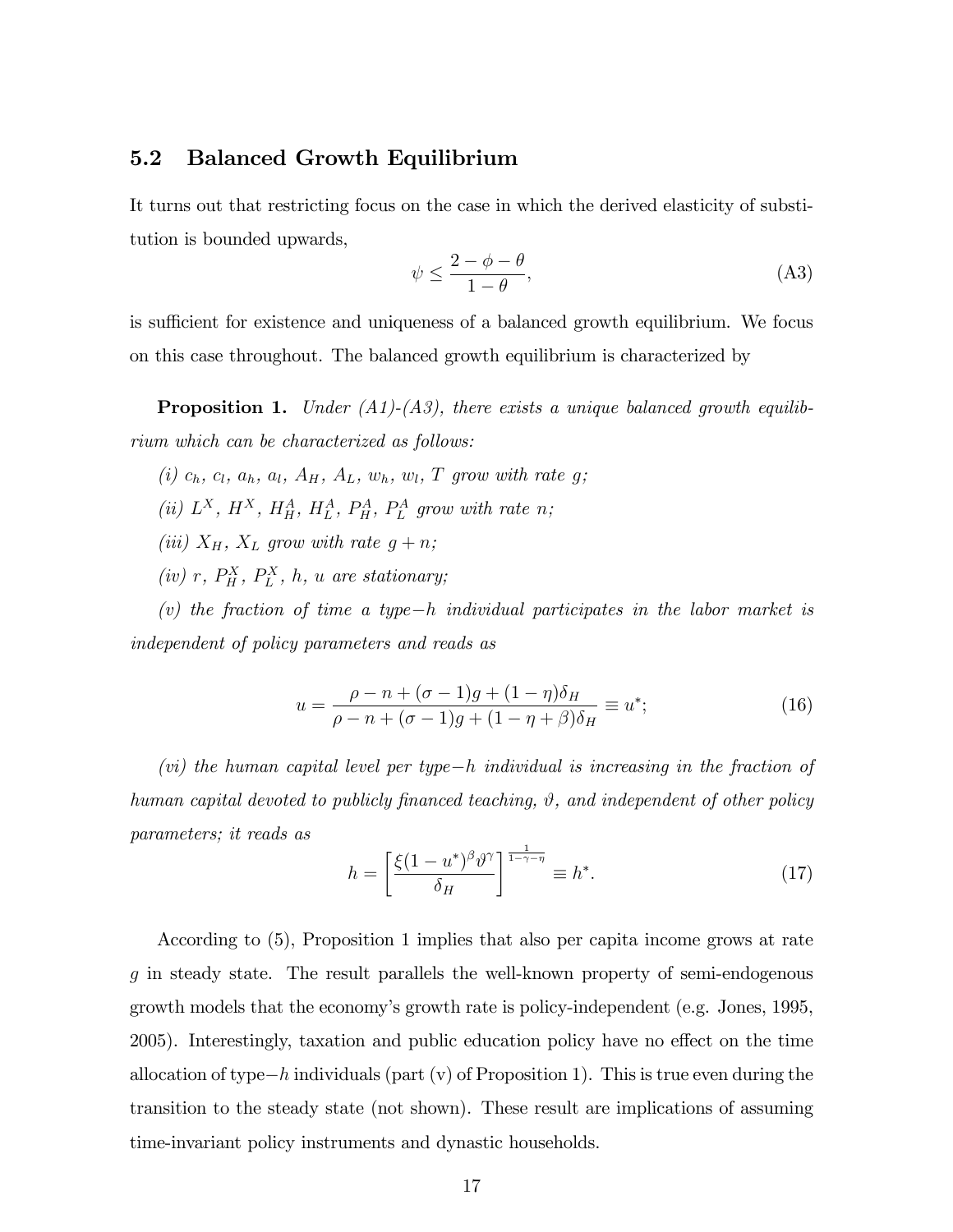An increase in the fraction of human capital demanded by the government for educating type-h individuals,  $\vartheta = h^E/h$  (triggered by an increase in tax revenue share  $s<sup>E</sup>$ ), raises the long run supply of human capital (part (v) of Proposition 1). However, if  $\vartheta$  were too high, public education expansion could lower the supply of human capital to private firms per type-h individual,  $S \equiv (uh - h^E)$ . The next result provides us with a condition ruling out this implausible outcome for the long run.

**Corollary 1.** The long run supply of human capital per type-h individual,  $S^* \equiv$  $(u^* - \vartheta)h^*$ , is increasing in  $\vartheta$  if and only if

$$
\vartheta < \frac{\gamma u^*}{1 - \eta}.\tag{A4}
$$

Finally, in line with empirical estimates suggesting that the elasticity of substitution between high-skilled and low-skilled labor is larger than one (Johnson, 1997), we focus on the case where

$$
\psi > 1. \tag{A5}
$$

The subsequent propositions 2 and 3 show the effects of changes in tax revenue shares  $s^E$  and  $s^T$  on the steady state wage rate (and wage income) of type-l individuals,  $w_l^*$ , and on the relative wage per unit of human capital between type- $h$  and type- $l$ individuals in steady state,  $w_h^*/w_l^*$ .

**Proposition 2.** Under (A1)-(A5), the wage rate of type-l individuals in the long run,  $w_l^*$ , is increasing in  $s^E$  (or  $\vartheta$ ), and independent of  $s^T$ .

First, recall from (17) that an increase in  $\vartheta$  raises the long run level of human capital per type-h individual,  $h^*$ . Under  $(A4)$ , in the long run, the amount of human capital devoted to production,  $H^X$ , thus rises, in turn raising the output level of the human capital intensive composite income,  $X_H$ . For given knowledge stocks, because of the complementarity of composite inputs in Önal goods production, this raises the price of the low-skilled labor intensive composite input,  $P_L^X$ . Moreover, as discussed after Lemma 2, for  $\psi > 1$  (assumption (A5)), the "market size effect" of an increase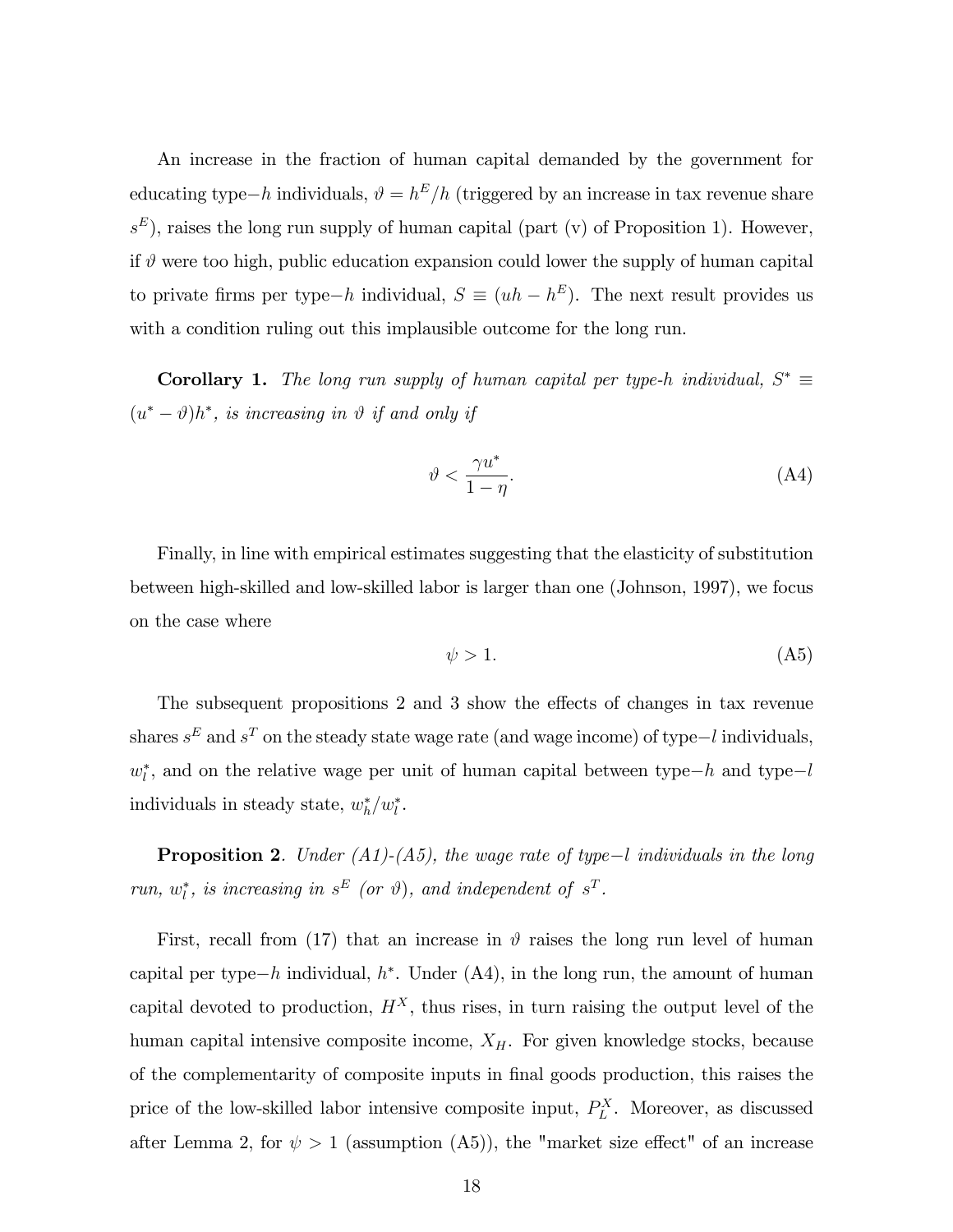in  $H^X/L^X$  on relative profits for high-skilled intensive production,  $\pi_H/\pi_L$ , dominates the "price effect". Thus, an increase in  $\vartheta$  spurs innovation directed to type-h human capital relatively more, i.e.  $A_H/A_L$  rises. As this also raises relative output  $X_H/X_L$ of the composite goods,  $P_L^X$  increases also through this effect. As a result, the value of the marginal product of low-skilled labor unambiguously increases in response to expanding education. Second, an increase in  $s^T$ , which finances the transfer to type-l individuals, is neutral with respect to the allocation of human capital, therefore leaving  $w_l^*$  unaffected.

**Proposition 3.** Under  $(A1)$ - $(A5)$ , the following holds for the relative wage per unit of human capital between type-h and type-l individuals in the long run,  $w_h^*/w_l^*$ . (i) If  $\psi = \frac{2-\phi-\theta}{1-\theta}$  $\frac{-\phi-\theta}{1-\theta}$  (i.e., (A3) holds with equality),  $w_h^*/w_l^*$  is independent of  $s^E$  (or  $\vartheta$ ); otherwise (if  $\psi < \frac{2-\phi-\theta}{1-\theta}$ ),  $w_h^* / w_l^*$  is decreasing in  $\vartheta$ ,

(ii)  $w_h^*/w_l^*$  is independent of  $s^T$ .

Consider an (endogenous) increase in the type- $h$  human capital for the production of composite inputs, raising  $H^X/L^X$  in long run equilibrium. As in models with an exogenous educational composition of the workforce, an increase in  $H^X/L^X$  could be triggered by an increase in the supply of skilled labor. As suggested by the discussion of Proposition 2, an increase in  $H^X/L^X$  could be driven by a higher fraction of human capital demanded by the government for teaching,  $\vartheta$ . Also recall that, for  $\psi > 1$ , an increase in  $H^X/L^X$  spurs innovation directed to type-h human capital relatively more, thus raising  $A_H/A_L$ . According to Lemma 1, for  $\psi > 1$ , an increase in the "relative knowledge stock",  $A_H/A_L$ , would raise the relative wage rate per unit of type-h human capital,  $w_h/w_l$ , for given  $H^X/L^X$ . However, under limited (derived) substitutability between type-h and type-l labor,  $\psi$ , as assumed in (A3), the effect is not large enough to overturn the negative impact of an increase of  $H^X/L^X$  (as triggered by a higher fraction of human capital demanded by the government for teaching,  $\vartheta$ ) on  $w_h/w_l$  for a given relative knowledge stock,  $A_H/A_L$  (see (14) in Lemma 1). If (A3) holds with equality, both effects exactly cancel.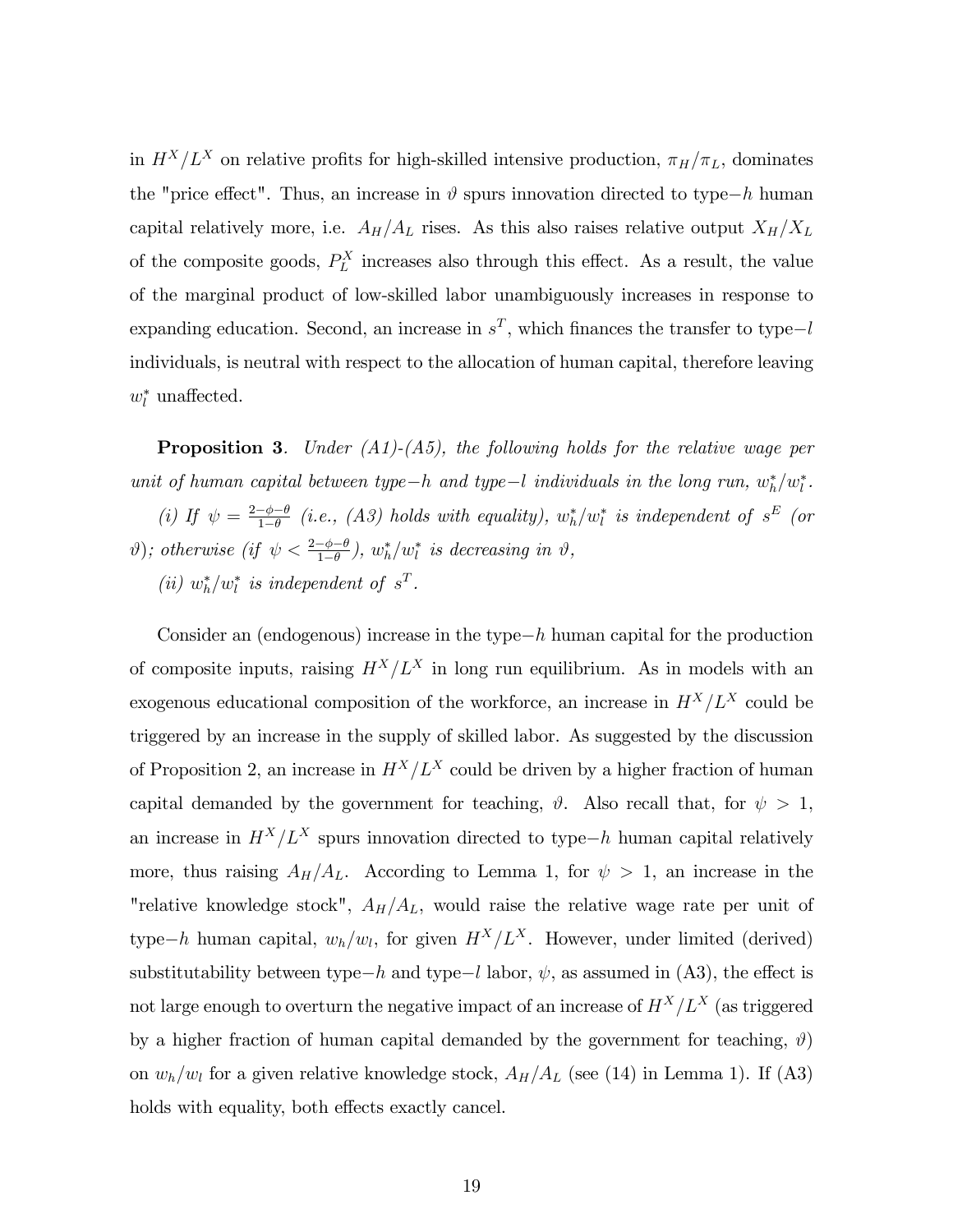### 6 Trickle Down Dynamics

Like in section 3, we examine the dynamic implications of two policy experiments on net income of type- $l$  individuals, i.e. an increase in the share of the total tax revenue devoted to publicly financed higher education,  $s<sup>E</sup>$ , versus an equally sized increase in the share of the total tax revenue devoted to redistributive transfers,  $s^T$ . Moreover, we discuss our conclusions in several respects.

To this end, we apply the relaxation algorithm (Trimborn, Koch and Steger, 2008) which is designed to deal with highly-dimensional and non-linear differential-algebraic equation systems. A favorable feature of the relaxation algorithm is that it does not rely on linearization of the underlying dynamic system. As we focus on potentially large policy shocks and long term macroeconomic dynamics, the initial deviation from the final steady state may be quite large. The differential-algebraic system is summarized in the online-appendix.

#### 6.1 Sketch of the Calibration Strategy

The details of the calibration strategy are laid out in the appendix. Importantly, we view a type-l individual as representative for high school drop-outs and a type- $h$ individual as representing an "average" educated worker. The parameter values are based on observables for the US economy in the 2000s before the Önancial crisis 2007- 2009 (including policy parameters), assuming that the US was in steady state initially (i.e. before the considered policy shocks). Some parameters  $-$  the economy's growth rate (g), the population growth rate (n), the mark-up factor ( $\kappa$ ), the elasticity of substitution between high-skilled and low-skilled labor  $(\psi)$  – are observed directly. The other parameters are matched to endogenous observables like the full-time equivalent of relative wage income of the different types of workers ("skill premium"  $\Omega \equiv w_h h/w_l$ ), the fraction of time which type-h individuals supply to the labor market  $(u)$ , the capital-output ratio  $(K/Y)$  and the interest rate  $(r)$ . It turns out that the steady state values of individual asset holdings depends on its initial distribution. We therefore also calibrate the relative amount of asset holdings between the two types of households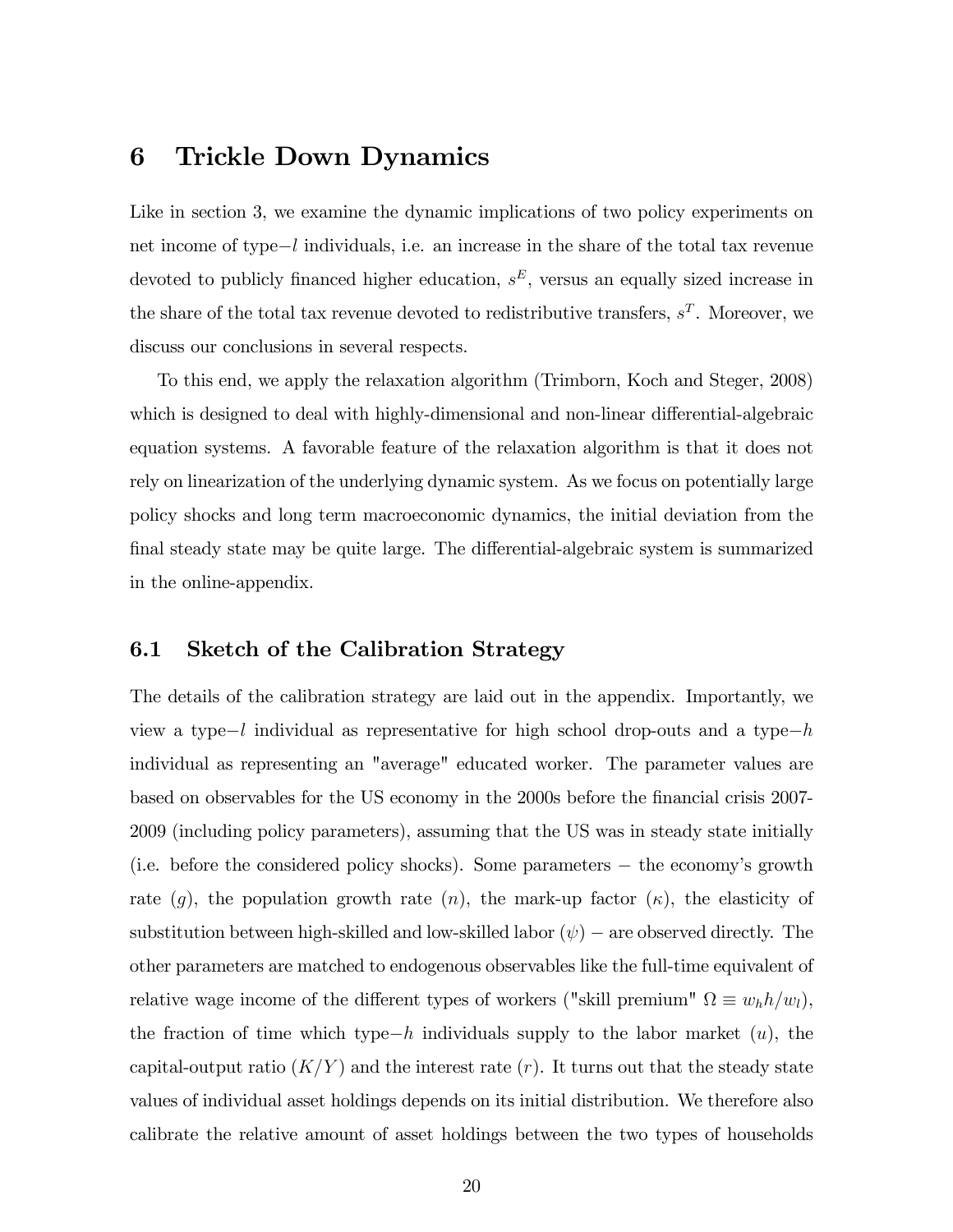initially,  $a_{h,0}/a_{l,0}$ .

| Parameter        | Value | Parameter Value Parameter |      |                   | Value |
|------------------|-------|---------------------------|------|-------------------|-------|
| $\boldsymbol{n}$ | 0.01  | $\alpha$                  | 0.4  | $\tau_q$          | 0.1   |
| $\mathfrak{g}$   | 0.02  | $\varepsilon$             | 1.83 | $\tau_l$          | 0.17  |
| $\psi$           | 1.5   | $\delta_K$                | 0.04 | $\tau_h$          | 0.35  |
| $\theta$         | 0.5   | $\delta_H$                | 0.03 | $\tau_r$          | 0.17  |
| $\phi$           | 0.75  | $\kappa$                  | 1.3  | $s_E$             | 0.1   |
| $\rho$           | 0.02  | $\beta$                   | 0.25 | $S_{T}$           | 0.07  |
| $\boldsymbol{r}$ | 0.07  | $\eta$                    | 0.35 | $\vartheta$       | 0.04  |
| $\sigma$         | 1.91  | $\gamma$                  | 0.25 | $\bar{l}$         | 0.15  |
| $\nu$            | 0.2   | $\xi$                     | 0.15 | $a_{h,0}/a_{l,0}$ | 5     |

Table 1: Baseline set of parameters.

#### 6.2 Expanding Education versus Extending Redistribution



Figure 1: Time path of normalized income,  $y_l/y_l^*$ , in three scenarios: solid (blue) line: baseline scenario ( $s^T$  and  $s^E$  remain constant), horizontal dashed line:  $s^T$  increases by five percentage points), increasing dashed line:  $s<sup>E</sup>$  increases by five percentage points. Parameter values as in Table 1.

In Figure 1, like for the simple model, we comparatively consider the effects of an increase in  $s^E$  and  $s^T$  by five percentage points on normalized net income of type-l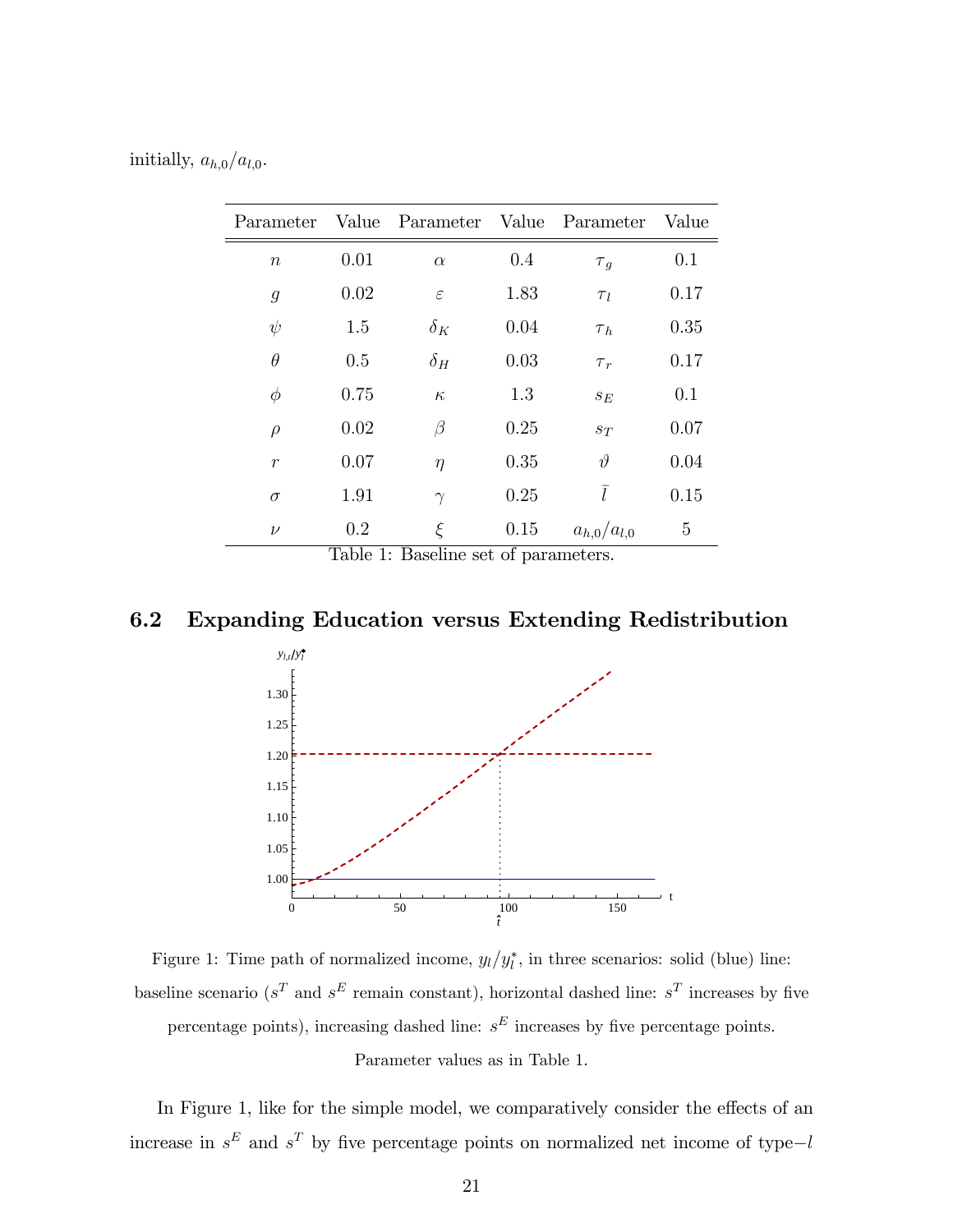individuals,  $y_l/y_l^*$ , where superscript (\*) again denotes initial steady state values. On impact, again, expanding education hurts the poor, whereas enhancing redistribution favors the poor, as compared to the baseline scenario. An increase in  $s<sup>E</sup>$  diverts human capital (complementary to the type- $l$  workers) from manufacturing activity on impact (decrease in  $H^X$ ) whereas increasing transfers leaves the human capital allocation unaffected. After about 11 years, net income of low-skilled workers in the scenario "education expansion" is equated with that in the baseline scenario. Eventually, unlike in panel (a) but like in panel (b) of Figure 0 displaying policy responses for the simple model, growth trickles down to the poor and makes them better off than under a "redistribution extension". (The mechanisms are discussed in detail in the next subsection.) Denote by  $\hat{t}$  the time span (to be interpreted as the number of years) after a policy reform in  $t = 0$  such that net income of low-skilled workers in the scenario "education expansion" is the same as in the scenario "redistribution extension" (and higher for  $t > \hat{t}$ . Figure 1 suggests that, in the US,  $\hat{t} = 97$ .

#### 6.3 Decomposing the Effects of Expanding Education



Figure 2: The time path of normalized income,  $y_l/y_l^*$ , and its additive components when  $s^E$ increases by five percentage points. Parameter values as in Table 1.

To gain more insights on why the poor are better off in the short run under extending redistributive transfers but are better off in the long run in case of expanding education, and to better understand the dynamic general equilibrium interactions, we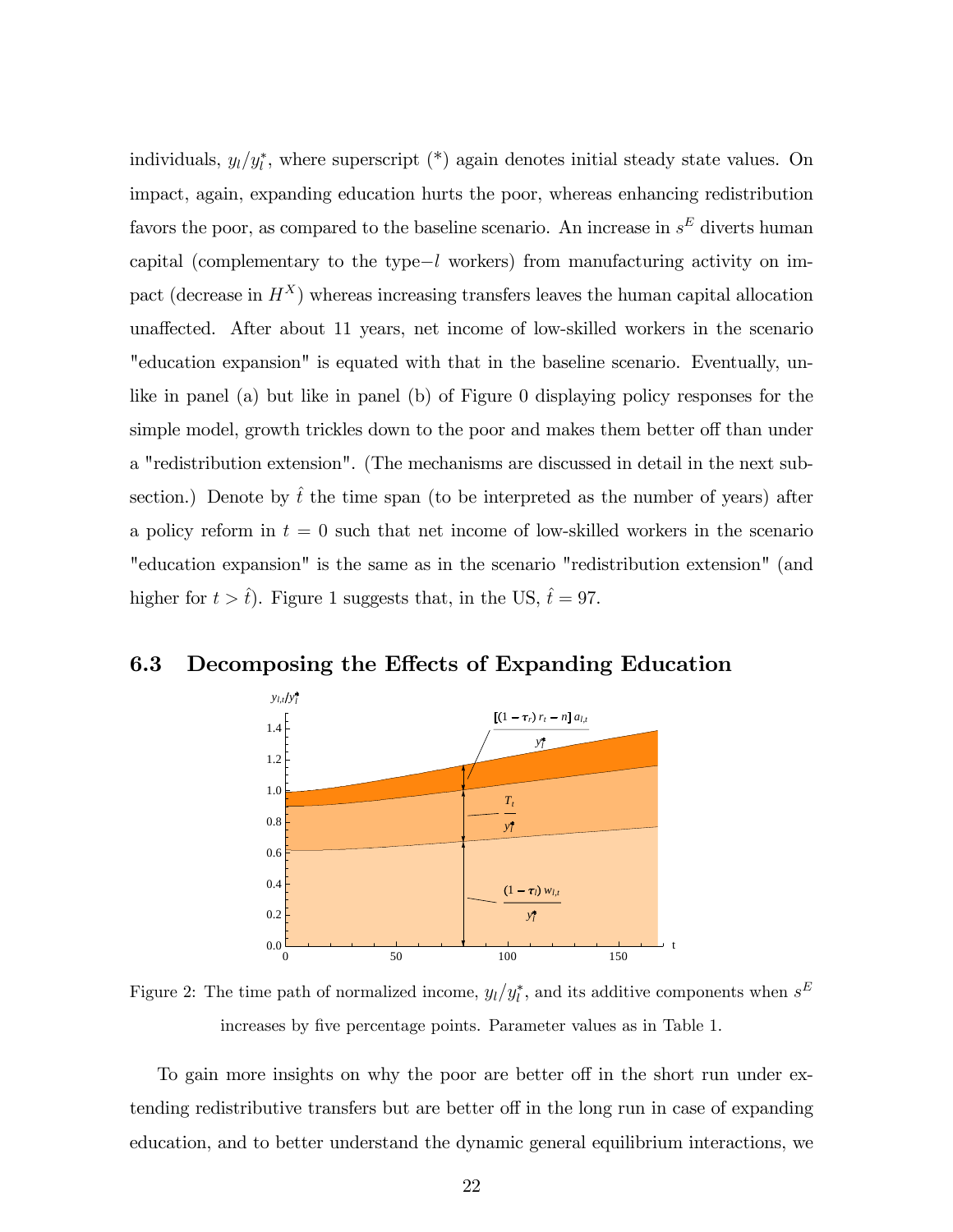consider a decomposition of normalized net income of a type  $-l$  household in its additive components:

$$
\frac{y_l}{y_l^*} = \frac{(1 - \tau_l)w_l}{y_l^*} + \frac{[(1 - \tau_r)r - n]a_l}{y_l^*} + \frac{T}{y_l^*}.
$$
\n(18)

Assuming again that  $s^E$  is being increased from  $s^E = 0.1$  to  $s^E = 0.15$ , Figure 2 displays the dynamic evolution of the three additive components as given by the righthand side of (18), i.e. wage income net of taxes,  $(1 - \tau_l)w_l$ , capital income net of taxes,  $[(1 - \tau_r)r - n]a_l$ , and redistributive transfer, T, relative to total net income of a type-l household in the long run,  $y_l^*$ . Apparently, the composition of income changes only slightly along the transition. Wage growth for type $-l$  workers and increased transfer income (which is driven by general economic growth) allows accumulation of assets.



Figure 3: The time path of the normalized wage rate,  $w_l/w_l^*$ , and its multiplicative components when  $s<sup>E</sup>$  increases by five percentage points. Parameter values as in Table 1.

It is apparent that the wage component dominates the other components. Thus, we decompose the wage component further. The solid (red) curve in Figure 3 displays the evolution of normalized wage income as given by  $13$ 

$$
\frac{w_l}{w_l^*} = \frac{P_L^X}{P_L^{X*}} \frac{A_L}{A_L^*} \left(\frac{x_L}{x_L^*}\right)^\alpha.
$$
\n(19)

<sup>&</sup>lt;sup>13</sup>The wage rate (value of the marginal product) of low-ability workers may, under within-group symmetry of machine producers, be expressed as  $w_l = P_L^X (1-\alpha) (L^X)^{-\alpha} A_L (x_L)^{\alpha}$  (see (27) as derived in appendix).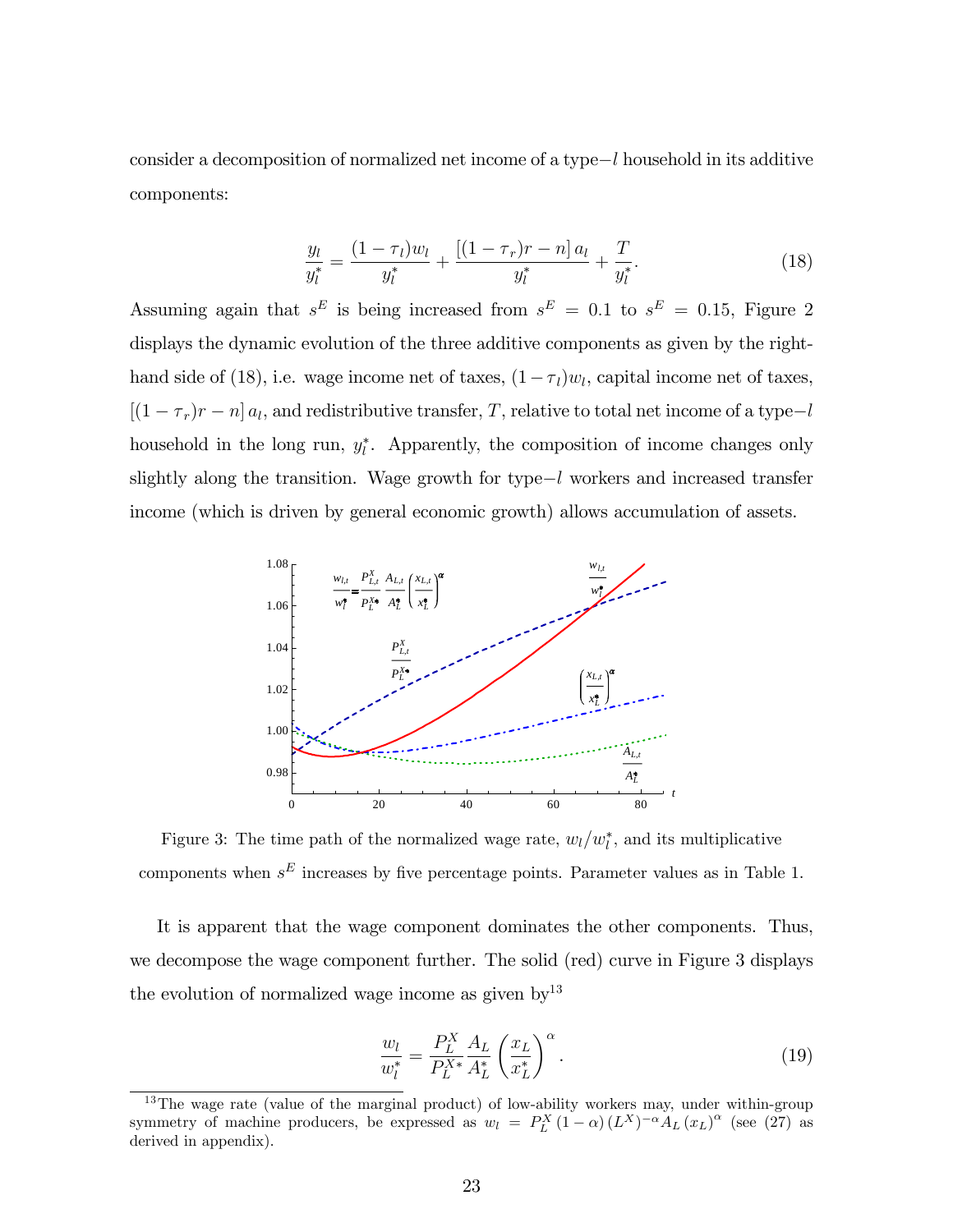It is driven by the three factors on the right-hand side of (19). Their evolution in response to an increase in  $s<sup>E</sup>$  mirrors central human capital reallocation effects. First, a high-ability household devotes more time to education, i.e.  $1 - u$  increases. This implies a reduction in the total supply of skilled labor,  $N_huh$ , on impact. Second, an increase in  $s<sup>E</sup>$  allocates more skilled workers to the education sector (increase in teaching input  $h^E$ ). Thus, skilled labor must be initially withdrawn from production of the human capital intensive good and from R&D. After the initial shock, total supply of skilled labor,  $N_huh$ , increases because of human capital accumulation. The increased supply is then allocated to all uses of human capital during the transition.

As a consequence, normalized wage income drops downwards initially - the solid (red) curve starts below unity - and then starts to increase monotonically. The initial drop of  $w_l$  is driven by two opposing forces. First, the price of the low-skilled labor intensive composite  $(X_L)$  input,  $P_L^X$ , drops on impact in response to a reallocation of human capital away from manufacturing. Second, the quantity of machines in this sector, with output  $x<sub>L</sub>$  for all machine producers, goes up on impact despite the associated downward jump of price  $P_L^X$ . This initial response reflects the effect on the interest rate r (not shown), which declines on impact, in turn reducing marginal costs of machine producers. As human capital accumulates, there is a monotonic increase of  $P_L^X$  in the aftermath of the initial drop. As discussed after Proposition 2 for the long run, an increase in the amount of human capital used in production,  $H^X$ , leads to a higher level of the human capital intensive input,  $X_H$ . This pushes up the marginal product of the low-skilled intensive composite input, therefore raising  $P_L^X$  eventually. Moreover, in the first phase of the transition process after an increase in  $s<sup>E</sup>$ , less R&D (directed to type-l workers) is undertaken because of the reallocation of human capital towards educational production. A decrease in  $H_L^A$  depresses in turn the knowledge stock component  $A_L$ , as visualized by the downward sloping branch of the (green) dotted curve. However, eventually, as more human capital becomes available, more R&D is being undertaken than initially, which eventually also benefits low-skilled workers. Finally, the component  $(x_L/x_L^*)^{\alpha}$  also follows a U-shaped evolution, partly driven by a similar evolution of  $A_L/A_L^*$ . The accumulation of machines in the low-skilled intensive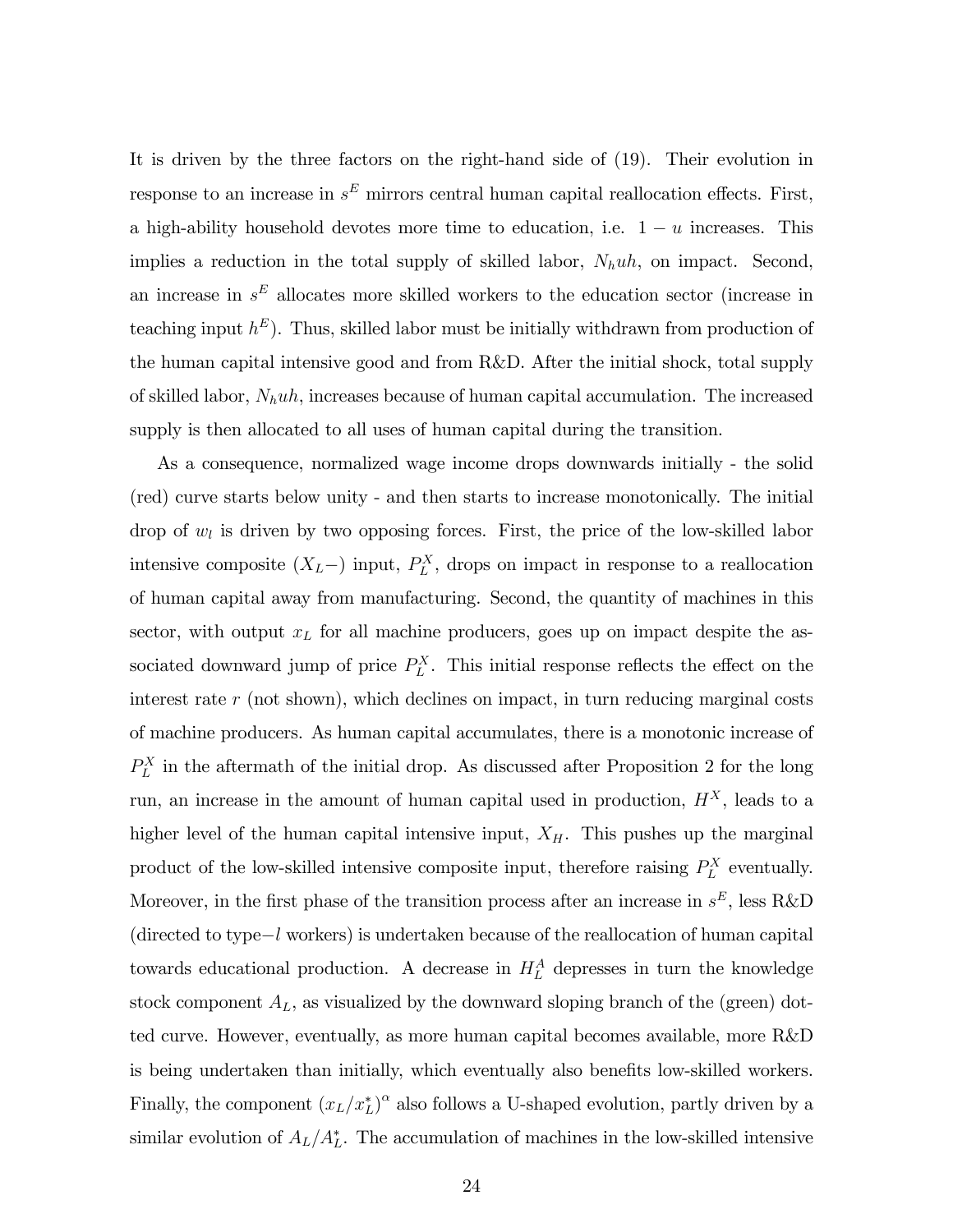sector is eventually fostered, as more machine types become available  $(A_L)$  goes up) and as the low-skilled intensive good becomes more expensive  $(P_L^X$  rises).

In sum, the wage rate of low-skilled workers  $w_l$  and therefore net income  $y_l$  increase in the longer run in response to (i) rising prices of those goods that are produced lowskilled labor intensively  $(P_L^X)$ , (ii) a more sophisticated state of technology due to more R&D targeted at the sector producing the low-skilled labor intensive input (raising  $A_L$ ), and (iii) an accelerated accumulation of capital goods that are complementary to lowskilled labor  $(x_L)$ . All of these mechanisms are fueled by the evolution of the supply and allocation of human capital over time.

#### 6.4 Discussion

We now discuss the trickle-down dynamics by sensitivity analysis, by looking at consumption rather than income, and by examining alternative ways to change public expenditure for educational and redistributive purposes. To save space, the graphs supporting the following arguments and extended discussions are relegated to the onlineappendix.

First, in addition to the extent and direction of endogenous technical change, we suspect the trickle-down growth mechanisms to critically depend on the (derived) elasticity of substitution between the two types of labor.

How does a change in  $\psi$  affect the time span  $\hat{t}$  after which type-l workers are better off if the government enhances public education (increasing  $s^E$ ) compared to an increase in social transfers (increasing  $s<sup>T</sup>$ )? For a derived elasticity of substitution,  $\psi = 1.4$  (thus  $\varepsilon = 1.67$  instead of  $\varepsilon = 1.83$ ), type-l individuals are better off from expanding education earlier than for the baseline calibration; we find that the threshold time span is  $\hat{t} = 71$  (whereas  $\hat{t} = 97$  for  $\psi = 1.5$ ). The reason is simple: if both types of workers are better complements, type $-l$  individuals benefit more from human capital accumulation. In the case where  $\psi = 1.6$  (i.e.  $\varepsilon = 2$ ),  $\hat{t}$  rises to 147 years. Further sensitivity analysis shows that the threshold time span  $\hat{t}$  exists for reasonably high elasticities of substitution and is increasing in  $\psi$  throughout;  $\hat{t}$  is convex for low values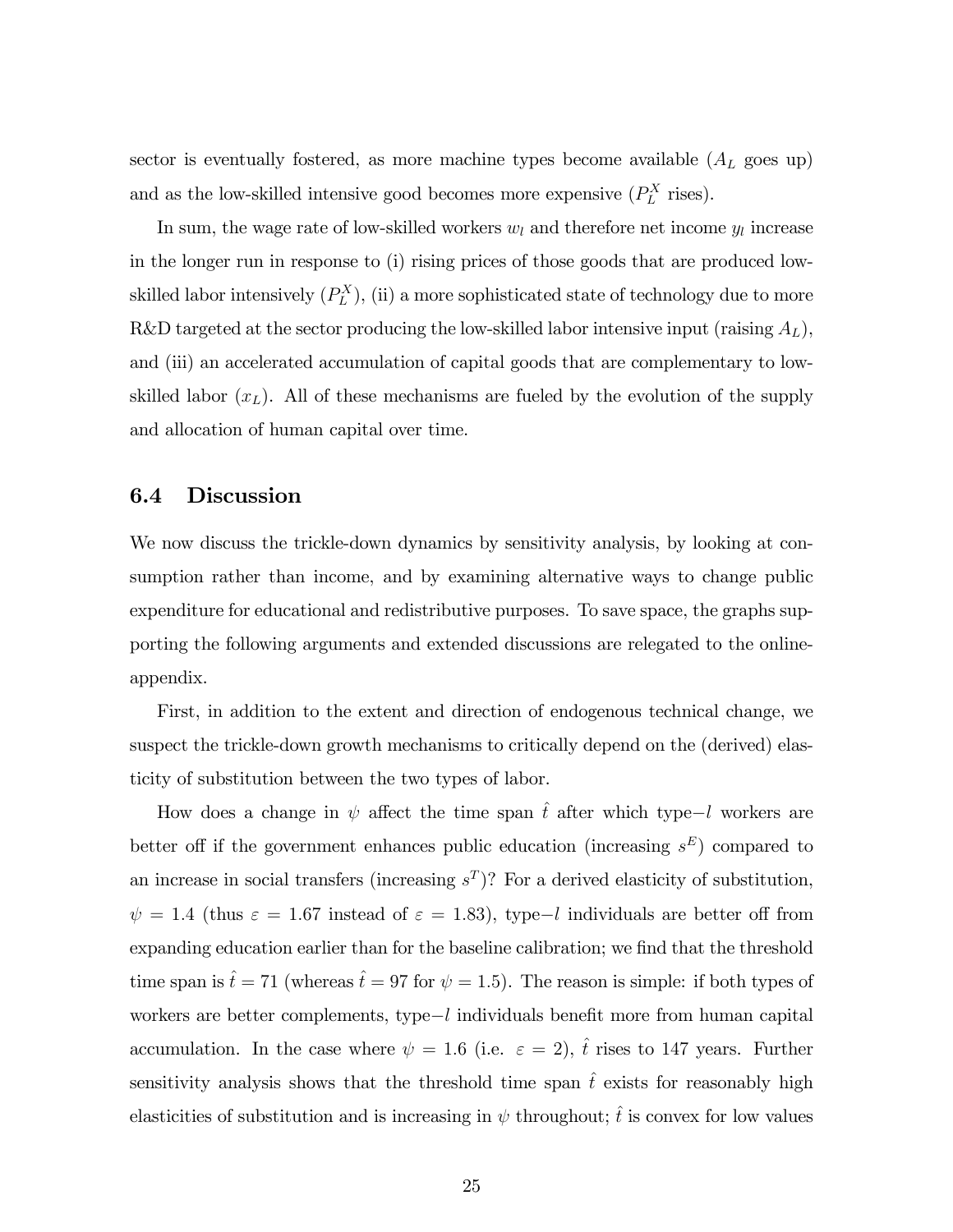and concave for high values of  $\psi$  (see Figure A.1 in online-appendix).

Second, we may ask if the dynamic effects on the consumption level of type- $l$ individuals,  $c_l$ , eventually determining their welfare, is similar to the dynamic effects on net income,  $y_l$ . This is indeed the case (see Figure A.2). The initial drop in response to an increase in  $s<sup>E</sup>$  is somewhat less pronounced, which reflects consumption smoothing. In the longer run, type $-l$  households eventually gain more from in increase in  $s<sup>E</sup>$  than in  $s<sup>T</sup>$  also in terms of consumption.

Third, so far we have focussed on an evaluation of changing  $s<sup>E</sup>$  and  $s<sup>T</sup>$  separately, necessarily being associated with a decrease in the government expenditure share of a third spending category. We may alternatively consider an increase (decrease) in the fraction of total tax revenue devoted to education while at the same time reducing (raising) the fraction devoted to transfers such that the sum of the two fractions,  $s<sup>E</sup> + s<sup>T</sup>$ , remains constant. We find that, again, a policy reform towards expanding education is harmful in the shorter run and improves situation of type $-l$  individuals in the longer run (see Figure A.3). Moreover, extending redistribution at the expense of education expenditure is beneficial in the shorter run but lowers  $y_l$  in the longer run even compared to the baseline scenario without policy reform.

Fourth, so far we have left the tax rates constant and focussed on a change in government expenditure shares,  $s^E$  and  $s^T$ . What happens if we increase tax rates to finance an increase in education expenditure or redistributive transfers? For instance, suppose we increase the tax rate on bond holdings,  $\tau_r$ , to finance an increase in transfer T, while holding constant the government expenditure share on transfers,  $s^T$ . The fraction of human capital devoted to higher education,  $\vartheta = h^E/h$  is unchanged as well. Such a policy reform benefits type $-l$  households on impact but soon becomes harmful even compared to the the baseline scenario without policy reform (see Figure A.4). The reason is the distortion of capital income taxation on savings and R&D investments by which higher transfers are Önanced. The fraction of human capital devoted to both kinds of R&D declines, eventually depressing net income  $y_l$ . Alternatively, we may finance an increase in  $\vartheta$  by an increase in  $\tau_r$ , while holding the education expenditure share  $s<sup>E</sup>$  constant. As we start in long run equilibrium, transfers initially grow at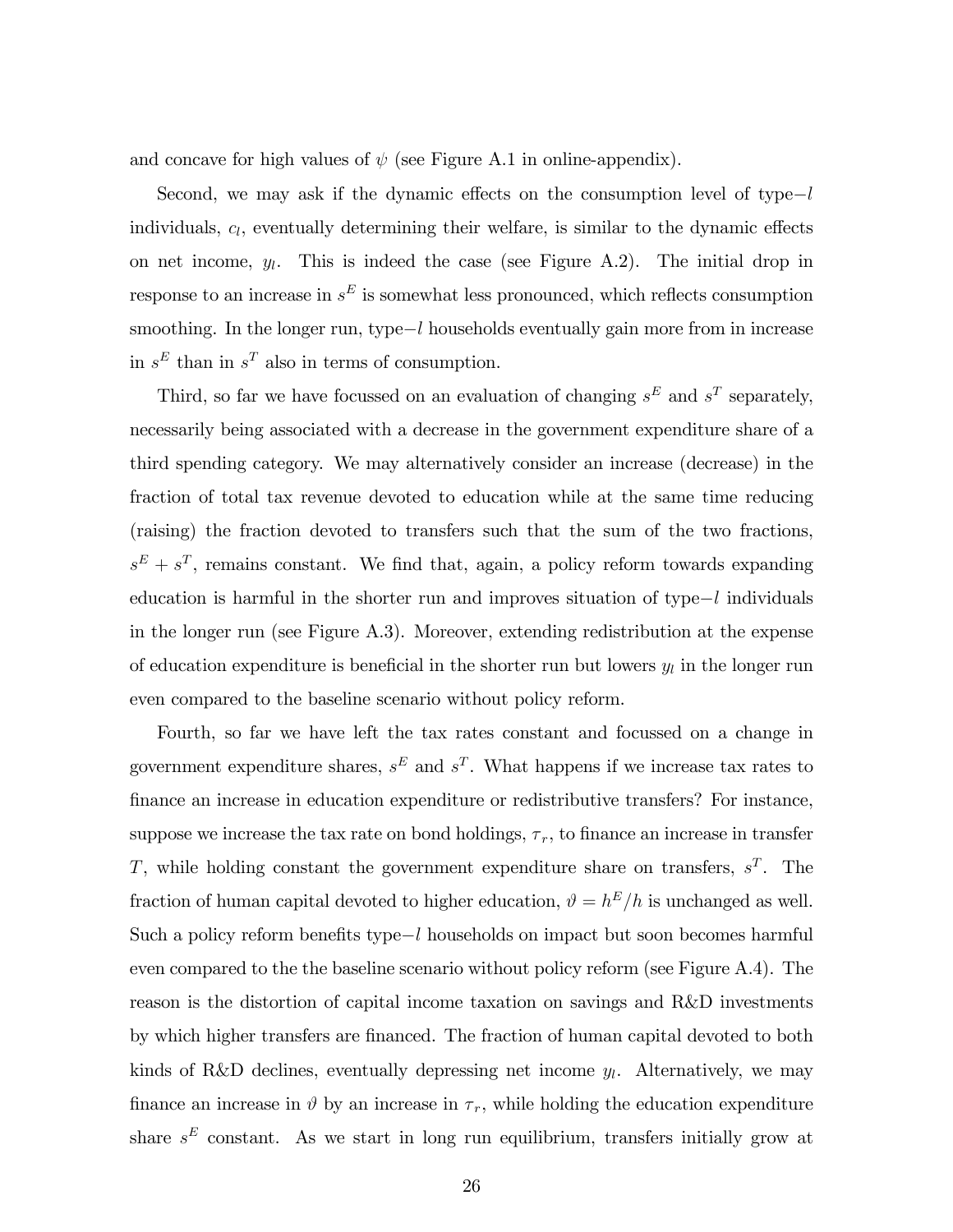rate g. We thus fix the growth-adjusted transfer  $\tilde{T}~\equiv~ Te^{-gt}$  at its initial level for this policy experiment. We find that type $-l$  households lose on impact because of the reallocation of human capital towards educational production (also displayed in Figure A.4). During the further transition, the distortion of R&D investments causes a further decline in  $y_l$ . Comparing both policies, again, expanding education is better in the longer run and worse in the shorter run than extending redistribution.

Fifth, examining a similar comparative policy evaluation to the previous one by raising the labor income tax rate of type-h individuals,  $\tau_h$ , instead of  $\tau_r$ , suggests qualitatively similar dynamic effects than displayed in Figure 1 (see Figure A.5).

### 7 Inequality Dynamics

We finally discuss the dynamic implications of policy reforms on inequality. We consider the evolution of both the skill premium,  $\Omega = w_h h/w_l$ , and the relative net income between the two types of workers,  $y_h/y_l$ , again in response to rasing  $s<sup>E</sup>$  and  $s<sup>T</sup>$  by five percentage points.

#### 7.1 Skill Premium

In Figure 4, the solid (blue) line displays the skill premium in the baseline scenario and the dashed (red) line shows its evolution in response to an increase in  $s<sup>E</sup>$ . (The skill premium is unaffected by an increase in  $s^T$ .) Figure 4 demonstrates that expanding education raises earnings inequality in the short run as well as in the long run. The initial jump is driven by several reallocation effects discussed above which reduce employment in the human capital intensive production sector. The drop in  $H<sup>X</sup>$  impacts directly on the relative wage rate,  $w_h/w_l$ , see (14). Thus, the relative wage rate jumps upwards. Along the transition, the increase in earnings inequality is mainly driven by an increase in the level of human capital per type- $h$  household,  $h$ , i.e. by an increase in human capital inequality across individuals.<sup>14</sup> In the long run,  $\Omega$  is increased exclu-

 $14$ In the US average years of schooling increased steadily over the period 1880 to 1980 (Goldin and Katz, 2007, Figure 7). Rising human capital inequality as an explanation of an increasing skill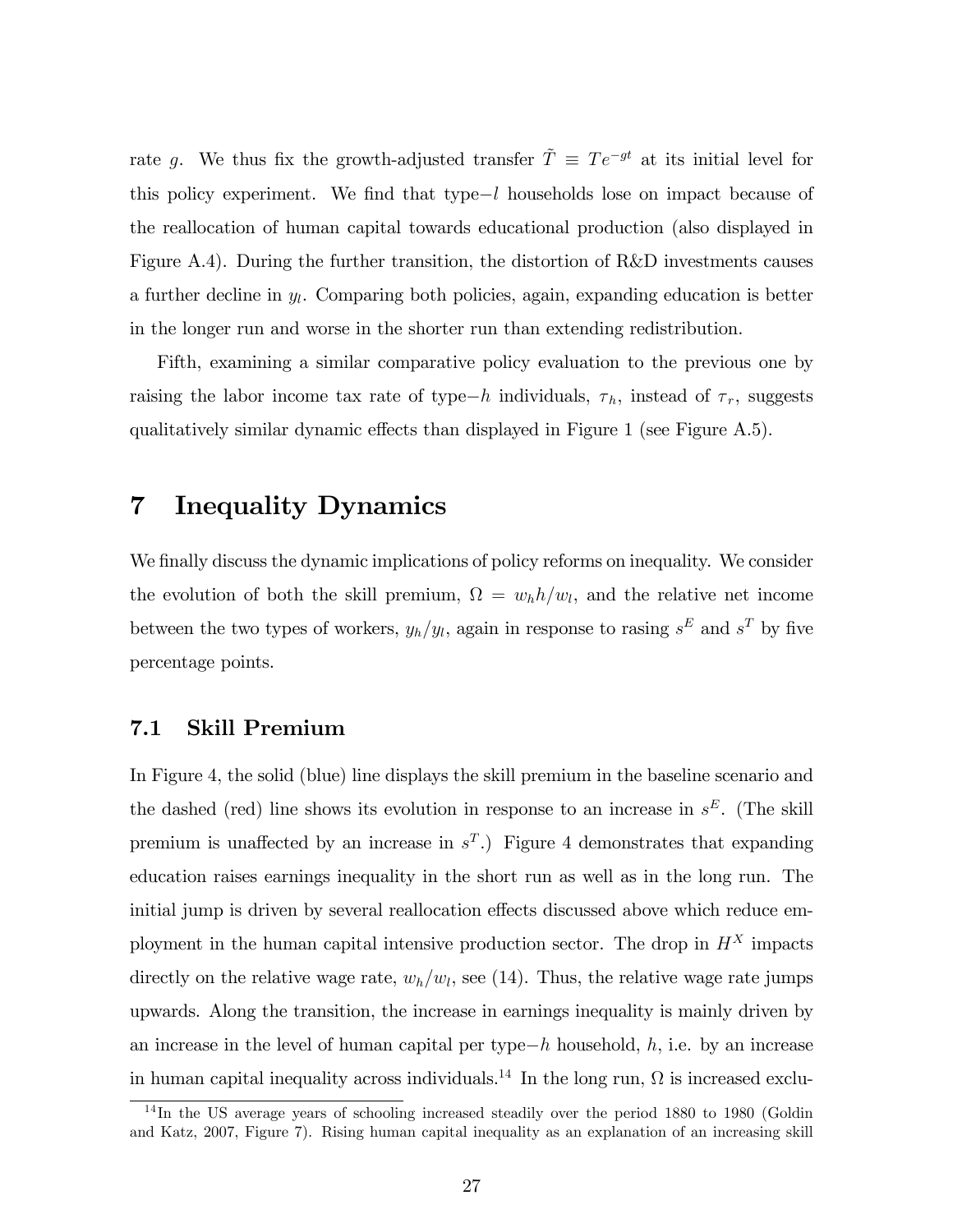sively because of an increase in  $h$ , under the presumption of part (i) of Proposition 3, which applies for our preferred calibration.



Figure 4: Time path of the skill premium  $\Omega = w_h h/w_l$ . Solid (blue) line: baseline scenario, and increase in  $s^T$ , increasing dashed line:  $s^E$  increases by five percentage points.

Parameter values as in Table 1.

#### 7.2 Income Inequality

Does rising earnings inequality in response to an expansion of education imply that also inequality of net income rises over time? At the first glance, given that also initial asset holdings are higher for type-h individuals  $(a_{h,0} > a_{l,0})$  and the long run interest rate is rather high for the calibration in Table 1 (particularly,  $r > g$ ), we may suspect that this is the case. Interestingly, however, Figure 5 suggests that these conditions are not sufficient for relative net income between the two groups of households,  $y_h/y_l$ , to rise during the entire transition in response to an increase in  $s<sup>E</sup>$ . Earlier in the transition  $y_h/y_l$  indeed rises, reflecting a rising skill premium over time. However, it turns out that type- $l$  individuals choose their consumption path such that they accumulate assets faster than type $-h$  individuals during the entire transition (not shown); that is,  $a_l/a_l > a_h/a_h$ . The implied (although less than full) convergence of asset holdings eventually drives down inequality of net income even below the initial level without

premium does not, in contrast to Acemoglu (2002), require the (derived) elasticity of skilled labor and unskilled labor,  $\psi$ , to be larger than 2.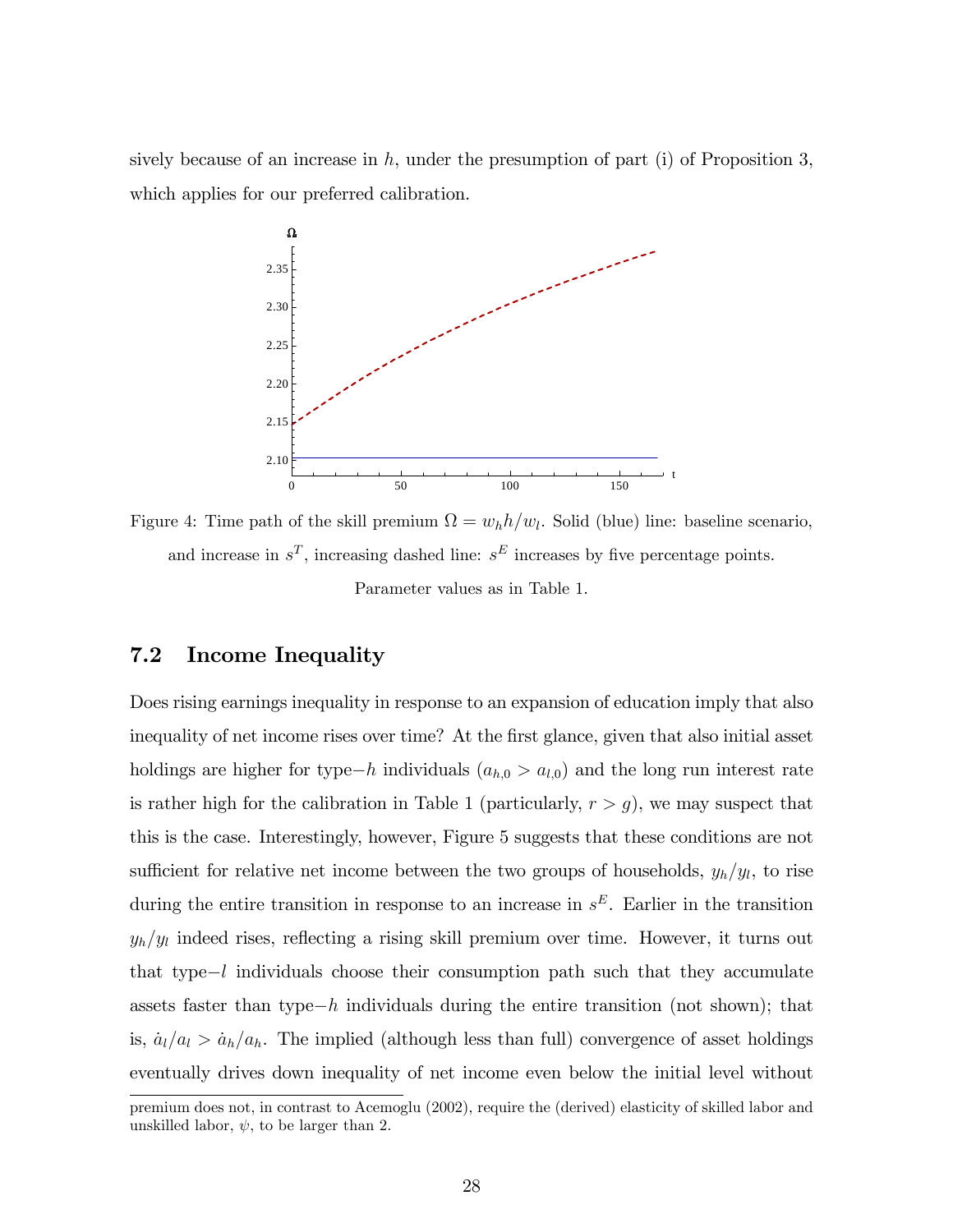policy reform! An increase in the fraction of tax revenue for redistributive transfers,  $s^T$ , drives down income inequality more substantially, however. Noteworthy and consistent with empirical evidence, in our calibrated model, the rich choose a higher savings rate (not shown), i.e.  $\dot{a}_l/y_l < \dot{a}_h/y_h$ .



Figure 5: Time path of relative net income,  $y_h/y_l$ . Solid (blue) line: baseline scenario, increasing dashed line:  $s^T$  increases by five percentage points, increasing dashed line:  $s^E$ increases by five percentage points. Parameter values as in Table 1.

#### 7.3 Discussion

Comparing the effects of the two considered policy options on income inequality, displayed in Figure 5, suggests an equity-efficiency trade-off. The dynamic, inverted Ushaped effect of expanding education, suggested by Figure 5, reminds us on the famous Kuznets curve and is intriguing in itself. It contributes to the recent debate, greatly popularized by Piketty (2014), on the past and future evolution of income inequality. Our analysis suggests that income inequality may eventually go down. The result is surprising to the extent that our setup is favorable for income inequality to rise over time in response to expanding education: it features divergence in earnings with higher earnings growth rates for the initially wealthy during the entire transition. Moreover, our analysis is consistent with the evidence by Piketty (2014) and Piketty and Zucman (2014) that  $r > g$  prevails most of the time in history. Nevertheless, we have shown that these features do not allow us to draw strong conclusions on the future evolution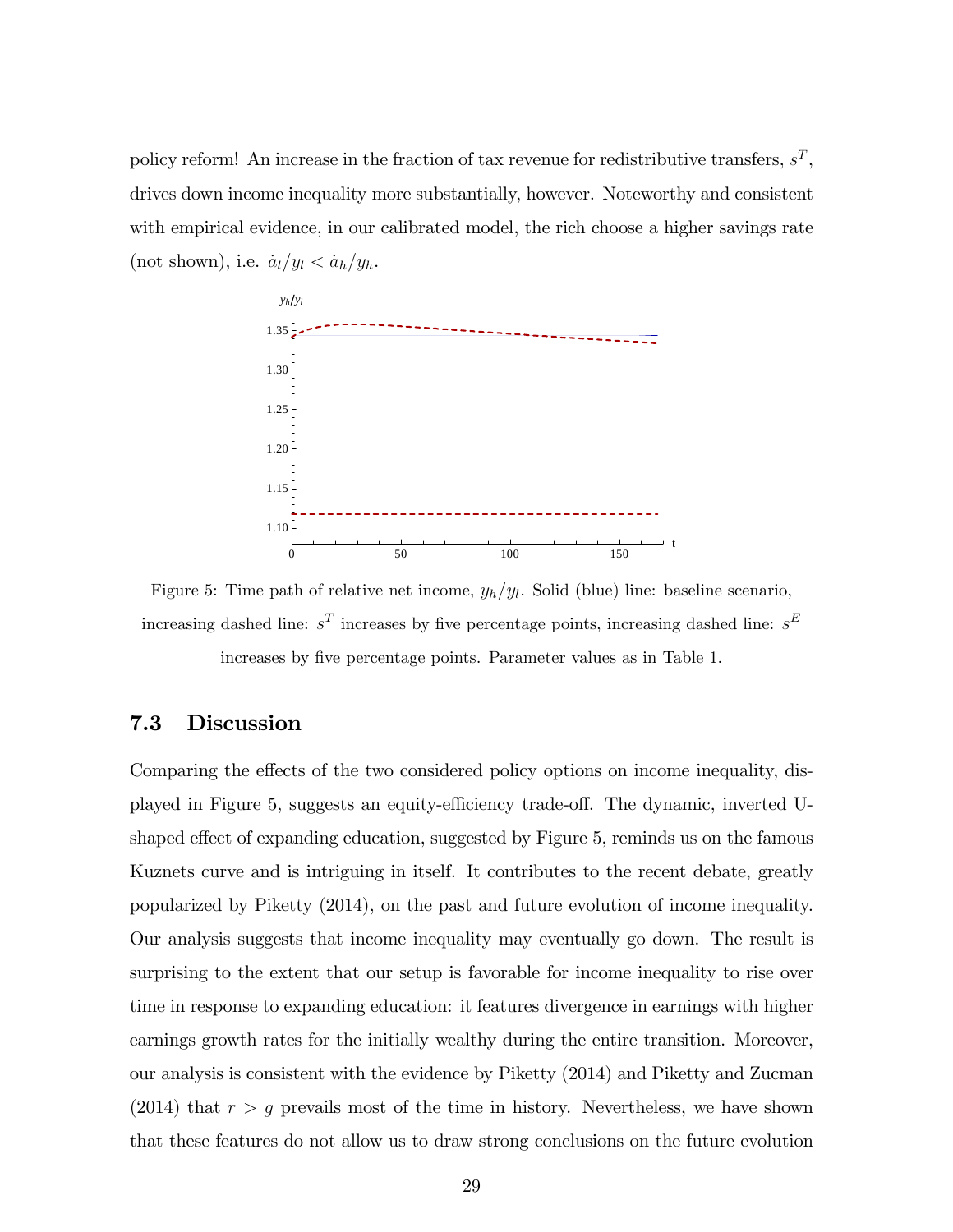of the income distribution, unlike suggested by Piketty (2014). It is interesting that the decline in inequality is not just a theoretical possibility but predicted by our preferred calibration to the US economy.

### 8 Conclusion

The goal of this paper was to understand whether and, if yes, when economic growth caused by an increase in public education expenditure on behalf of high-ability individuals trickles down to the least educated. We contrasted the dynamic effects of that kind of education expansion with those of an equally sized increase in redistributive transfers. In our dynamic general equilibrium model, public expenditures are financed by various distortionary income taxes, human capital accumulation is endogenous, and R&D-based technical change could be directed to complement either high-skilled or low-skilled labor. In the shorter run, the poor are better off from an increase in the fraction of government spending devoted to redistributive transfers and lose from expanding education. Consistent with empirical evidence for the US from the 1970s onwards, our analysis suggests that human capital accumulation is accompanied by falling or stagnating earnings of low-skilled individuals early in the transition phase and rising skill premia. In the longer run, however, our model predicts that low-ability workers eventually benefit more from promoting education of high-ability workers. The time span for this to happen critically depends on the elasticity of substitution between high-skilled and low-skilled workers. The higher this elasticity is, the faster the poor benefit from expanding education. The trickle-down effect is driven by an eventual increase in the level of human capital devoted towards R&D in the sector producing low-skilled intensive goods.

Moreover, our analysis suggests that expanding education on behalf of high-ability workers triggers an inverted U-shaped evolution of income inequality. The result is remarkable in view of the prediction of a considerable and sustained increase in the skill premium, the assumption that low-ability households start with lower initial asset holdings, and an interest rate which exceeds the long run growth rate of earnings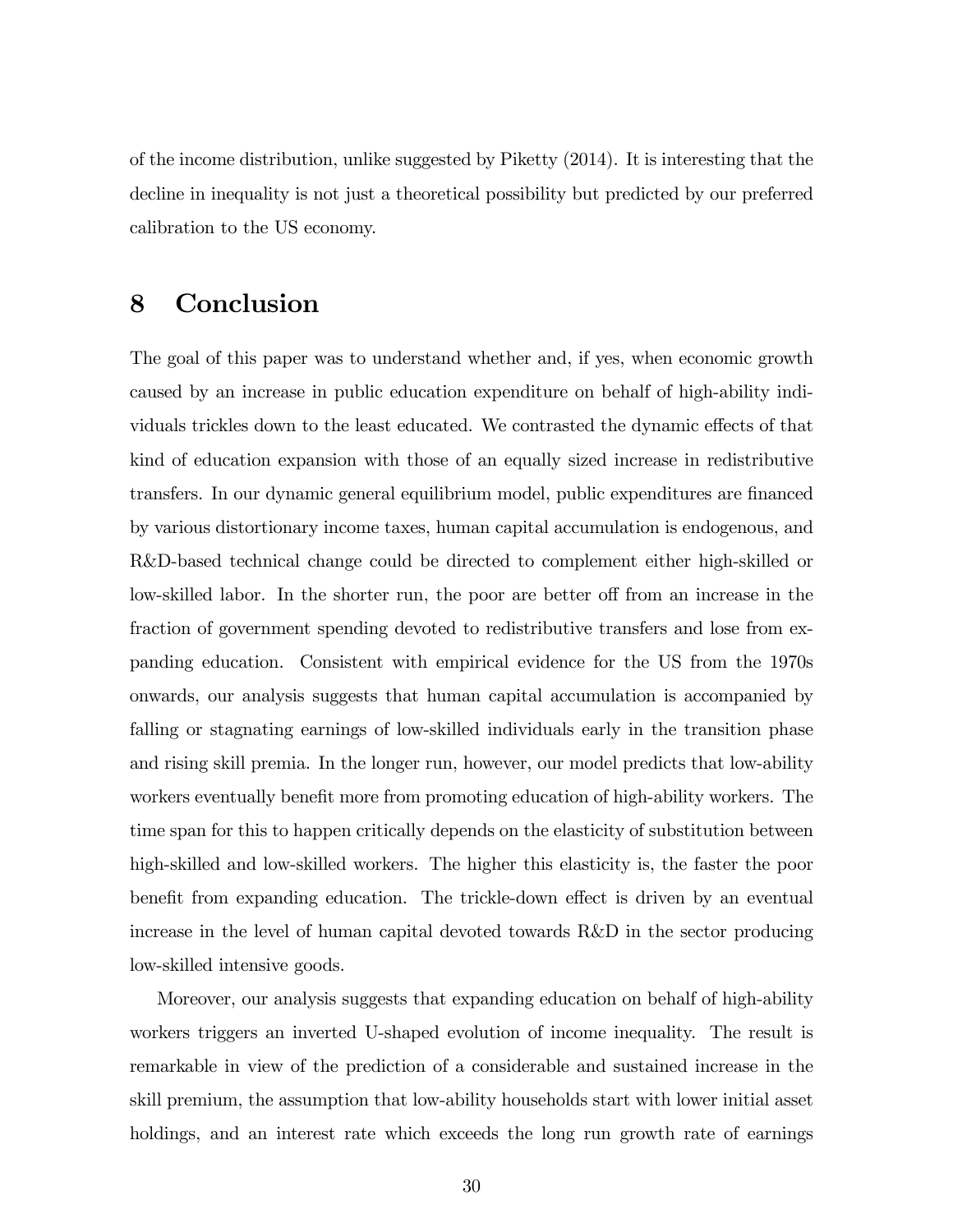$(r > g)$ . However, redistributive transfers are more successful in reducing inequality of net income compared to extending public education finance.

In sum, we identified two kinds of trade-offs regarding the alternative policies we consider which are potentially informative for the recent policy debate on income inequality. First, there is a dynamic trade-off with respect to absolute income of the poor. In the shorter run, low-ability households would always prefer higher transfers. If the goal of policy makers is, however, to improve absolute living standards of these households in the longer run, promoting education of high-ability workers is more promising. Second, there is a long run trade-off between the goal of raising living standards of the poor and reducing income inequality. Although both policy measures we considered lead to an eventual decline of net income dispersion, redistributive transfers are more successful in this respect.

These complex trade-offs call for a careful normative analysis which is left for future research. It also appears valuable to check robustness of our results in an alternative framework which highlights intergenerational conflicts resulting from the kind of policy trade-offs suggested by our analysis.

# Appendix

Definition of Equilibrium (comprehensive model). Let  $P_H^X$  and  $P_L^X$  denote the price of the high-skilled intensive and low-skilled intensive composite intermediate good used in the final goods sector, respectively, and  $p_H(i)$ ,  $p_L(i)$  the prices of machine i in the respective composite input sector. Moreover, let  $P_H^A$  and  $P_L^A$  denote the present discounted value of the profit stream generated by an innovation in the low-skilled and high-skilled intensive sector, respectively. These are equal to equity prices. The exclusion of arbitrage possibilities in the financial market implies that the after-tax returns from equity (capital gains and dividends) in both sectors and bonds and must be equal; that is,

$$
(1 - \tau_g) \frac{\dot{P}_H^A}{P_H^A} + (1 - \tau_r) \frac{\pi_H}{P_H^A} = (1 - \tau_g) \frac{\dot{P}_L^A}{P_L^A} + (1 - \tau_r) \frac{\pi_L}{P_L^A} = (1 - \tau_r)r. \tag{20}
$$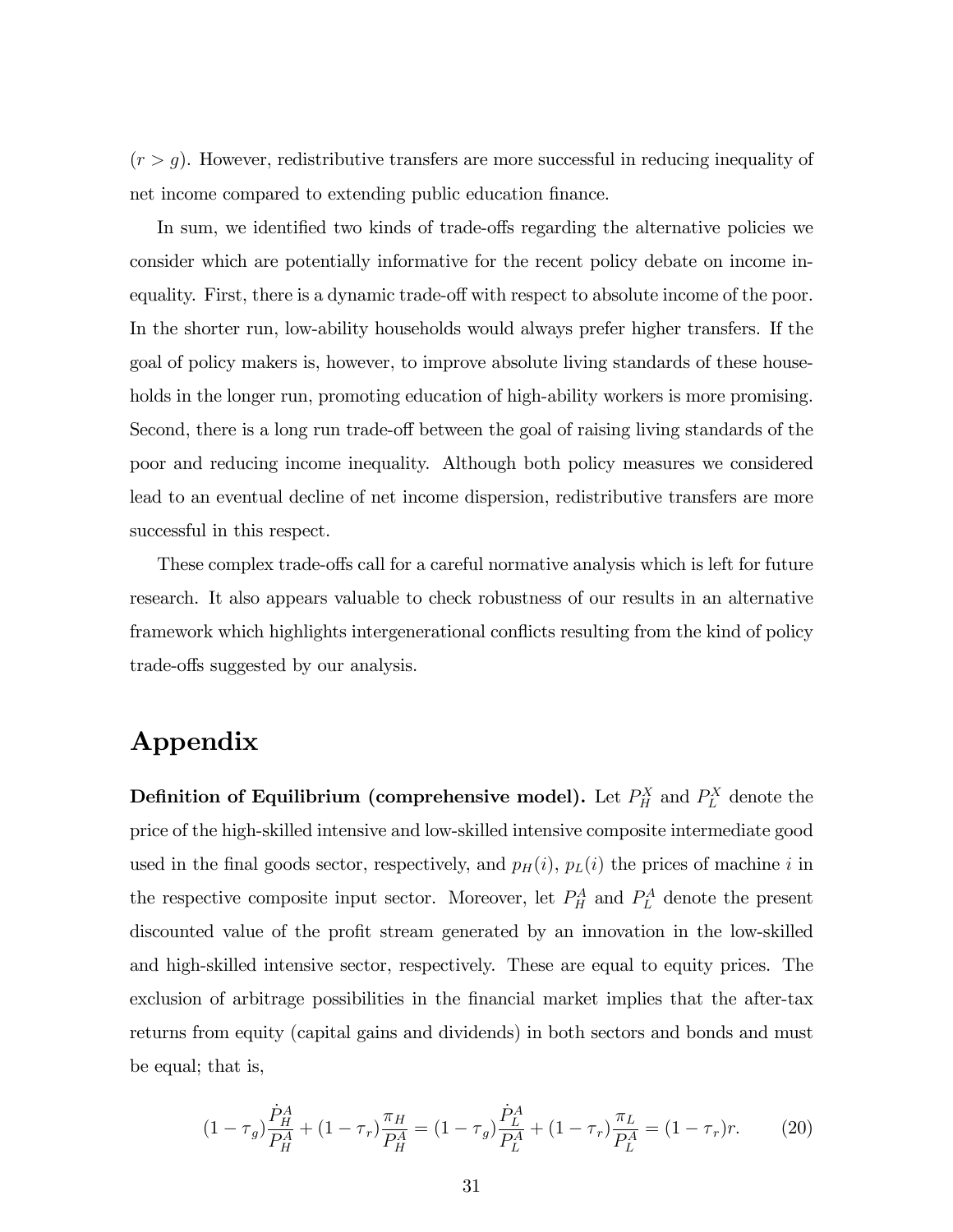For given policy parameters  $(\tau_g, \tau_r, \tau_h, \tau_l, s^E, s^T)$ , an equilibrium consists of time paths for quantities  $\left\{H_t^X, L_t^X, H_{Ht}^A, \right\}$ 

 $H_{Lt}^A, h_t, u_t, h^E, X_{Ht}, X_{Lt}, \{x_{Ht}(i)\}_{i \in [0, A_{Ht}]}$ ,  $\{x_{Lt}(i)\}_{i \in [0, A_{Lt}]}, A_{Ht}, A_{Lt}, c_{ht}, c_{lt}, a_{ht}, a_{lt}, T_t\}$ and prices  $\{P_{Ht}^X, P_{Lt}^X, \{p_{Ht}(i)\}_{i \in [0, A_{Ht}]}, \{p_{Lt}(i)\}_{i \in [0, A_{Lt}]}, P_{Ht}^A, P_{Lt}^A, w_{ht}, w_{lt}, r_t\}$  such that

1. R&D firms and producers of the final good, the composite intermediate goods, and machines maximize profits; $15$ 

2. type-h households maximize utility  $U_h$  s.t. (2) and (12); type-l households maximize  $U_l$  s.t.  $(13);^{16}$ 

3. the no-arbitrage conditions  $(20)$  in the financial market hold;

4. the total value of assets (owned by households) fulfills

$$
N_h a_h + N_l a_l = K + P_H^A A_H + P_L^A A_L,\tag{21}
$$

where K is given by  $(8)$ .

5. the labor markets for type-h and type-l workers clear:

$$
H^X + H^A_H + H^A_L + N_h h^E = N_h u h, \t\t(22)
$$

$$
L^X = N_l. \t\t(23)
$$

6. The government budgets for transfers to type  $-l$  individuals  $(T)$  and education (human capital devoted to education of type-h individuals, as fraction  $\vartheta$  of the total) are balanced each period.

**Proof of Lemma 1.** According to (5), inverse demand functions in the composite input sectors are given by

$$
P_H^X = \frac{\partial Y}{\partial X_H} = \left(\frac{Y}{X_H}\right)^{\frac{1}{\varepsilon}}, \ P_L^X = \frac{\partial Y}{\partial X_L} = \left(\frac{Y}{X_L}\right)^{\frac{1}{\varepsilon}}.
$$
 (24)

<sup>&</sup>lt;sup>15</sup>Condition 1 implies that the composite intermediate goods markets and the market for machines clear.

 $16$ Households also observe standard non-negativity constraints which lead to transversality conditions (see the proof of Proposition 1).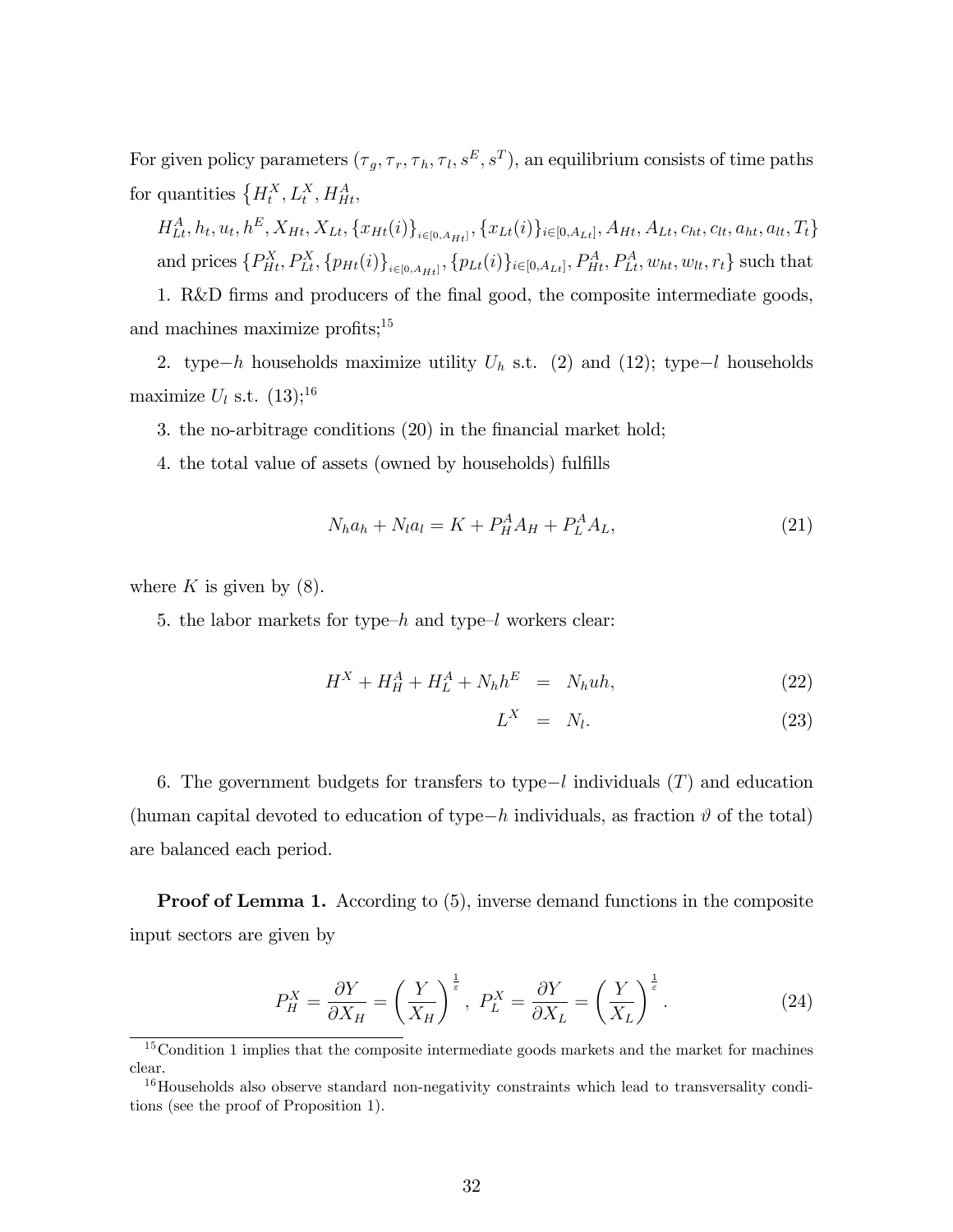Thus, relative intermediate goods demand is given by

$$
\frac{X_H}{X_L} = \left(\frac{P_H^X}{P_L^X}\right)^{-\varepsilon} \tag{25}
$$

According to  $(7)$ , the inverse demand for machine i in the human capital intensive sector is  $p_H(i) = \alpha P_H^X (H^X/x_H(i))^{\alpha-1}$ . Machine producers, being able to transform one unit of the Önal good to one unit of output, have marginal production costs equal to the sum of the interest rate and the capital depreciation rate,  $r + \delta_K$ . In absence of a competitive fringe, the incumbent's profit-maximizing price would be  $(r + \delta_K)/\alpha$ . A price equal to  $\kappa(r + \delta_K)$  (the marginal cost of the competitive fringe) is the maximal price, however, a producer can set without losing the entire demand. Since  $\kappa \leq 1/\alpha$ , it is also the optimal price. Thus, with  $p_H(i) = p_L(i) = \kappa(r + \delta_K)$  for all i,

$$
x_H(i) = x_H = \left(\frac{\alpha P_H^X}{\kappa(r + \delta_K)}\right)^{\frac{1}{1-\alpha}} H^X \stackrel{(6)}{\implies} X_H = A_H H^X \left(\frac{\alpha P_H^X}{\kappa(r + \delta_K)}\right)^{\frac{\alpha}{1-\alpha}}, \quad (26)
$$

$$
x_L(i) = x_L = \left(\frac{\alpha P_L^X}{\kappa(r + \delta_K)}\right)^{\frac{1}{1-\alpha}} L^X \quad \stackrel{(7)}{\Longrightarrow} \quad X_L = A_L L^X \left(\frac{\alpha P_L^X}{\kappa(r + \delta_K)}\right)^{\frac{\alpha}{1-\alpha}},\tag{27}
$$

Hence, relative supply of composite inputs is

$$
\frac{X_H}{X_L} = \frac{A_H H^X}{A_L L^X} \left(\frac{P_H^X}{P_L^X}\right)^{\frac{\alpha}{1-\alpha}}.\tag{28}
$$

Equating the right-hand sides of (25) and (28) and using  $\psi = \alpha + \varepsilon (1 - \alpha)$  leads to an expression for the relative price of the composite inputs,

$$
P \equiv \frac{P_H^X}{P_L^X} = \left(\frac{A_H H^X}{A_L L^X}\right)^{-\frac{1-\alpha}{\psi}},\tag{29}
$$

which is inversely related to the relative "efficiency units" of high-skilled to low-skilled labor in production activities,  $\frac{A_H H^X}{A_L L^X}$ .

According to (6) and (7), wage rates per unit of high-skilled and low-skilled labor are given by  $w_h = P_H^X(1-\alpha)X_H/H^X$  and  $w_l = P_L^X(1-\alpha)X_L/L^X$ , respectively. Dividing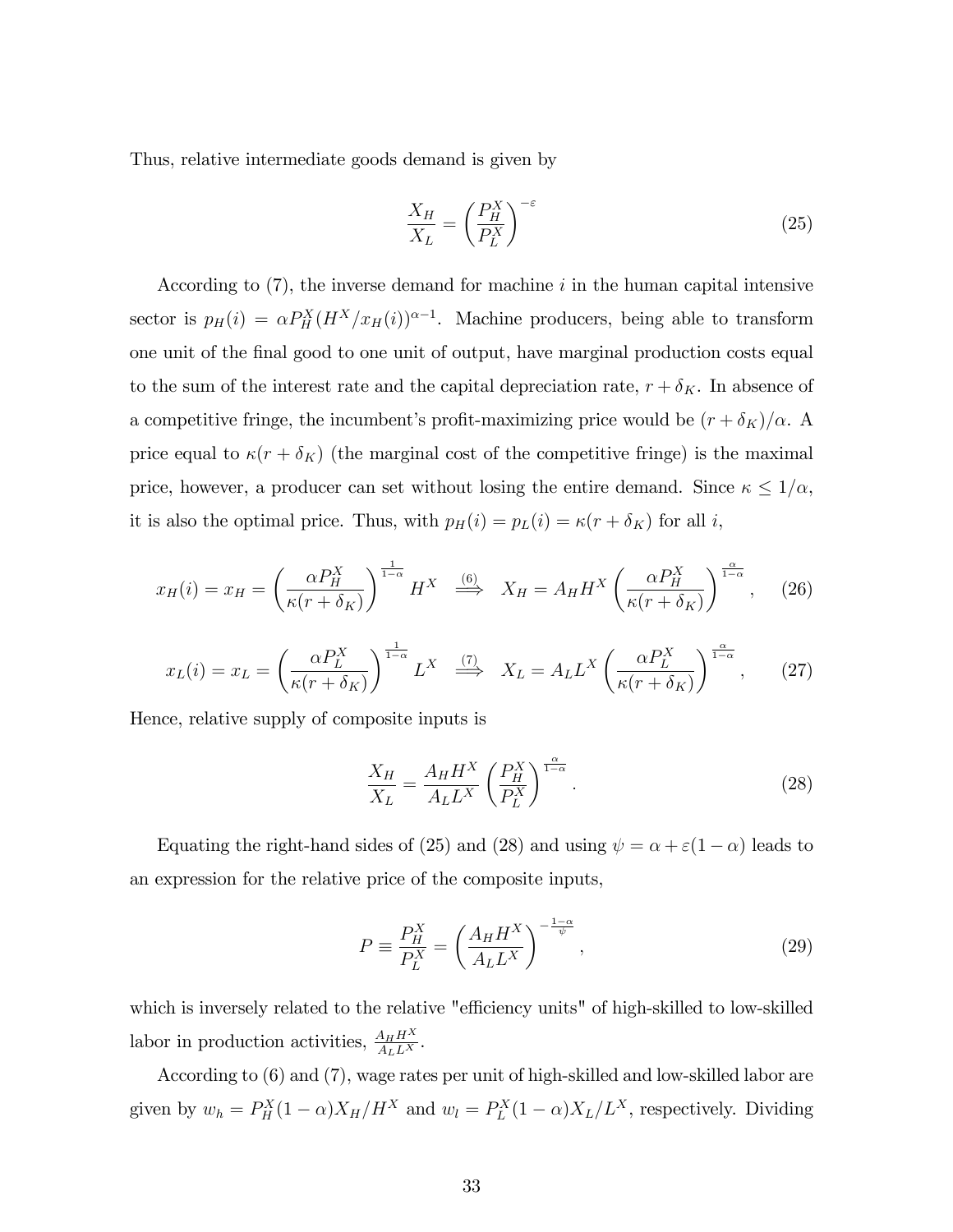both equations and using both (28) and (29) confirms (14).

**Proof of Lemma 2:** According to  $(26)$  and  $(27)$ , the instantaneous profits of machine producers,  $\pi_H = (\kappa - 1)(r + \delta_K)x_H$  and  $\pi_L = (\kappa - 1)(r + \delta_K)x_L$ , read as

$$
\pi_H = (\kappa - 1) \left(\frac{\alpha}{\kappa} P_H^X\right)^{\frac{1}{1-\alpha}} (r + \delta_K)^{-\frac{\alpha}{1-\alpha}} H^X,\tag{30}
$$

$$
\pi_L = (\kappa - 1) \left(\frac{\alpha}{\kappa} P_L^X\right)^{\frac{1}{1-\alpha}} (r + \delta_K)^{-\frac{\alpha}{1-\alpha}} L^X.
$$
\n(31)

Dividing both expressions, substituting (29) and noting from the definition of  $\psi$  that  $\frac{\alpha}{1-\alpha}=\frac{\varepsilon-\psi}{\psi-1}$  $\frac{\varepsilon-\psi}{\psi-1}$  confirms (15).

**Proof of Proposition 1:** First, we define  $l^X \equiv L^X/N_h$ ,  $h^X \equiv H^X/N_h$ . We also define  $h_k^A \equiv H_k^A/N_h$ ,  $p_k^A \equiv P_k^A/N_h$ ,  $k \in \{H, L\}$ . With these definitions as well as expressions  $N_l/N_h = \overline{l}$  and  $h^E = \vartheta h$  from (3) we can rewrite labor market clearing conditions (22) and (23) as

$$
h^X + h^A_H + h^A_L = (u - \vartheta)h, \tag{32}
$$

$$
l^X = \bar{l}.\tag{33}
$$

Moreover, let  $\tilde{z}_t \equiv z_t e^{-gt}$  for  $z \in \{T, c_h, c_l, a_h, a_l, w_h, w_l, A_h, A_l\}$ . That is, if a variable z grows with rate g in the long run, then  $\tilde{z}$  is stationary. Combining (8) and (21) and substituting both (26) and (27), we then have

$$
\tilde{a}_h + \bar{l}\tilde{a}_l = \tilde{A}_H \left( \frac{\alpha}{\kappa (r + \delta_K)} P_H^X \right)^{\frac{1}{1-\alpha}} h^X +
$$

$$
\tilde{A}_L \left( \frac{\alpha}{\kappa (r + \delta_K)} P_L^X \right)^{\frac{1}{1-\alpha}} \bar{l} + p_H^A \tilde{A}_H + p_L^A \tilde{A}_L.
$$
(34)

The representative R&D firm which directs R&D effort to the human capital intensive sector maximizes

$$
P_H^A \dot{A}_H - w_h H_H^A = P_H^A \tilde{\nu}_H (A_H)^{\phi} H_H^A - w_h H_H^A, \tag{35}
$$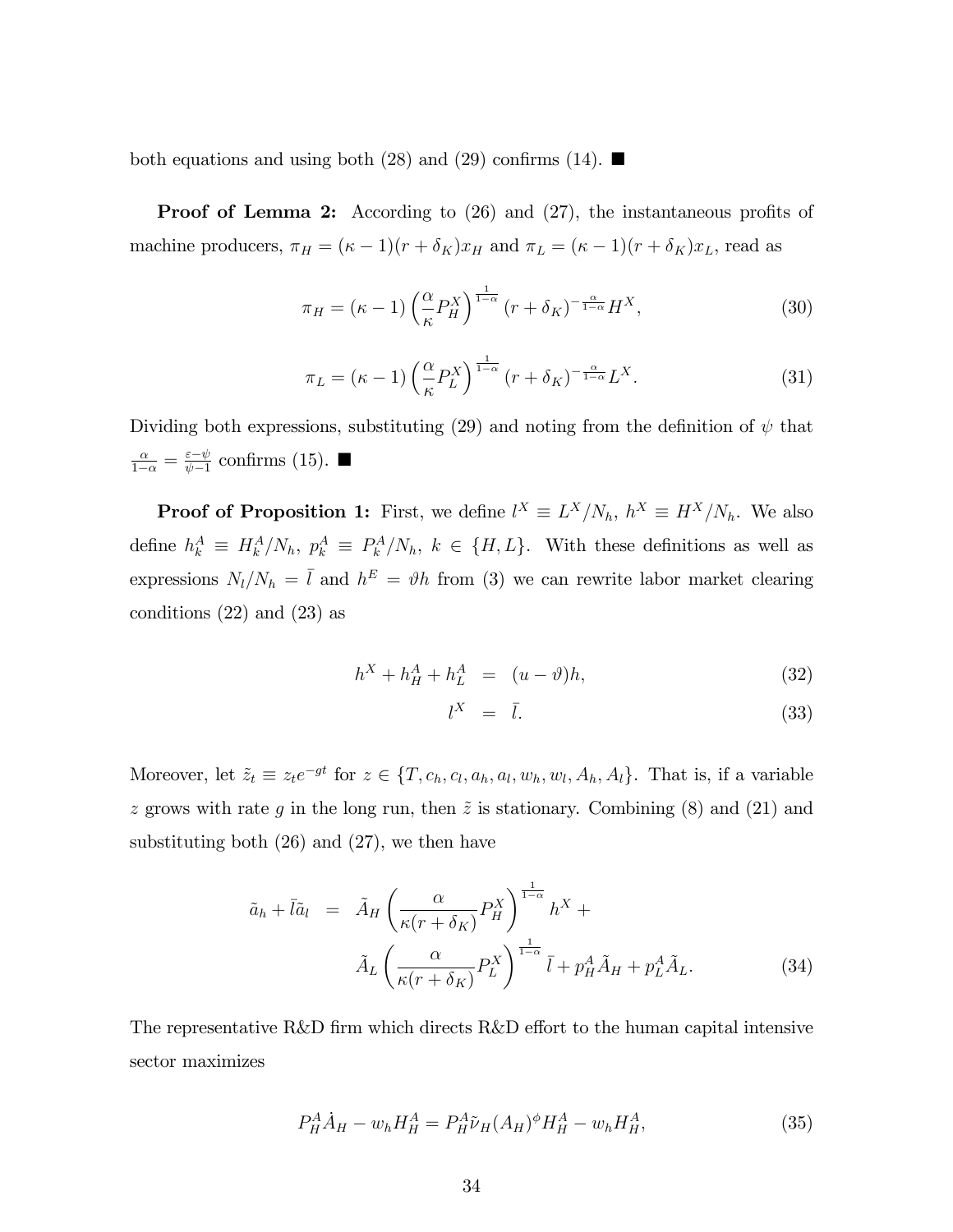taking  $A_H$  and  $\tilde{\nu}_H$  as given. Analogously for the R&D sector targeted to machines which are complementary to low-skilled labor. Thus, using  $(9)$  and  $(10)$ , we have

$$
P_H^A \nu \left( A_H \right)^{\phi} \left( H_H^A \right)^{-\theta} = P_L^A \nu \left( A_L \right)^{\phi} \left( H_L^A \right)^{-\theta} = w_h. \tag{36}
$$

From (36) we can write

$$
p_H^A \nu \left(\tilde{A}_H\right)^{\phi-1} (h_H^A)^{-\theta} = \frac{\tilde{w}_h}{\tilde{A}_H},\tag{37}
$$

$$
p_L^A \nu \left(\tilde{A}_L\right)^{\phi-1} (h_L^A)^{-\theta} = \frac{\tilde{w}_h}{\tilde{A}_L}.\tag{38}
$$

We turn next to composite input prices. Combining  $(24)$  with  $(5)$  implies

$$
P_H^X = \left[1 + \left(\frac{X_H}{X_L}\right)^{-\frac{\varepsilon - 1}{\varepsilon}}\right]^{\frac{1}{\varepsilon - 1}},\tag{39}
$$

$$
P_L^X = \left[1 + \left(\frac{X_H}{X_L}\right)^{\frac{\varepsilon - 1}{\varepsilon}}\right]^{\frac{1}{\varepsilon - 1}}.\tag{40}
$$

Substituting  $(29)$  into  $(25)$  we find

$$
\frac{X_H}{X_L} = \left(\frac{A_H H^X}{A_L L^X}\right)^{\frac{\varepsilon(1-\alpha)}{\varepsilon(1-\alpha)+\alpha}}.\tag{41}
$$

Substituting (41) into (39) and (40), and using  $A_H/A_L = \tilde{A}_H/\tilde{A}_L$ ,  $H^X/L^X = h^X/\overline{l}$  and  $\psi = \varepsilon (1 - \alpha) + \alpha$ , we obtain

$$
P_H^X = \left[1 + \left(\frac{\tilde{A}_H h^X}{\tilde{A}_L \bar{l}}\right)^{-\frac{\psi - 1}{\psi}}\right]_0^{\frac{1}{\varepsilon - 1}},\tag{42}
$$

$$
P_L^X = \left[1 + \left(\frac{\tilde{A}_H h^X}{\tilde{A}_L \bar{l}}\right)^{\frac{\psi - 1}{\psi}}\right]^{\frac{1}{\varepsilon - 1}}.\tag{43}
$$

The current-value Hamiltonian which corresponds to the optimization problem of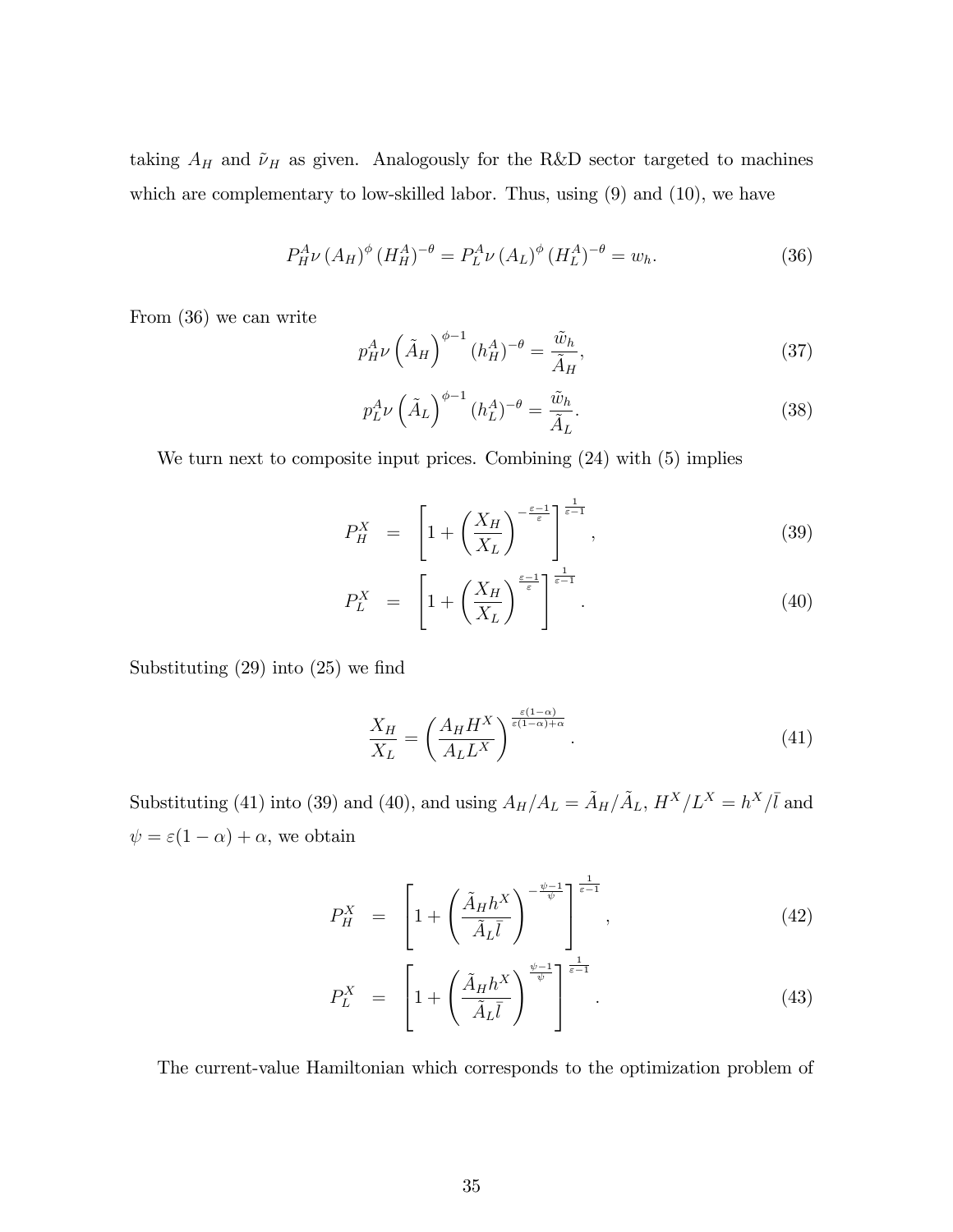a type- $h$  household (see Definition 1) is given by

$$
\mathcal{H}_h = \frac{(c_h)^{1-\sigma} - 1}{1 - \sigma} + \mu \left\{ \xi (1 - u)^{\beta} (h^E)^{1-\beta} h^{\eta} - \delta h \right\} + \lambda \left\{ [(1 - \tau_r)r - n] a_h + (1 - \tau_h) w_h uh - c_h \right\},
$$
\n(44)

where  $\mu$  and  $\lambda$  are multipliers (co-state variables) associated with constraints (2) and (12), respectively. Necessary optimality conditions are  $\partial \mathcal{H}_h/\partial c_h = \partial \mathcal{H}_h/\partial u = 0$  (control variables),  $\dot{\mu} = (\rho - n)\mu - \partial \mathcal{H}_h/\partial h$ ,  $\dot{\lambda} = (\rho - n)\lambda - \partial \mathcal{H}_h/\partial a_h$  (state variables), and the corresponding transversality conditions. Thus,

$$
\lambda = (c_h)^{-\sigma},\tag{45}
$$

$$
\mu\xi\beta(1-u)^{\beta-1}(h^E)^\gamma h^\eta = \lambda(1-\tau_h) w_h h,\tag{46}
$$

$$
\frac{\dot{\mu}}{\mu} = \rho - n - \xi \eta \left(1 - u\right)^{\beta} \left(h^E\right)^{\gamma} h^{\eta - 1} + \delta_H - \frac{\lambda}{\mu} (1 - \tau_h) w_h u,\tag{47}
$$

$$
\frac{\dot{\lambda}}{\lambda} = \rho - (1 - \tau_r)r,\tag{48}
$$

$$
\lim_{t \to \infty} \mu_t e^{-(\rho - n)t} h_t = 0,\tag{49}
$$

$$
\lim_{t \to \infty} \lambda_t e^{-(\rho - n)t} a_{ht} = 0.
$$
\n(50)

Differentiating  $(45)$  with respect to time and using  $(48)$  together with the definition of  $\tilde{c}_h$ , we obtain Euler equation

$$
\frac{\dot{\tilde{c}}_h}{\tilde{c}_h} = \frac{(1 - \tau_r)r - \rho}{\sigma} - g.
$$
\n(51)

Next define  $m_t \equiv \mu_t e^{(\sigma - 1)gt}$ . Combining (45) and (46) we can then write by using  $h^E = \vartheta h$  and the definitions of  $\tilde{c}_h$  and  $\tilde{w}_h$ :

$$
m\xi\beta(1-u)^{\beta-1}\vartheta^{\gamma}h^{\eta+\gamma-1} = (\tilde{c}_h)^{-\sigma}(1-\tau_h)\tilde{w}_h, \tag{52}
$$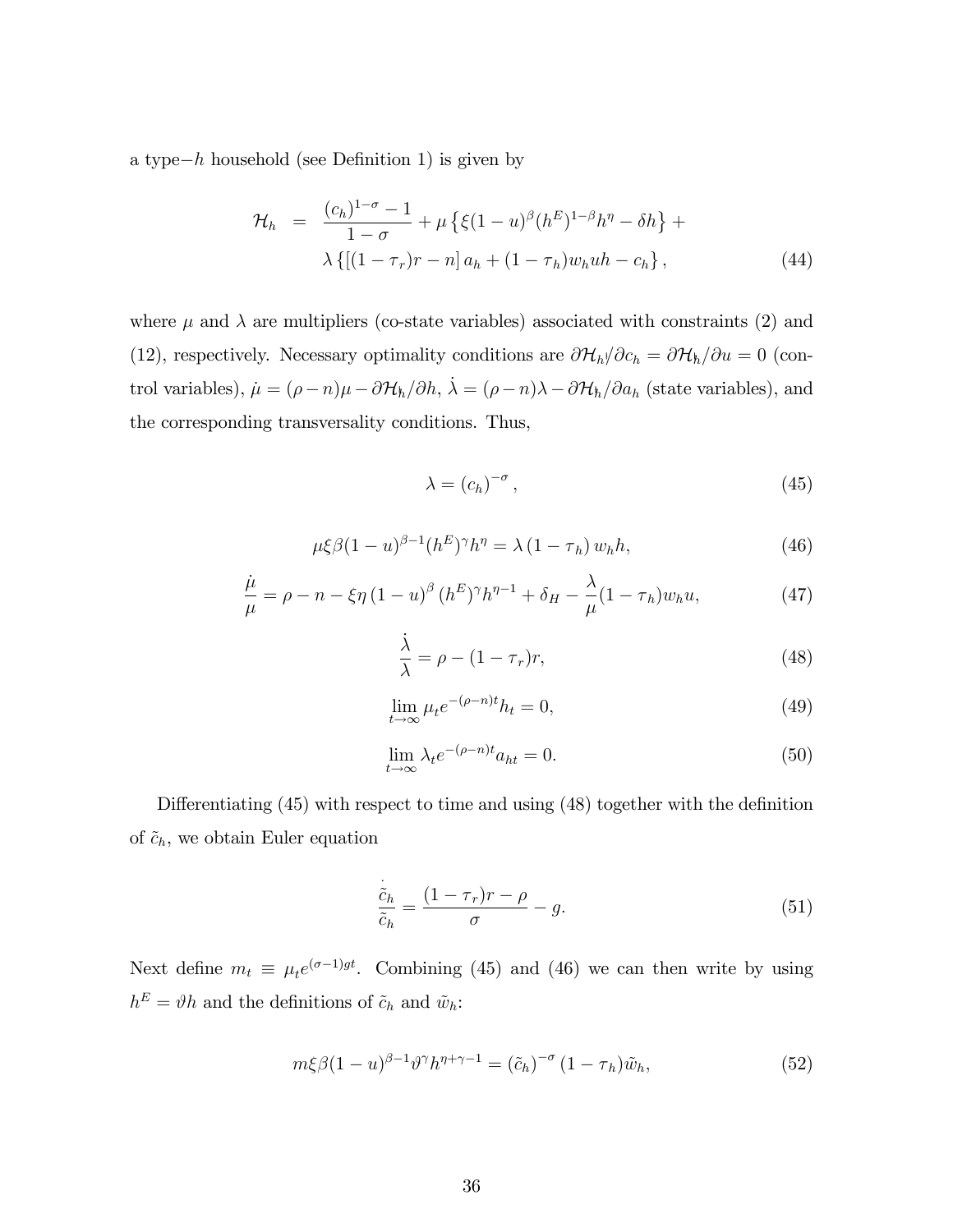whereas combining  $(46)$  and  $(47)$  and making use of  $(45)$  and  $(52)$ ,

$$
\frac{\dot{m}}{m} = \delta_H + \rho - n + (\sigma - 1)g - [\eta (1 - u) + u\beta] \xi (1 - u)^{\beta - 1} \vartheta^{\gamma} h^{\eta + \gamma - 1}.
$$
 (53)

Moreover, (12) can be written as

$$
\frac{\ddot{\tilde{a}}_h}{\tilde{a}_h} = (1 - \tau_r)r - n + (1 - \tau_h)\frac{\tilde{w}_h u h}{\tilde{a}_h} - \frac{\tilde{c}_h}{\tilde{a}_h} - g.
$$
\n(54)

For low-skilled types (who decide about their consumption profile only), we find analogously to (51) that

$$
\frac{\dot{\tilde{c}}_l}{\tilde{c}_l} = \frac{(1 - \tau_r)r - \rho}{\sigma} - g.
$$
\n(55)

By using (13) we also obtain

$$
\frac{\dot{\tilde{a}}_l}{\tilde{a}_l} = (1 - \tau_r)r - n + (1 - \tau_l)\frac{\tilde{w}_l}{\tilde{a}_l} - \frac{\tilde{c}_l}{\tilde{a}_l} + \frac{\tilde{T}}{\tilde{a}_l} - g.
$$
\n(56)

Using  $A_k = \tilde{A}_k e^{gt}$ ,  $H_k^A = N_h h_k^A$ ,  $k \in \{H, L\}$ , as well as  $N_{h,0} = 1$  and  $g = \frac{(1-\theta)n}{1-\phi}$  we can also rewrite (9) and (10) as

$$
\frac{\tilde{A}_H}{\tilde{A}_H} = \nu (\tilde{A}_H)^{\phi - 1} (h_H^A)^{1 - \theta} - g,
$$
\n(57)

$$
\frac{\dot{\tilde{A}}_L}{\tilde{A}_L} = \nu(\tilde{A}_L)^{\phi - 1} (h_L^A)^{1 - \theta} - g.
$$
\n(58)

Recall that competitive wage rates read as  $w_h = P_H^X(1-\alpha)X_H/H^X$  and  $w_l =$  $P_L^X(1-\alpha)X_L/L^X$ . Combining these expressions with (26) and (27), respectively, we find for adjusted wage rates:

$$
\tilde{w}_h = (1 - \alpha) \left( \frac{\alpha}{\kappa (r + \delta_K)} \right)^{\frac{\alpha}{1 - \alpha}} \tilde{A}_H \left( P_H^X \right)^{\frac{1}{1 - \alpha}}, \tag{59}
$$

$$
\tilde{w}_l = (1 - \alpha) \left( \frac{\alpha}{\kappa (r + \delta_K)} \right)^{\frac{\alpha}{1 - \alpha}} \tilde{A}_L \left( P_L^X \right)^{\frac{1}{1 - \alpha}}.
$$
\n(60)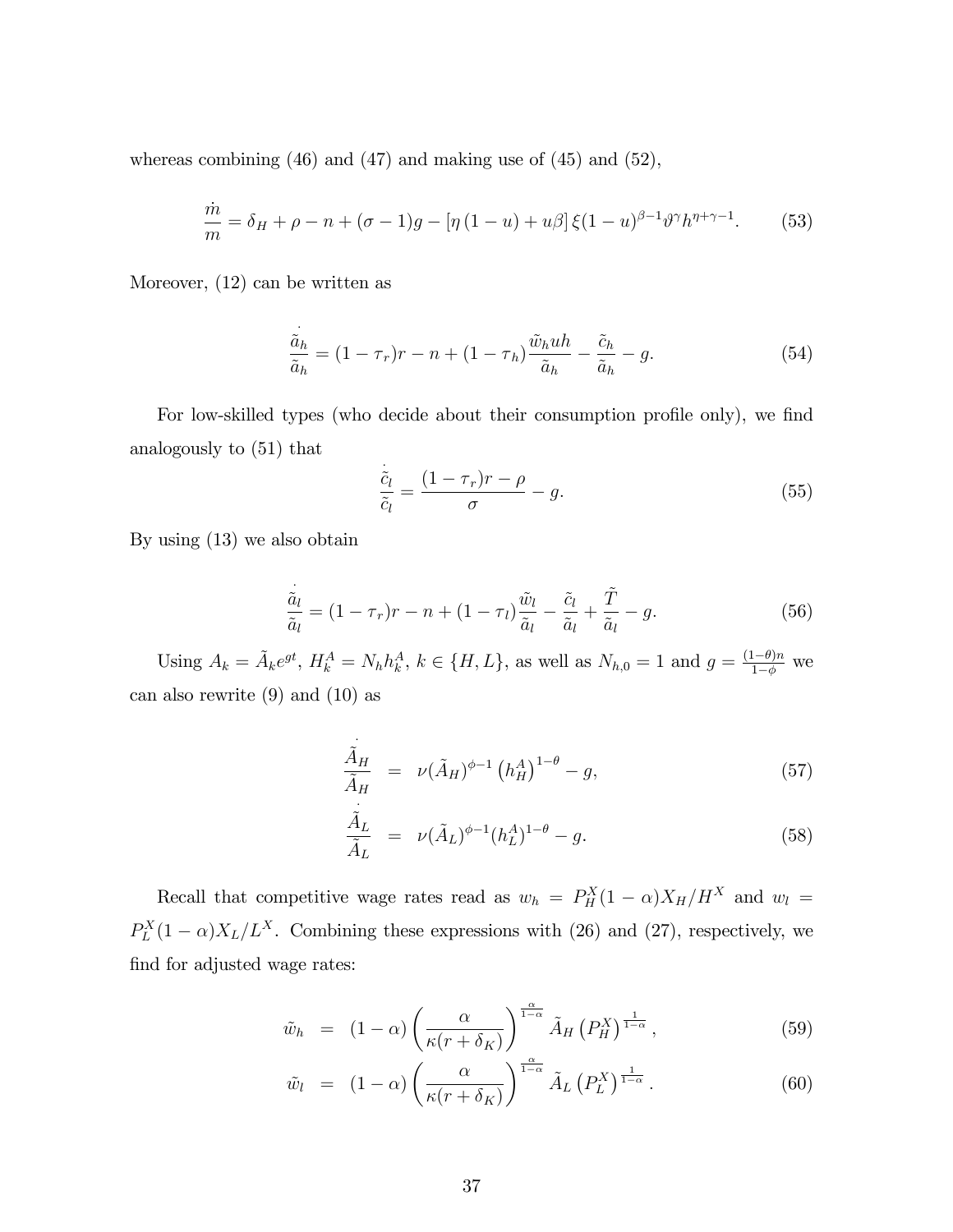Substituting (30) and (31) into (20) implies

$$
\dot{p}_{H}^{A} + np_{H}^{A} = \frac{1 - \tau_{r}}{1 - \tau_{g}} \left( rp_{H}^{A} - \frac{(\kappa - 1) \left( \frac{\alpha}{\kappa} P_{H}^{X} \right)^{\frac{1}{1 - \alpha}} h^{X}}{\left( r + \delta_{K} \right)^{\frac{\alpha}{1 - \alpha}}} \right),\tag{61}
$$

$$
\dot{p}_L^A + np_L^A = \frac{1 - \tau_r}{1 - \tau_g} \left( r p_L^A - \frac{(\kappa - 1) \left( \frac{\alpha}{\kappa} P_L^X \right)^{\frac{1}{1 - \alpha}} l^X}{(r + \delta_K)^{\frac{\alpha}{1 - \alpha}}} \right). \tag{62}
$$

Combining (8) with (26) and (27) we can write

$$
K = A_H \left(\frac{\alpha P_H^X}{\kappa (r + \delta_K)}\right)^{\frac{1}{1-\alpha}} H^X + A_L \left(\frac{\alpha P_L^X}{\kappa (r + \delta_K)}\right)^{\frac{1}{1-\alpha}} L^X. \tag{63}
$$

The total tax revenue  $(T T \mathcal{R})$  is the sum of the revenue from taxation of labor income and returns to asset holding,

$$
\mathcal{TTR} = \tau_h N_h w_h uh + \tau_l N_l w_l + \tau_r rK + \tau_g (\dot{P}_H^A A_H + \dot{P}_L^A A_L) + \tau_r (\pi_H A_H + \pi_L A_L). \tag{64}
$$

Note that  $\dot{P}_H^A/N_h = \dot{p}_H^A + n p_H^A$  and  $\dot{P}_L^A/N_h = \dot{p}_L^A + n p_L^A$ , as given by the right-hand side of (61) and (62), respectively. Thus, using  $l^X = \bar{l}$  from (33), (30), (31) and (63) in (64) we obtain

$$
\Xi \equiv \frac{TT\mathcal{R}}{N_h e^{gt}} = \tau_h \tilde{w}_h uh + \tau_l \tilde{w}_l \bar{l} + \frac{(1 - \tau_r)\tau_g}{1 - \tau_g} r(p_H^A \tilde{A}_H + p_L^A \tilde{A}_L) +
$$
\n
$$
\frac{\tau_r - \tau_g}{1 - \tau_g} \frac{(\kappa - 1) \left(\frac{\alpha}{\kappa}\right)^{\frac{1}{1 - \alpha}}}{(r + \delta_K)^{\frac{\alpha}{1 - \alpha}}} \left( \left(P_H^X\right)^{\frac{1}{1 - \alpha}} h^X \tilde{A}_H + \left(P_L^X\right)^{\frac{1}{1 - \alpha}} \bar{l} \tilde{A}_L \right)
$$
\n
$$
\tau_r r \left( \tilde{A}_H \left( \frac{\alpha P_H^X}{\kappa (r + \delta_K)} \right)^{\frac{1}{1 - \alpha}} h^X + \tilde{A}_L \left( \frac{\alpha P_L^X}{\kappa (r + \delta_K)} \right)^{\frac{1}{1 - \alpha}} \bar{l} \right). \tag{65}
$$

The publicly financed expenditure is given by  $w_h N_h h^E = s^E \mathcal{T} \mathcal{T} \mathcal{R}$ . Thus, recalling  $h^{E} = \vartheta h$ , the fraction of tax revenue devoted to education,  $s^{E}$ , and the human capital share devoted to teaching,  $\vartheta$ , are related according to

$$
\vartheta \tilde{w}_h h = s^E \Xi. \tag{66}
$$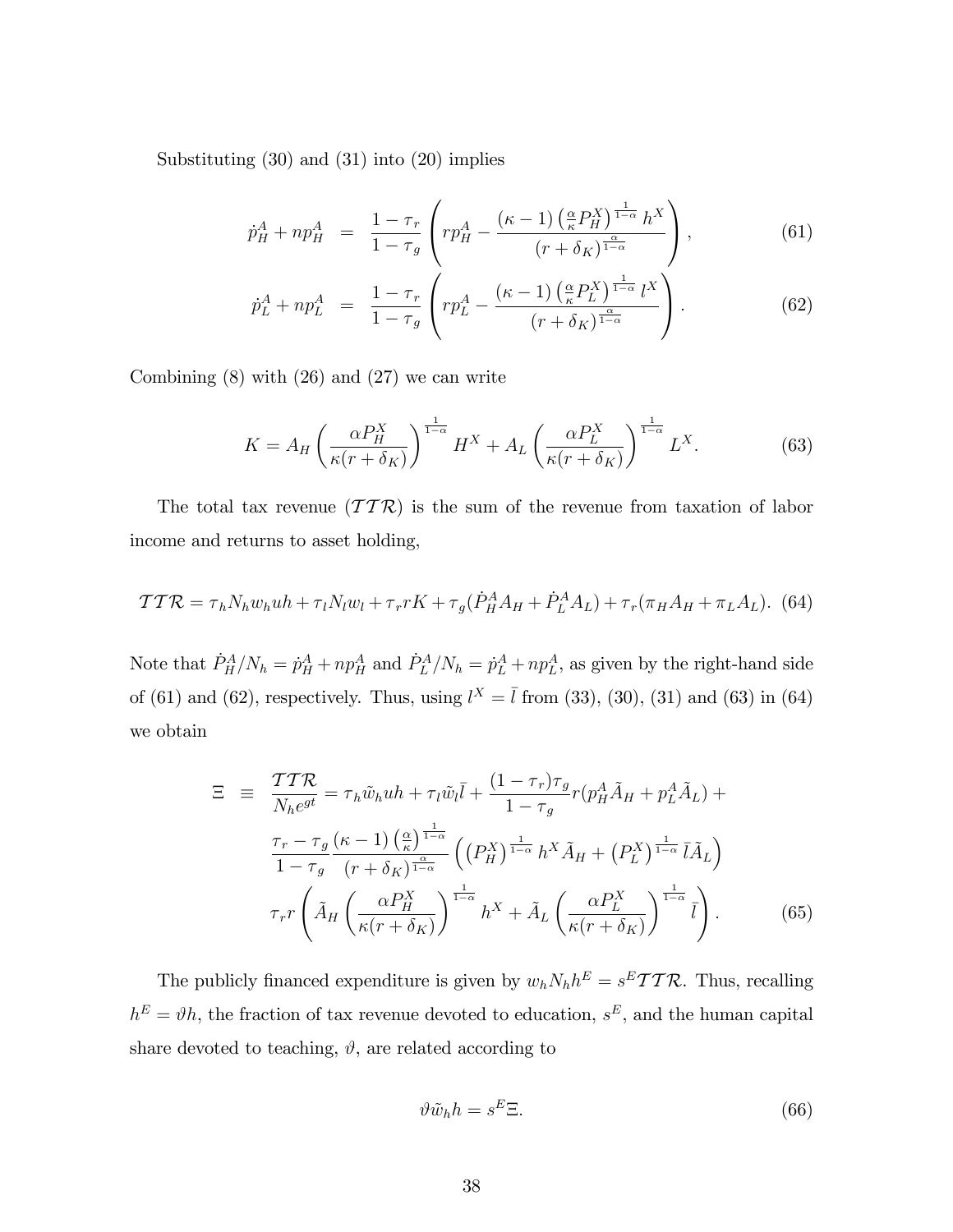Similarly, the aggregate transfer payments read as  $N_l T = s^T T T \mathcal{R}$ , implying that

$$
\tilde{T} = \frac{s^T \Xi}{\bar{l}},\tag{67}
$$

The dynamical system, on which our numerical analysis is based, is given by  $(2)$ ,  $(32)$ - $(34)$ ,  $(37)$ ,  $(38)$ ,  $(42)$ ,  $(43)$ ,  $(51)$ - $(62)$ ,  $(66)$  and  $(67)$ , with  $\Xi$  as given by  $(65)$ .

To prove that a steady state with the properties stated in Proposition 1 exists, we need to show that  $h_k^A$ ,  $p_k^A$ ,  $P_k^X$ ,  $\tilde{A}_k$  ( $k \in \{H, L\}$ ),  $l^X$ ,  $h^X$ ,  $u$ ,  $h$ ,  $\tilde{T}$ ,  $\tilde{c}_j$ ,  $\tilde{a}_j$ ,  $\tilde{w}_j$  ( $j \in \{l, h\}$ ),  $r$  and  $m$  are stationary in the long run. To see this, we derive steady state values of the just derived dynamical system in what follow. First, set  $\dot{h}/h = 0$  and  $h^E = \vartheta h$  in (2) to find  $\xi(1-u)^{\beta}\theta^{\gamma}h^{\eta+\gamma-1}=\delta_H$ , which can also be rewritten as

$$
h = \left[\frac{\xi(1-u)^{\beta}\vartheta^{\gamma}}{\delta_H}\right]^{\frac{1}{1-\gamma-\eta}}.\tag{68}
$$

Using (68) in (53) and setting  $\dot{m} = 0$  confirms (16), consistent with part (v). Evaluating (68) at  $u = u^*$  then gives us (17), confirming part (vi). Note that  $h^*$  is indeed timeinvariant (i.e.,  $h = 0$  for  $t \to \infty$ ), according to (16).

Next, set  $\ddot{\tilde{c}}_h = 0$  in (51) to find that

$$
(1 - \tau_r)r = \rho + \sigma g. \tag{69}
$$

Thus, also  $\tilde{c}_l = 0$  holds, according to (55). Next, set  $\tilde{A}_H = \tilde{A}_L = 0$  in (57) and (58) to obtain

$$
\tilde{A}_H = \left(\frac{\nu \left(h_H^A\right)^{1-\theta}}{g}\right)^{\frac{1}{1-\phi}},\tag{70}
$$

$$
\tilde{A}_L = \left(\frac{\nu \left(h_L^A\right)^{1-\theta}}{g}\right)^{\frac{1}{1-\phi}},\tag{71}
$$

respectively, or  $\nu(\tilde{A}_k)^{\phi-1} = (h_k^A)^{\theta-1} g, k \in \{H, L\}$ . Using the latter together with (59)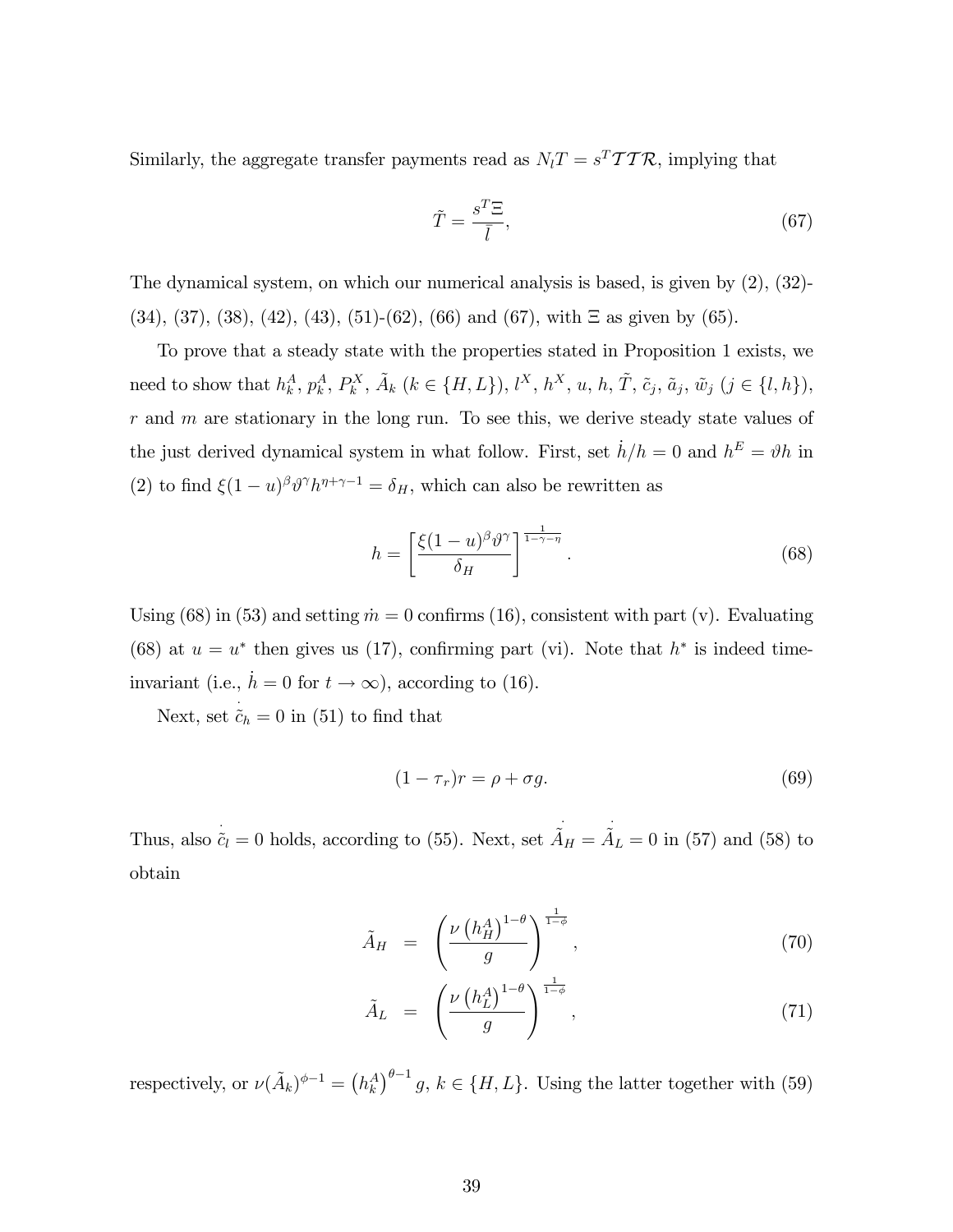in (37) and (38) yields

$$
p_H^A = (1 - \alpha) \left( \frac{\alpha}{\kappa (r + \delta_K)} \right)^{\frac{\alpha}{1 - \alpha}} \left( P_H^X \right)^{\frac{1}{1 - \alpha}} \frac{h_H^A}{g},\tag{72}
$$

$$
p_L^A = (1 - \alpha) \left( \frac{\alpha}{\kappa (r + \delta_K)} \right)^{\frac{\alpha}{1 - \alpha}} \left( P_H^X \right)^{\frac{1}{1 - \alpha}} \frac{h_L^A}{g} \frac{\tilde{A}_H}{\tilde{A}_L},\tag{73}
$$

respectively. Now substitute (69) and (72) into (61) and set  $\dot{p}_H^A = 0$  to find

$$
h_H^A = \Gamma(\tau_r, \tau_g) h^X,\tag{74}
$$

where

$$
\Gamma(\tau_r, \tau_g) \equiv \frac{1 - \frac{1}{\kappa}}{\frac{1}{\alpha} - 1} \frac{(1 - \tau_r)g}{\rho + \sigma g - (1 - \tau_g)n}.
$$
\n(75)

Note that  $\Gamma > 0$  under (A1). Similarly, substituting  $l^X = \overline{l}$ , (69) and (73) into (62) and setting  $\dot{p}_L^A = 0$  we obtain

$$
h_L^A = \frac{\Gamma(\tau_r, \tau_g)\bar{l}}{P^{\frac{1}{1-\alpha}} \frac{\tilde{A}_H}{\tilde{A}_L}}.\tag{76}
$$

From  $(74)$  and  $(76)$  we get

$$
\frac{h_H^A}{h_L^A} = \frac{\tilde{A}_H}{\tilde{A}_L} \frac{h^X}{\bar{l}} P^{\frac{1}{1-\alpha}}.
$$
\n(77)

Moreover, (70) and (71) imply that

$$
\frac{\tilde{A}_H}{\tilde{A}_L} = \left(\frac{h_H^A}{h_L^A}\right)^{\frac{1-\theta}{1-\phi}} = \left(\frac{h^X}{\bar{l}} P^{\frac{1}{1-\alpha}}\right)^{-\frac{1-\theta}{\phi-\theta}},\tag{78}
$$

where the latter equation follows after substituting  $(77)$ .

Next, substitute  $A_H/A_L = \tilde{A}_H/\tilde{A}_L$  as given by (78) into (29), and use  $H^X/L^X =$  $h^X/\overline{l}$  to obtain

$$
P^{\frac{1}{1-\alpha}} = \left(\frac{h^X}{\bar{l}}\right)^{-\frac{1-\phi}{1-\theta-\psi(\phi-\theta)}}.\tag{79}
$$

It is easy to show by recalling  $\phi < 1$  that assumption (A3) implies  $1 - \theta > \psi(\phi - \theta)$ .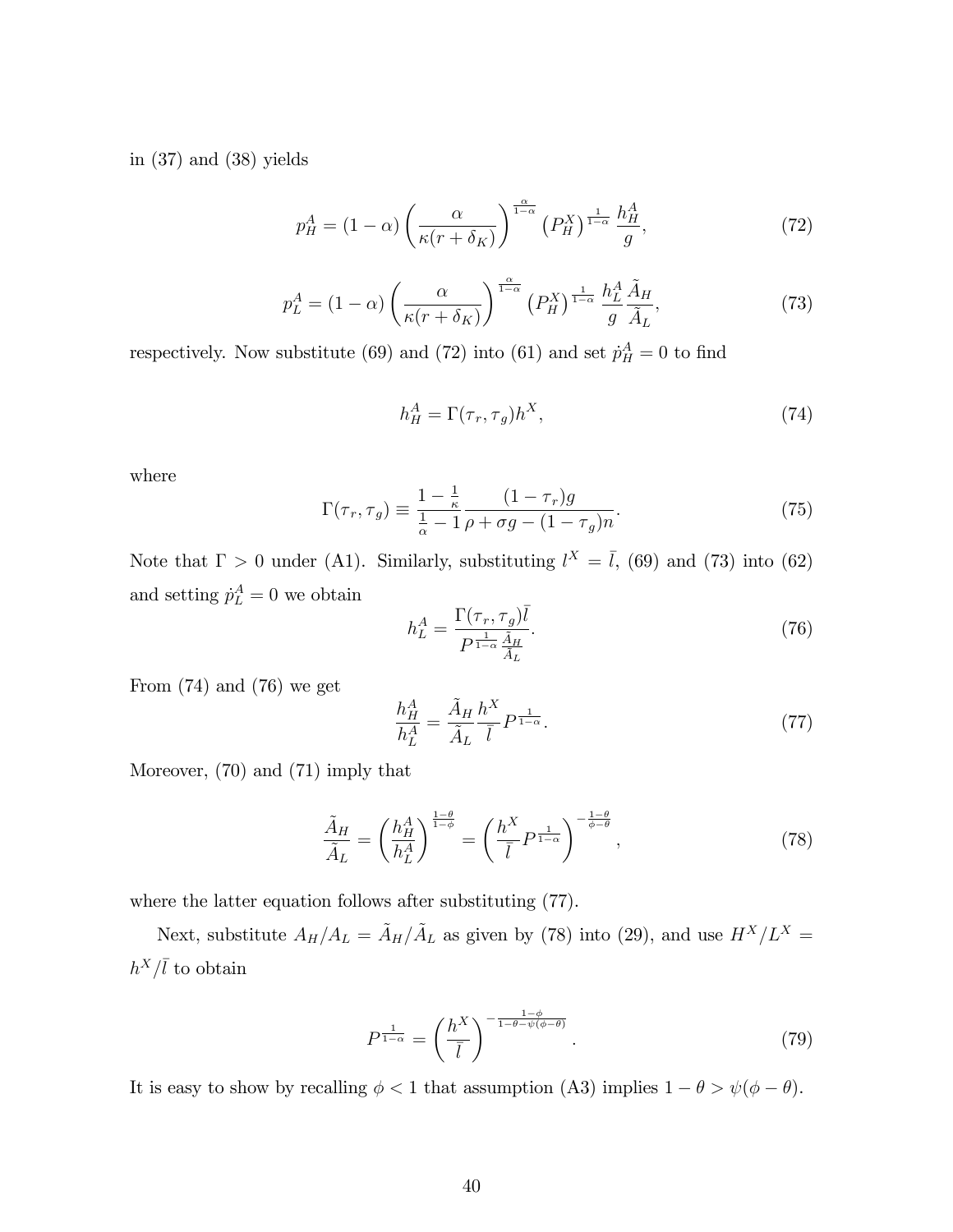Substituting (78) into (76) and using both (79) and  $\frac{\alpha}{1-\alpha} = \frac{\varepsilon - \psi}{\psi - 1}$  $\frac{\varepsilon - \psi}{\psi - 1}$  then leads to

$$
h_L^A = \Gamma(\tau_r, \tau_g) \left( h^X \right)^{\varrho} \bar{l}^{1-\varrho}, \text{ where}
$$
 (80)

$$
\varrho \equiv \frac{2 - \phi - \psi + \theta(\psi - 1)}{1 - \theta - \psi(\phi - \theta)}
$$
(81)

(thus  $1 - \varrho = \frac{(\psi - 1)(1 - \phi)}{1 - \theta - \psi(\phi - \theta)}$  $\frac{(\psi-1)(1-\varphi)}{1-\theta-\psi(\phi-\theta)}$ . According to assumption (A3),  $\varrho \geq 0$ .

The supply of human capital to private firms per type-h individual (the right-hand side of  $((32))$  is, in the long run, given by

$$
(u^* - \vartheta)h^* = (u^* - \vartheta) \left[ \frac{\xi (1 - u^*)^{\beta} \vartheta^{\gamma}}{\delta_H} \right]^{1 - \gamma - \eta} \equiv S^*(\vartheta). \tag{82}
$$

Denote the long run value of  $h^X$  by  $h^{X*}$ . Substituting (74) and (80) into labor market clearing condition (32) implies that  $h^{X*}$  is implicitly defined by

$$
\left[1 + \Gamma(\tau_r, \tau_g)\right] h^X = S^*(\vartheta) - \Gamma(\tau_r, \tau_g)(h^X)^{\varrho} \bar{l}^{1-\varrho}.
$$
\n(83)

The left-hand side of (83) as a function of  $h^X$  is an increasing line through the origin. If  $\rho > 0$ , the right-hand side of (83) is monotonically decreasing in  $h^X$  and goes to zero as  $h^X \to \infty$ . If  $\varrho = 0$ , it is a constant. Thus, whenever  $\varrho \ge 0$ ,  $h^{X*}$  is unique.<sup>17</sup>

It is easy to check that (26), (27), (32), (42), (43), (51), (53), (54), (55), (56), (59),  $(60), (65)$ - $(74), (80)$  and  $(83)$  are consistent with parts (i)-(iv) of Proposition 1.

Finally, it remains to be shown that the transversality conditions (49) and (50) hold under assumption  $(A1)$ . Differentiating  $(46)$  with respect to time and using that  $h = \dot{u} = 0$  as well as  $\dot{w}_h / w_h = g$  for  $t \to \infty$  implies that, along a balanced growth path,  $\mu/\mu = \lambda/\lambda + g$ . From (45) and  $c_h/c_h = g$  for  $t \to \infty$  we find  $\lambda/\lambda = -\sigma g$  and thus  $\mu/\mu = (1 - \sigma)g$ . As h becomes stationary, (49) holds iff  $\lim_{t \to \infty} e^{[(1 - \sigma)g + n - \rho]t} = 0$ , i.e., iff (A1) holds. Similarly, using  $\dot{\lambda}/\lambda = -\sigma g$  and the fact that  $a_h$  grows with rate g in the long run, we find that also  $(50)$  holds under  $(A1)$ . The same holds analogously

<sup>&</sup>lt;sup>17</sup>If  $\varrho$  < 0, meaning that assumption (A3) is violated, the right-hand side of (83) is strictly increasing and concave in  $h^X$ , goes to  $-\infty$  for  $h^X \to 0$  and to  $S(\theta) > 0$  for  $h^X \to \infty$ . Thus, in this case, either two solutions or no solution for  $h^X$  as given by (83) exist.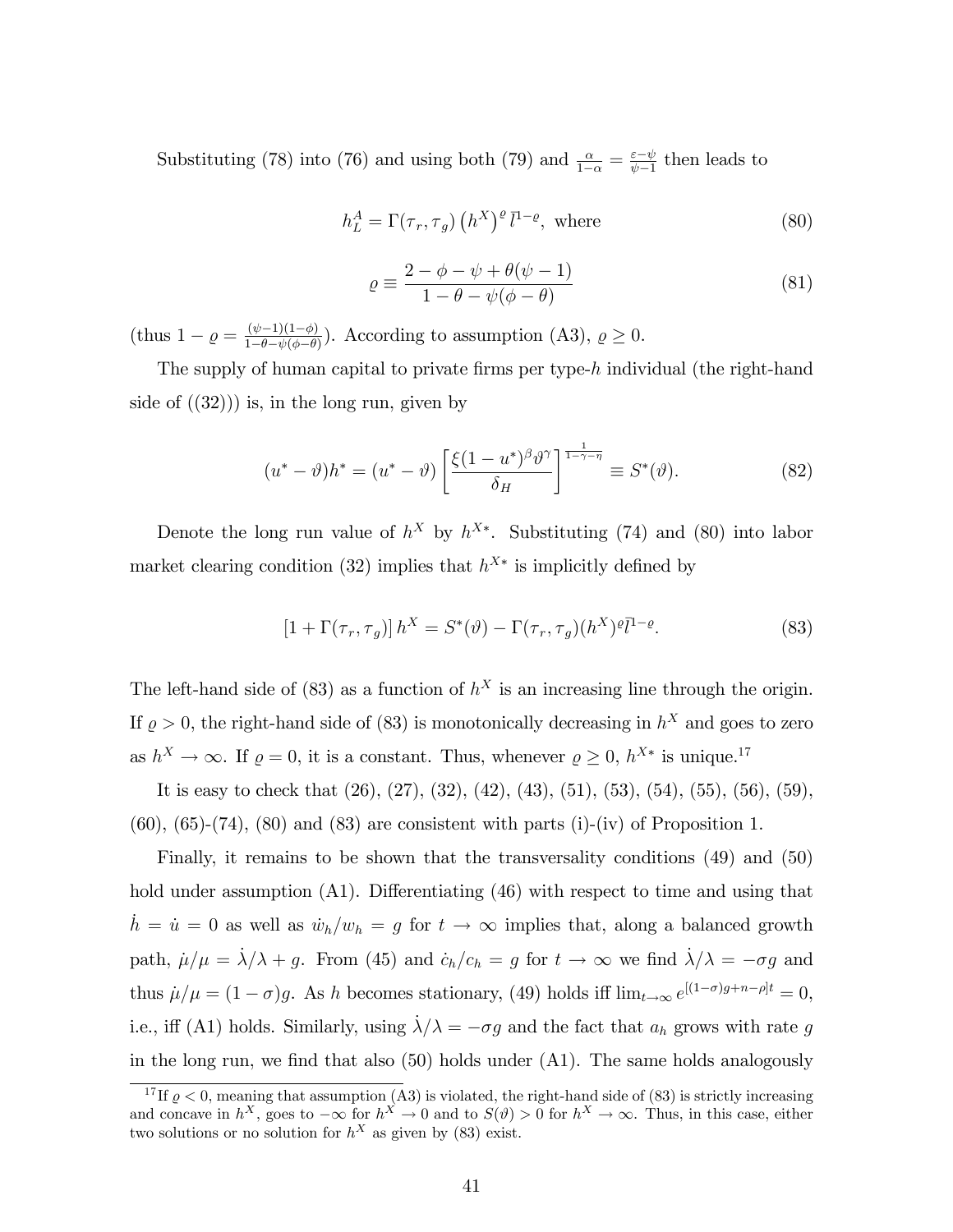for the transversality condition associated with  $a_l$ . This concludes the proof.  $\blacksquare$ 

**Proof of Corollary 1.** Follows from (82) and part (v) of Proposition 1.  $\blacksquare$ 

Proof of Proposition 2. First, it is useful to establish the following result. **Corollary A.1.** Under (A1)-(A5),  $h^{X*}$  is increasing in  $\vartheta$  and independent of  $s^T$ . **Proof.** Apply the implicit function theorem to (83) and observe Corollary 1.  $\blacksquare$ Next, using (74) and (80) we have

$$
\frac{H_H^A}{H_L^A} = \frac{h_H^A}{h_L^A} = \left(\frac{h^X}{\bar{l}}\right)^{1-\varrho}.\tag{84}
$$

Substituting (84) into  $\tilde{A}_H/\tilde{A}_L = (h_H^A/h_L^A)^{\frac{1-\theta}{1-\phi}}$  (recall (78)) and using  $1-\varrho = \frac{(\psi-1)(1-\phi)}{1-\theta-\psi(\phi-\theta)}$  $\frac{(\psi-1)(1-\varphi)}{1-\theta-\psi(\phi-\theta)},$ according to (81), we obtain

$$
\frac{A_H}{A_L} = \frac{\tilde{A}_H}{\tilde{A}_L} = \left(\frac{h^X}{\bar{l}}\right)^{\frac{(\psi - 1)(1-\theta)}{1-\theta - \psi(\phi-\theta)}}.\tag{85}
$$

Substituting (43) and (71) into (60) and using  $1 - \alpha = \frac{\psi - 1}{\varepsilon - 1}$  $\frac{\psi-1}{\varepsilon-1}$ , we find

$$
\tilde{w}_l = (1 - \alpha) \left( \frac{\alpha}{\kappa (r + \delta_K)} \right)^{\frac{\alpha}{1 - \alpha}} \left( \frac{\nu \left( h_L^A \right)^{1 - \theta}}{g} \right)^{\frac{1}{1 - \phi}} \left( 1 + \left( \frac{h^X}{\bar{l}} \right)^{\frac{1 - \phi}{1 - \theta - \psi(\phi - \theta)}} \right). \tag{86}
$$

In view of Corollary A.1, the result follows from (86) by using the expression for  $h_L^A$  as given by (80) and recalling both  $\rho \ge 0$  and  $\phi < 1$ .

**Proof of Proposition 3.** Substituting  $H^X/L^X = h^X/\overline{l}$  and (85) into (14) we obtain that

$$
\frac{w_h}{w_l} = \left(\frac{h^X}{\bar{l}}\right)^{-\varrho}.\tag{87}
$$

The result is confirmed by recalling that  $\varepsilon > \psi > 1$  under assumption (A5),  $\varrho \ge 0$ (where  $\rho = 0$  if (A3) holds with equality),  $\phi < 1$ , and Corollary A.1.

Calibration to the US Economy. We finally lay out how we derive the baseline calibration summarized in Table 1.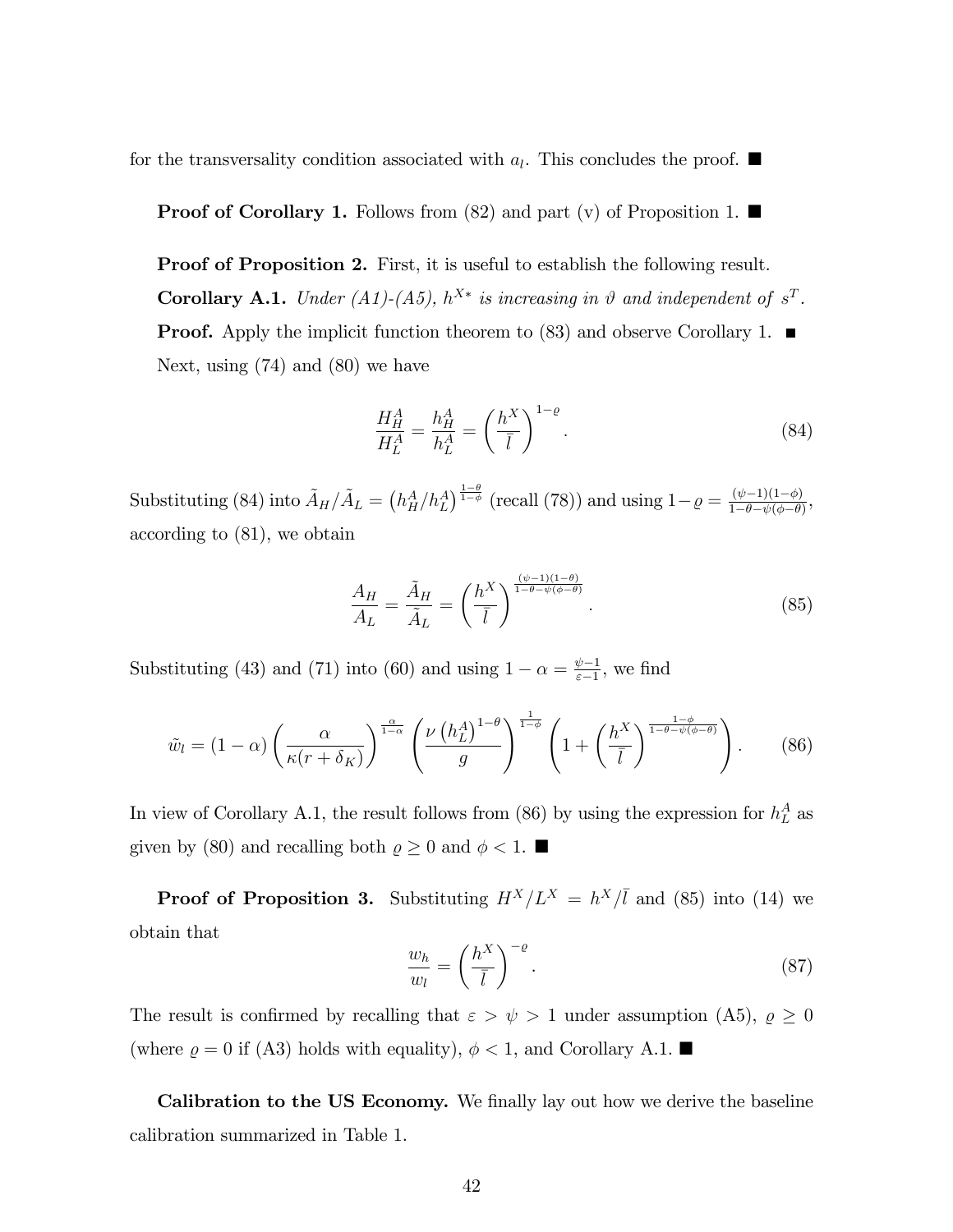Consistent with average values for the period 1990-2006 (thereby averaging out business cycle phenomena in the period before the Önancial crisis started) from the Penn World Tables (PWT) 7.1 (Heston, Summers and Aten, 2012), we let the longrun average per capita income growth rate of the US economy, g, be equal to two percent. The average annual population growth rate was about one percent,  $n = 0.01$ . Thus, assuming that the US is in steady state,  $g = \frac{n(1-\theta)}{1-\phi} = 0.02$  implies  $\theta = 2\phi - 1$ . Assumption (A2),  $\phi > \theta$ , is then equivalent to  $\phi < 1$  and thus holds. Assuming an intermediate value  $\theta = 0.5$ , we arrive at  $\phi = 0.75$ . Our main conclusions are robust to variations in  $\theta$  and  $\phi$  which fulfill  $\theta = 2\phi - 1$ .

In his survey about skill biased technological change, Johnson (1997) argues that the elasticity of substitution between high-skilled and low-skilled labor is about 1.5. We thus take value  $\psi = 1.5$  for our baseline calibration. Note that  $\theta = 2\phi - 1$  and  $\psi = 1.5$ jointly imply that (A3) holds with equality. Thus, according to part (v) of Proposition 1 and part (i) of Proposition 3, the long run effect of publicly financed education expansion (increase in  $\vartheta$ ) on the college premium,  $\Omega^* \equiv w_h^* h^* / w_l^*$ , is unambiguously positive.

Similar to Grossmann, Steger and Trimborn (2013), we use measures for the investment rate (sav) and the capital-output ratio to calibrate the depreciation rate of physical capital,  $\delta_K$ . The investment rate is given by  $sav = (K + \delta_K K)/Y$ . Using  $\dot{K}/K = n + g$  and solving for  $\delta_K$  yields  $\delta_K = \frac{say}{K/Y} - n - g$ . Averaging over the period 1990-2006, sav is equal to about 21 percent, according to PWT 7.1. For the capitaloutput ratio, we take averages over the period 2002-2007 calculated from data of the US Bureau of Economic Analysis. The capital stock is proxied by the amount of total fixed assets (private and public structures, equipment and software). At current prices, this gives us  $K/Y = 3$ . Thus, the evidence suggests that  $\delta_K = 0.04$ , which is a standard value in the literature. For the mark-up factor on marginal costs of durable goods producers,  $\kappa$ , we take a typical value from the empirical literature,  $\kappa = 1.3$  (Norrbin, 1993). For the output elasticity of capital goods, we choose  $\alpha = 0.4$ . Our conclusions are rather insensitive to alternative values in the typical range. With  $\psi = 1.5$ , we obtain an the elasticity of substitution between the inputs in final production of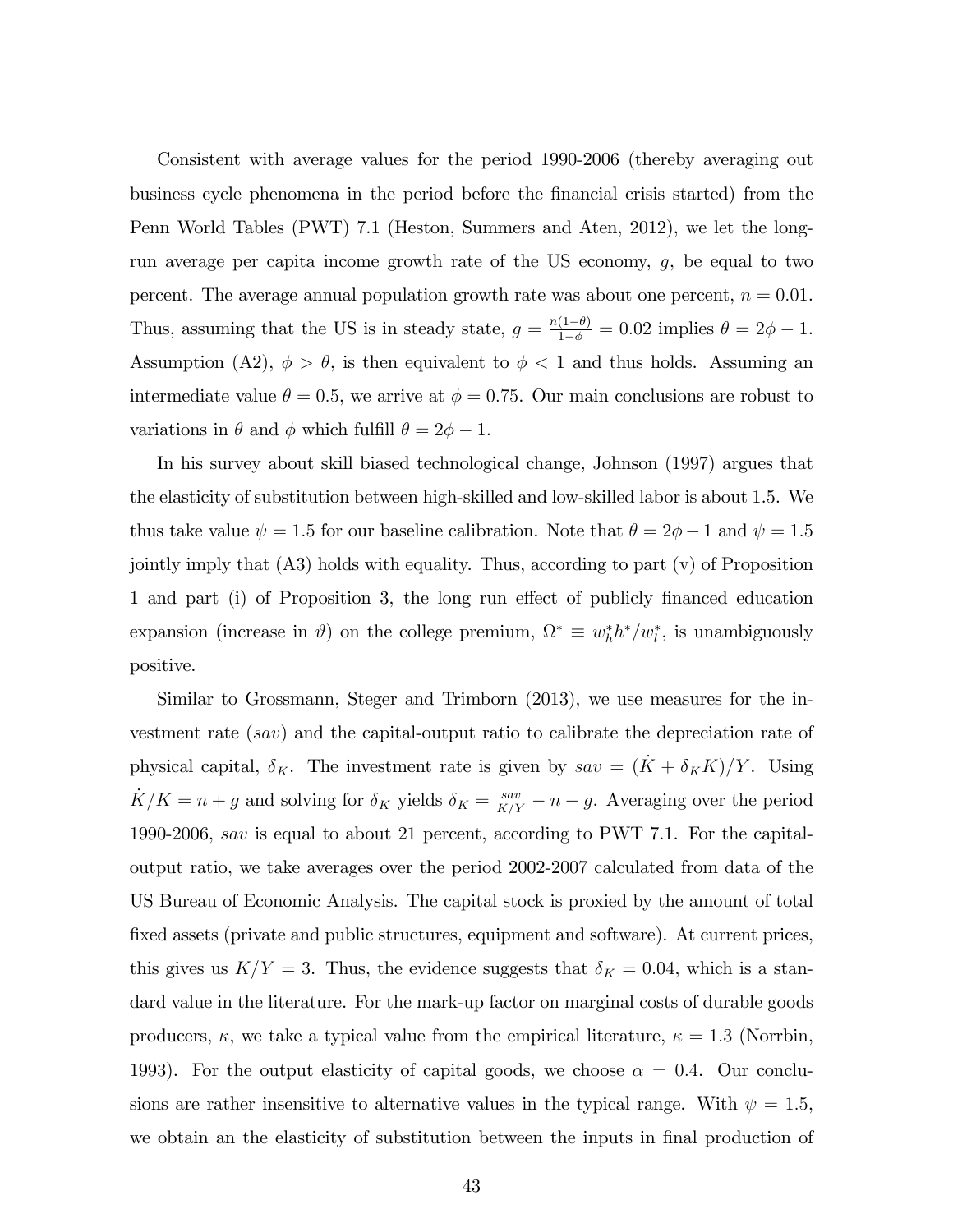$\varepsilon = \frac{\psi - \alpha}{1 - \alpha} = 1.83.$ 

We calibrate variables related to type- $h$  and type- $l$  individuals by values for the "average" individual with at least high school diploma and high-school drop-outs, respectively. According to OECD (2013), the share of those among the 25-64 year old with less than upper secondary education in the year 2000 is 13 percent, suggesting  $l = N_{l,0}/N_{h,0} = 13/87 = 0.15$ . Initial asset holdings,  $a_{h,0}$ ,  $a_{l,0}$ , are calibrated as follows. Survey data for the year 2007 suggests that households headed by someone without a high school diploma (type- $l$  individuals) have, on average, a net worth of US\$ 150,000 (in 2010 dollars). Moreover, the average asset holding of the other households (type  $-h$ ) individuals) is approximately US\$ 750,000. We thus assume for initial asset holdings that  $a_{h,0}/a_{l,0} = 5.^{18}$ 

For the tax rates, we take values from the 2000s prior to the financial crisis 2007-2009. As discussed in Grossmann, Steger and Trimborn (2010), the capital gains tax rate should be set to  $\tau_g = 0.1$ . Marginal labor income tax rates  $\tau_l$  and  $\tau_h$  are approximated by the US wage taxes in the 2000s for the ranges 20-40% and 200- 400% of average gross earnings, respectively; this gives us  $\tau_l = 0.17$  and  $\tau_h = 0.35$ . Moreover, we assume  $\tau_r = 0.17$ , which coincides with the US net personal capital income tax (equal to the net top statutory rate to be paid at the shareholder level, taking account of all types of reliefs and gross-up provisions at the shareholder level). Given the discount rate,  $\rho$ , and the long run interest rate, we can then derive a value for  $\sigma$  from the Keynes-Ramsey rule (which applies for individual consumption growth rates, see appendix),  $g = \frac{(1 - \tau_r)r - \rho}{\sigma}$ . Using typical values  $\rho = 0.02$  and  $r = 0.07$  (Mehra and Prescott, 1985), we find  $\sigma = 1.91$ .

The fractions of tax revenue devoted to education,  $s<sup>E</sup>$ , and redistributive transfers,  $s<sup>T</sup>$ , are proxied by the recent shares of government spending to (higher) education and social welfare, respectively. According to OECD (2011), all US government bodies

 $18$ Those headed by a college graduate possess about US\$ 1,15 million, whereas those households headed by high-school graduates and educated by some college possess about US\$ 264,000 and US\$ 384,000, respectively. See http://www.federalreserve.gov/econresdata/scf/scf\_2010.htm. In the 2000s, about 40 percent of the 25-64 year olds in the US are tertiary-educated (OECD, 2013). Recall that  $a_{h,0}$  and  $a_{l,0}$  do not affect the the long run allocation and level of human capital.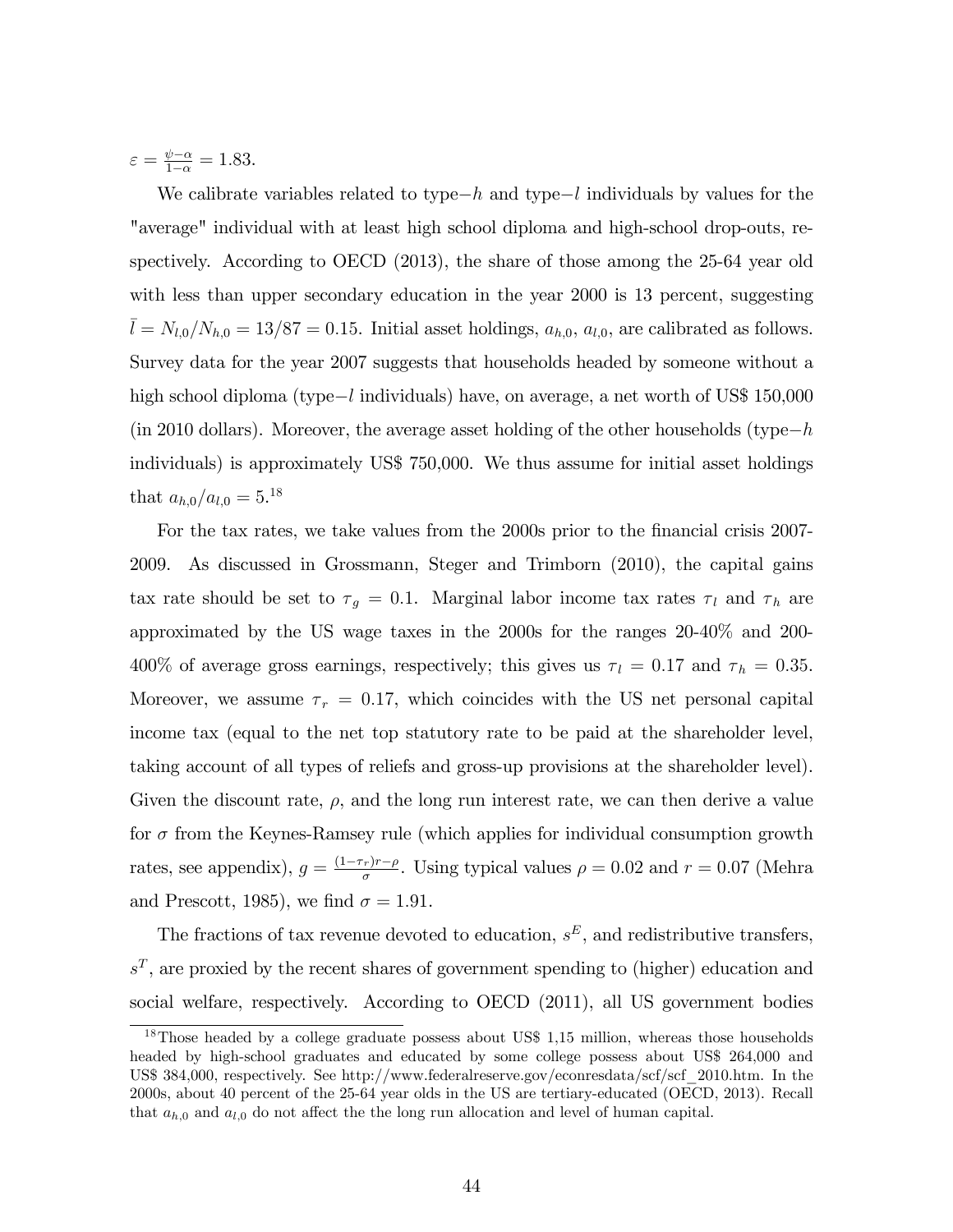combined spent 16.6 percent of its total expenditure on education in the year 2011. Unlike in our model, not all education spending is non-basic, of course. We assume, however, that the bulk of such welfare expenses benefits the "representative" low-ability individual;<sup>19</sup> according to www.usgovernmentspending.com, spending on social welfare in the 2000s is about 7-8 percent of total government spending. We set  $s^E = 0.1$ and  $s^T = 0.07$  in our baseline scenario and evaluate the effects of changes in these parameters. The implied fraction of human capital devoted to education of type $-h$ individuals is about four percent ( $\vartheta = 0.04$ ). Our main conclusions turn out to be rather insensitive to the baseline set of policy parameters.

We confirmed that our results are rather insensitive to the configurations of parameters characterizing the educational production process,  $\xi$ ,  $\delta_H$ ,  $\beta$ ,  $\gamma$ ,  $\eta$ , which match the two observables  $u^*$  and  $\Omega^*$ . Like for the simple model, suppose  $\beta = \gamma = 0.25$ for input elasticities and  $\eta = 0.35$  for the degree to which human capital is transmitted over time. According to (17), parameter  $\xi$ , capturing the productivity of the educational production function, affects the long run human capital level per type $-h$ individual,  $h^*$ , independently of the long run fraction of time devoted to education,  $1 - u^*$ . It thus critically determines the long run skill premium,  $\Omega^*$ . The human capital depreciation rate,  $\delta_H$ , also affects the optimal (long run) time allocation of type-h individuals. The representative type-h individual attends school about 5-6 years out of 48 potential working years (between age 17 and 65), suggesting that  $1 - u^* = 0.14$ . Regarding the skill premium, we looked at the earnings distribution for those aged 25+ with at least high school diploma and without high school diploma (www.bls.gov/news.release/pdf/wkyeng.pdf). The relative median earnings between the two groups is 1.9 and the relative earnings at the 90th percentile about 2.1. We would like to measure relative average earnings to proxy  $\Omega^*$  which are not available, however. As the earnings dispersion is less pronounced within the group of high school dropouts, we assume that the value for relative average earnings is higher than relative median earnings. We set  $\xi = 0.15$  and  $\delta_H = 0.03$  to simultaneously match  $u^* = 0.86$ and  $\Omega^* = 2.1$ . Both values differ from those of the simple model; for Figure 0,  $\xi$  and  $\delta_H$ 

 $19$ According to our set up, high-ability individuals do not receive transfers.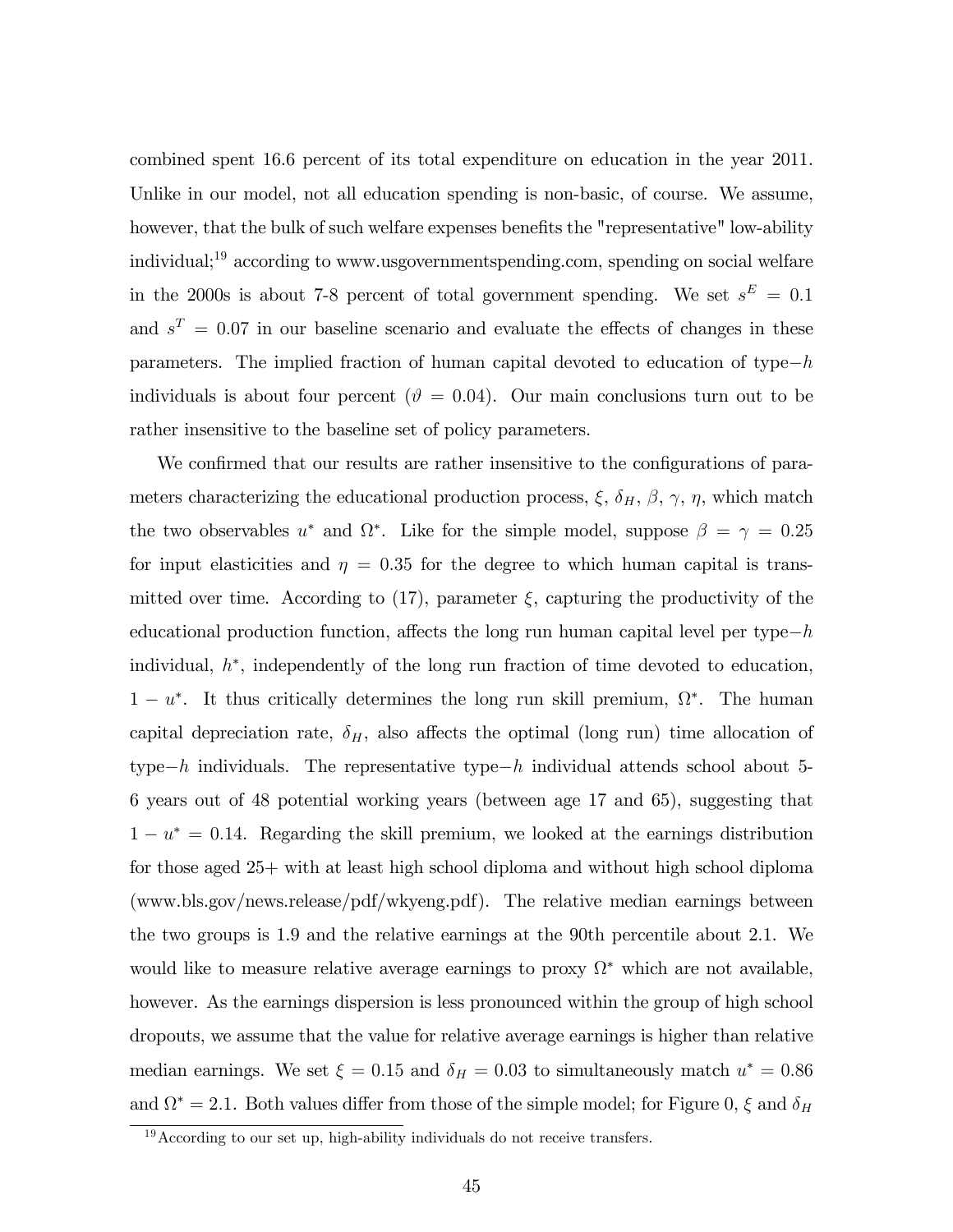matched  $u^*$  and  $\Omega^*$  to that model.<sup>20</sup> We took over for the simple model the other parameters (common to both models) from the comprehensive model. The human capital depreciation rate is in the range of the estimated value in Heckman (1976), who finds that  $\delta_H$  is between 0.7 and 4.7 percent.

Finally, R&D productivity parameter  $\nu$  is confirmed to play a minor role for the important results of this paper and set to  $\nu = 0.2$ . Notably, the calibration implies a long run R&D intensity of 3.1 percent in the US, which is a reasonable value.<sup>21</sup>

### References

- [1] Acemoglu, Daron (1998). Why Do New Technologies Complement Skills? Directed Technical Change and Wage Inequality, Quarterly Journal of Economics 113, 1055-1089.
- [2] Acemoglu, Daron and David Autor (2011). Skills, Tasks and Technologies: Implications for Employment and Earnings, in: Ashenfelter, Orley and David E. Card (eds.), Handbook of Labor Economics, Vol. 4, Amsterdam: Elsevier.
- [3] Acemoglu, Daron (2002). Directed Technical Change, Review of Economic Studies 69, 781-810.
- [4] Acemoglu, Daron and David Autor (2012). What Does Human Capital Do? A Review of Goldin and Katzís The Race between Education and Technology, Journal of Economic Literature 50, 426–463.
- [5] Aghion, Philippe and Patrick Bolton (1997). A Theory of Trickle-Down Growth and Development, Review of Economic Studies 64, 151-172.

<sup>&</sup>lt;sup>20</sup>In the simple model, both  $u^*$  and  $\Omega^*$  turn out being independent of the degree of the human capital externality,  $\zeta$  (see online-appendix). For Figure 0 we treated  $\zeta$  as unknown and characterized the outcomes of policy shocks in terms of it.

<sup>&</sup>lt;sup>21</sup>In the model, the R&D intensity equals total wage costs for researchers per unit of final output,  $w_h (H_H^A + H_L^A)/Y$ . Its steady state value is derived in the online-appendix.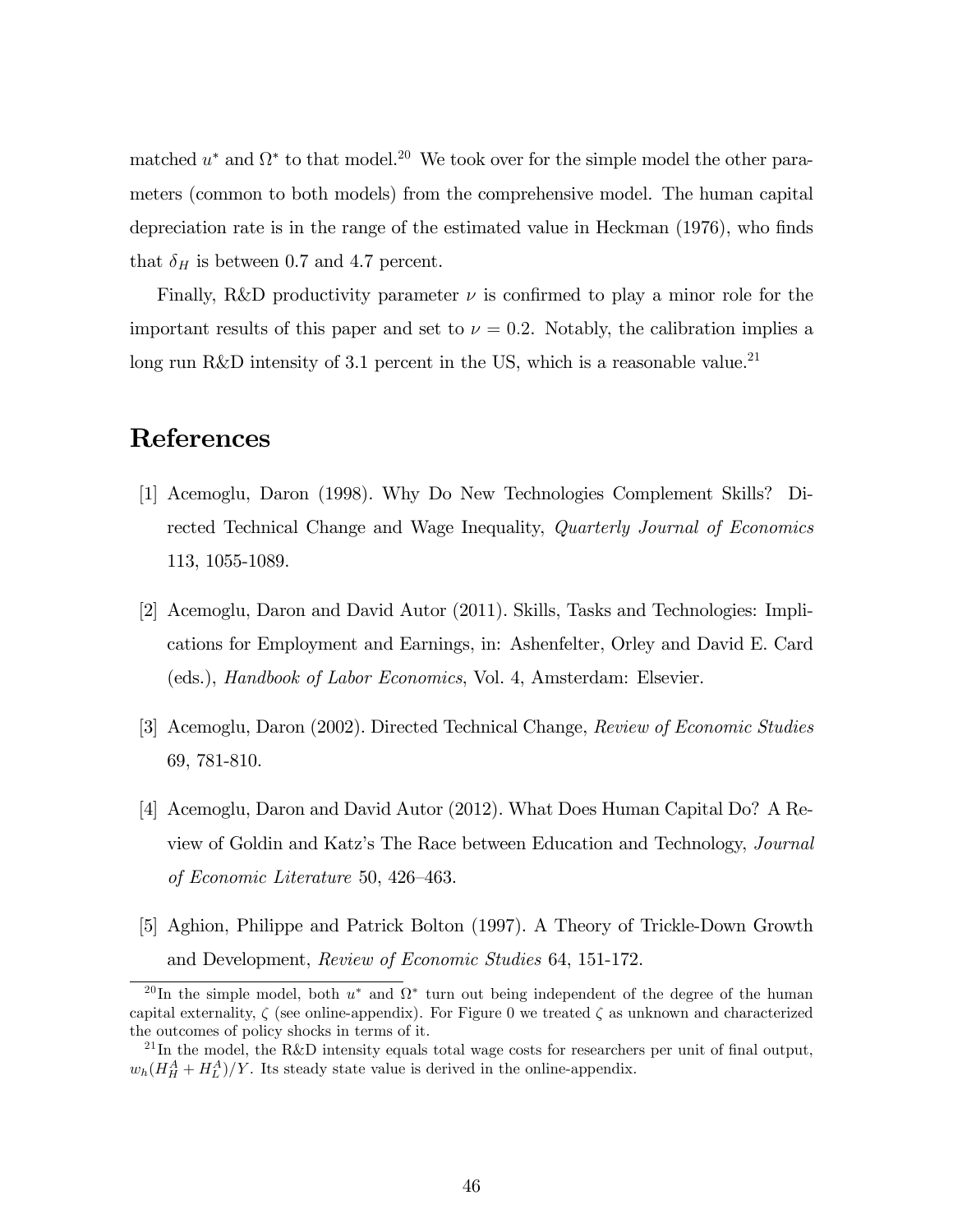- [6] Aghion, Philippe and Peter Howitt (2005). Growth with Quality-Improving Innovations: An Integrated Framework, in: P. Aghion and S. Durlauf (eds.), Handbook of Economic Growth, North-Holland, Amsterdam.
- [7] Black, Sandra E., Paul Devereux and Kjell G. Salvanes (2005). Why the Apple Doesnít Fall Far: Understanding Intergenerational Transmission of Human Capital, American Economic Review 95, 437-449.
- [8] Che, Yi and Lei Zhang (2014). Human Capital and Firm Performance: Evidence from Chinaís Higher Education Expansion in the Late 1990s, Shanghai Jiao Tong University (mimeo).
- [9] Corak, Miles (2013). Income Inequality, Equality of Opportunity, and Intergenerational Mobility, Journal of Economic Perspectives 27, 79-102.
- [10] Cunha, Flavio, James Heckman, Lance Lochner and Dimitriy Masterov (2006). Interpreting the Evidence on Life Cycle Skill Formation, in: Hanushek, Eric and Finis Welch (eds.), Handbook of the Economics of Education Vol. 1. Amsterdam: North-Holland, pp. 697-812.
- [11] Deaton, Angus (2013). The Great Escape: Health, Wealth, and the Origins of Inequality, Princeton University Press.
- [12] DeNavas-Walt, Carmen, Bernadette D. Proctor, Jessica C. Smith (2013). Income, Poverty, and Health Insurance Coverage in the United States: 2012, U.S. Census Bureau, Current Population Reports, U.S. Government Printing Office, Washington, DC.
- [13] Dustmann, Christian, Johannes Ludsteck and Uta Schönberg (2009). Revisiting the German Wage Structure, Quarterly Journal of Economics 124, 843-881.
- [14] Galor, Oded and Moav, Omar (2000). Ability-Biased Technological Transition, Wage Inequality, and Economic Growth, Quarterly Journal of Economics,115, 469-497.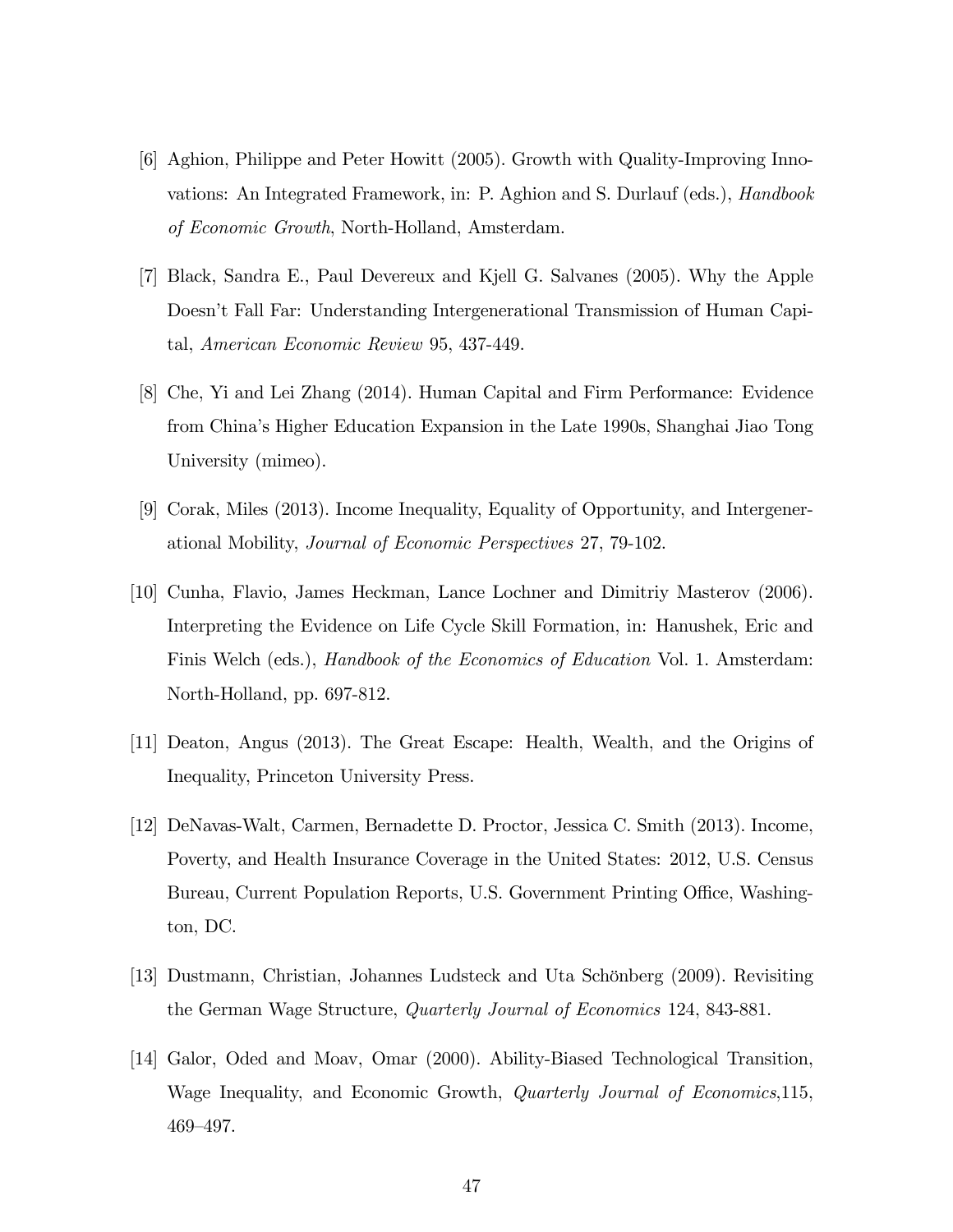- [15] Galor, Oded and Joseph Zeira (1993). Income Distribution and Macroeconomics, Review of Economic Studies 60, 35-52.
- [16] Goldin, Claudia and Lawrence F. Katz (2007). Long-Run Changes in the Wage Structure: Narrowing, Widening, Polarizing, Brookings Papers on Economic Activity 2.
- [17] Goldin, Claudia and Lawrence F. Katz (2008). The Race between Education and Technology, Harvard University Press.
- [18] Gordon, Nora (2013). High School Graduation in the Context of Changing Elementary and Secondary Education Policy and Income Inequality: The Last Half Century, Georgetown University (mimeo).
- [19] Gould, Elise and Hilary Wething (2012). U.S. Poverty Rates Higher, Safety Net Weaker than in Peer Countries, Economic Policy Institute, Issue Brief #339.
- [20] Grossmann, Volker, Thomas M. Steger and Timo Trimborn (2010). Quantifying Optimal Growth Policy, CESifo Working Paper No. 3092.
- [21] Grossmann, Volker, Thomas M. Steger and Timo Trimborn (2013). Dynamically Optimal R&D Subsidization, Journal of Economic Dynamics and Control 37, 516–534.
- [22] Heckmann, James J. (1976). A Life-Cycle Model of Earnings, Learning, and Consumption. Journal of Political Economy 84, S11-44.
- [23] Heston, Alan, Robert Summers and Bettina Aten (2012), Penn World Table Version 7.1, Center for International Comparisons of Production, Income and Prices at the University of Pennsylvania, Nov 2012.
- [24] Hirsch, Barry T. (1980). Poverty and Economic Growth: Has Trickle Down Petered Out?, Economic Inquiry 18, 151-58.
- [25] Johnson, George E. (1997). Changes in Earnings Inequality: The Role of Demand Shifts, Journal of Economic Perspectives 11, 41-54.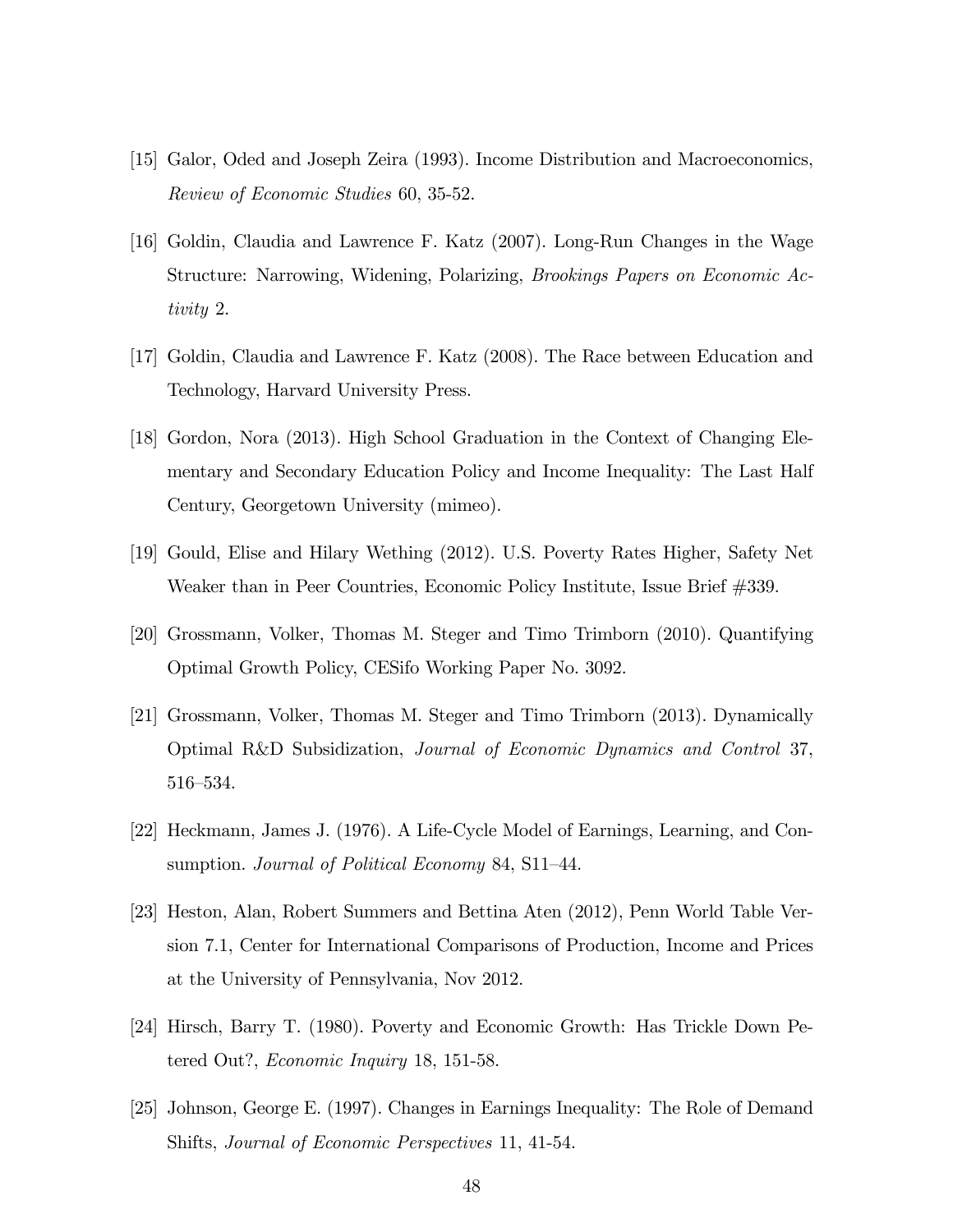- [26] Jones, Charles I. (1995). R&D-based Models of Economic Growth, Journal of Political Economy 103, 759–784.
- [27] Jones, Charles I. (2005). Growth and Ideas, in: P. Aghion and S. Durlauf (eds.), Handbook of Economic Growth, North-Holland, Amsterdam.Hirsch, Barry T. (1980). Poverty and Economic Growth: Has Trickle Down Petered Out?, Economic Inquiry 18, 151–158.
- [28] Katz, Lawrence F. and Kevin M. Murphy (1992). Changes in Relative Wages, 1963-1987: Supply and Demand factors, *Quarterly Journal of Economics* 107, 35-78.
- [29] Kuznets, Simon (1955). Economic Growth and Income Inequality, American Economic Review 45, 1-28.
- [30] Lochner, Lance J. and Alexander Monge-Naranjo (2011). The Nature of Credit Constraints and Human Capital, American Economic Review 101, 2487-2529.
- [31] Lucas, R. E. (1988). On the Mechanics of Economic Development Journal of Mon $etary Economics 22, 3-42.$
- [32] Mankiw, N. Gregory (2013). Defending the One Percent, Journal of Economic Perspectives 27, 21-34.
- [33] Matsuyama, Kiminori (2000). Endogenous Inequality, Review of Economic Studies 67, 743-759.
- [34] Mehra, R. and Prescott, E. C. (1985). The Equity Premium: A Puzzle. Journal of Monetary Economics 15  $(2)$ , 145–161.
- [35] Norrbin, S. C. (1993). The Relation between Price and Marginal Cost in U.S. Industry: A Contradiction. *Journal of Political Economy* 101 (6), 1149–64.
- [36] OECD (2011). Government at a Glance 2011, Country Note: United States, Paris.
- [37] OECD (2013). Education at a Glance 2013, Paris.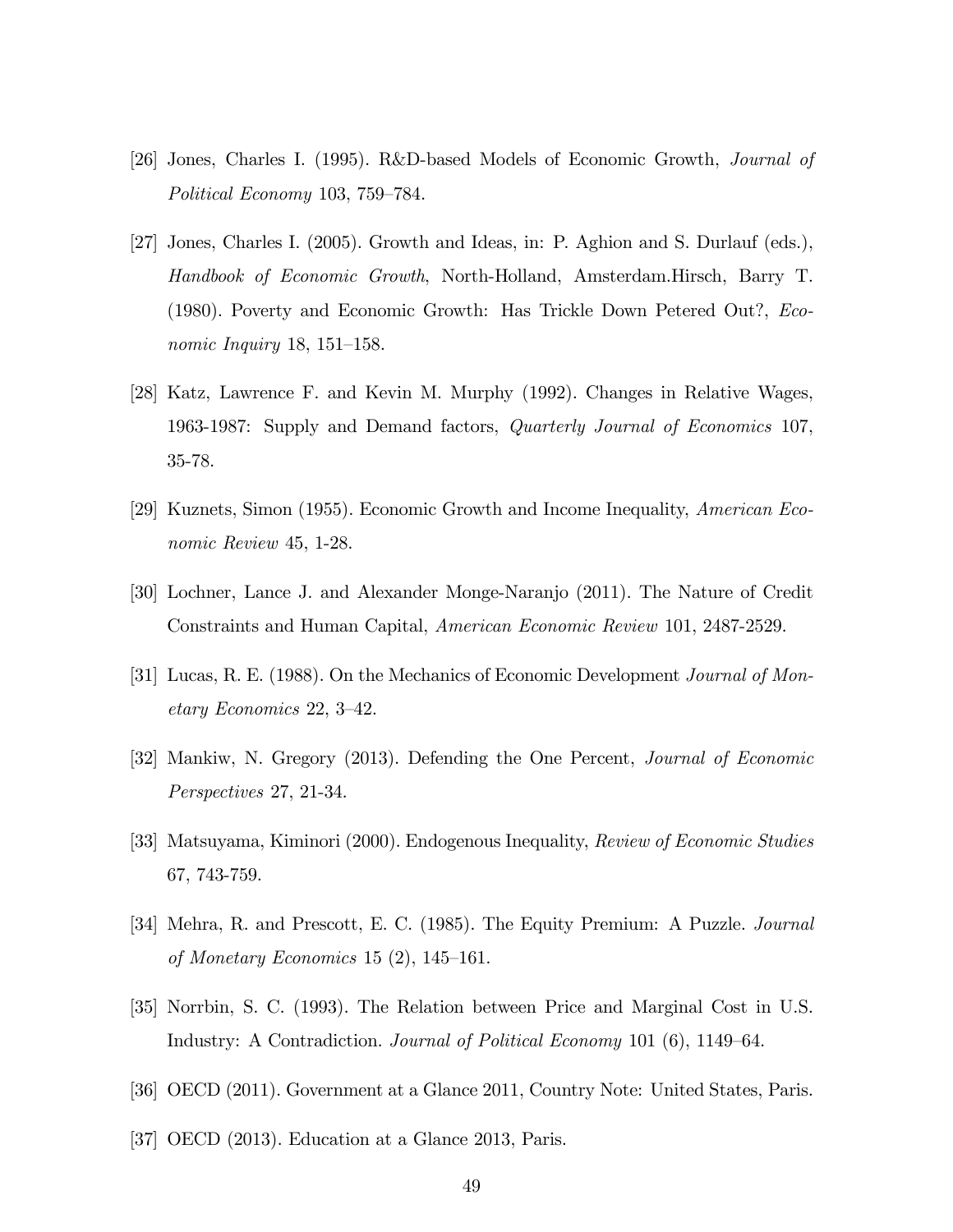- [38] Osikominu, Aderonke (2013). Quick Job Entry or Long-Term Human Capital Development? The Dynamic Effects of Alternative Training Schemes, Review of Economic Studies 80, 313-342.
- [39] Piketty, Thomas (1997). The Dynamics of the Wealth Distribution and the Interest Rate with Credit Rationing, Review of Economic Studies 64, 173-189.
- [40] Piketty, Thomas (2014). Capital in the Twenty-First Century, Harvard University Press.
- [41] Piketty, Thomas and Gabriel Zucman (2014). Capital is Back: Wealth-Income Ratios in Rich Countries 1700-2010, Quarterly Journal of Economics, forthcoming.
- [42] Plug, Erik and Wim Vijverberg (2003). Schooling, Family Background, and Adoption: Is It Nature or Is It Nurture?, Journal of Political Economy 111, 611-641.
- [43] Stiglitz, Joseph E. (2012). The Price of Inequality: How Todayís Divided Society Endangers Our Future, W. W. Norton and Company.
- [44] Thornton, James R., Richard J. Agnello, Charles R. Link (1978). Poverty and Economic Growth: Trickle Down Peters Out, *Economic Inquiry* 16, 385–394.
- [45] Trimborn, Timo, Karl-Josef Koch and Thomas M. Steger (2008). Multi-Dimensional Transitional Dynamics: A Simple Numerical Procedure, Macroeconomic Dynamics 12, 301–319.
- [46] Von Weizs‰cker, Carl-Christian (1966). Tentative Notes on a Two Sector Model with Induced Technical Progress, Review of Economic Studies 33, 245-251.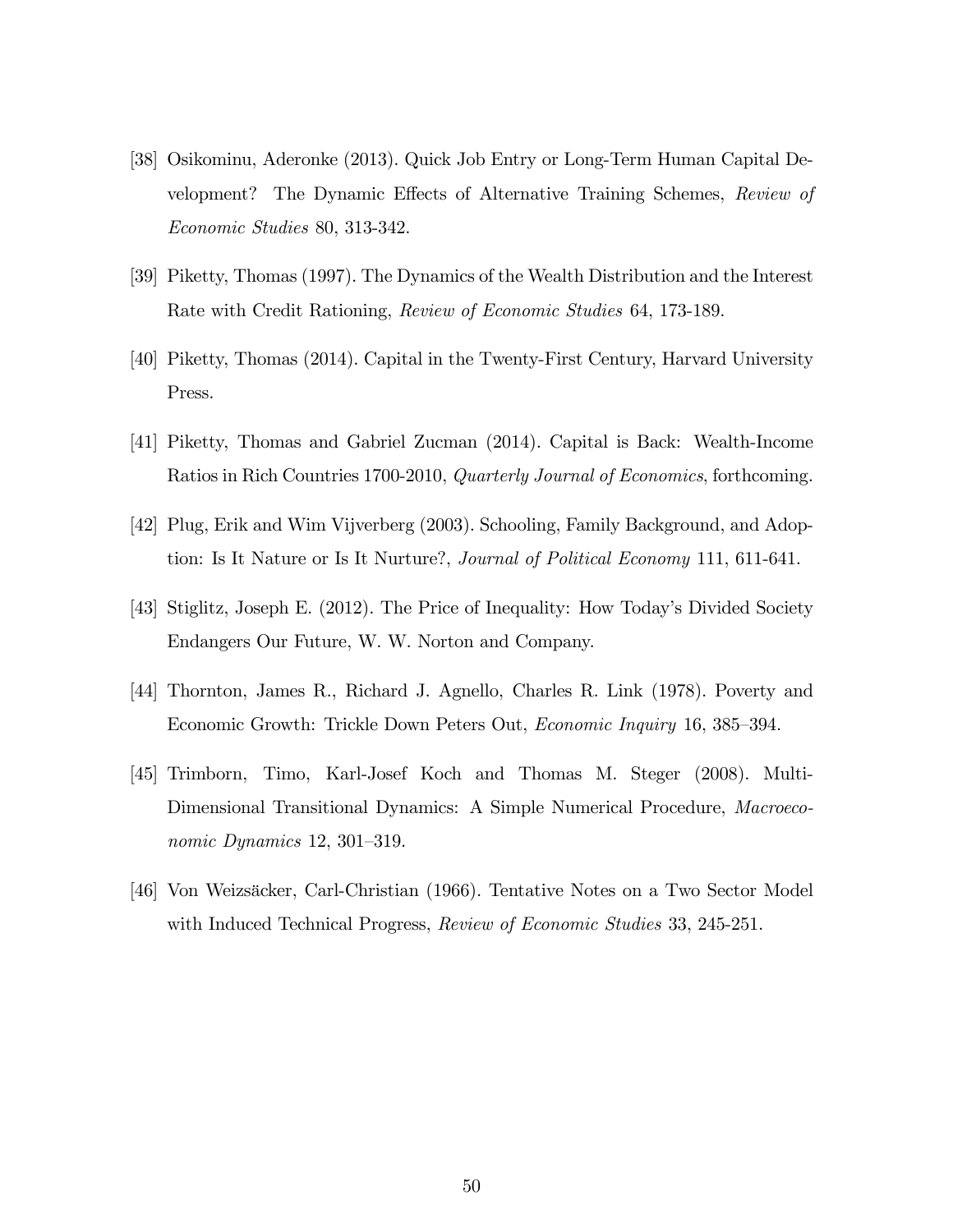# Online-Appendix

### 1. Equilibrium Analysis of the Simple Model (Section 3)

Education choice: The Hamiltonian of the intertemporal decision problem of a type $-h$  individual is given by

$$
\mathcal{H} = \frac{[(1 - \tau_h)w_h u h]^{1 - \sigma} - 1}{1 - \sigma} + \mu \left[ \xi (1 - u)^{\beta} (h^E)^{1 - \beta} h^{\eta} - \delta_H h \right],
$$
(88)

where  $\mu$  is the multiplier (co-state variable) associated with constraint (2). Necessary optimality conditions are  $\partial H_h/\partial u = 0$  (control variable) and  $\dot{\mu} = \rho\mu - \partial H/\partial h$  (state variable). Thus, using  $h^E = \vartheta h$ ,

$$
\mu = \frac{\left[ (1 - \tau_h) w_h \right]^{1 - \sigma} h^{1 - \sigma - \gamma - \eta} u^{-\sigma}}{\xi \beta (1 - u)^{\beta - 1} \vartheta^{\gamma}},\tag{89}
$$

$$
\dot{\mu} = (\rho + \delta_H)\mu - \left[ (1 - \tau_h) w_h \right]^{1 - \sigma} u^{1 - \sigma} h^{-\sigma} - \xi \eta \mu \left( 1 - u \right)^{\beta} \vartheta^{\gamma} h^{\gamma + \eta - 1}.
$$
 (90)

Substituting  $[(1 - \tau_h) w_h]^{1-\sigma} = \mu \xi \beta (1-u)^{\beta-1} \vartheta^{\gamma} h^{\sigma+\gamma+\eta-1} u^{\sigma}$  from (89) in (90), we have

$$
\frac{\dot{\mu}}{\mu} = \rho + \delta_H - \xi \vartheta^{\gamma} h^{\gamma + \eta - 1} (1 - u)^{\beta - 1} [\beta u + \eta (1 - u)]. \tag{91}
$$

Government budget conditions: Total tax revenue reads as  $\tau_h w_h u h + \tau_l w_l \overline{l}$ . Education expenditure  $w_h h^E$  is a fraction  $s^E$  of it; thus,

$$
w_h \vartheta h = s^E \left( \tau_h w_h u h + \tau_l w_l \bar{l} \right). \tag{92}
$$

Total transfer payments,  $T\overline{l}$ , are a fraction  $s^T$  of total tax revenue; thus,

$$
T = \frac{s^T}{\bar{l}} \left( \tau_h w_h u + \tau_l w_l \bar{l} \right).
$$
 (93)

Wage rates: Wage rates are given by the marginal productivity from the perspec-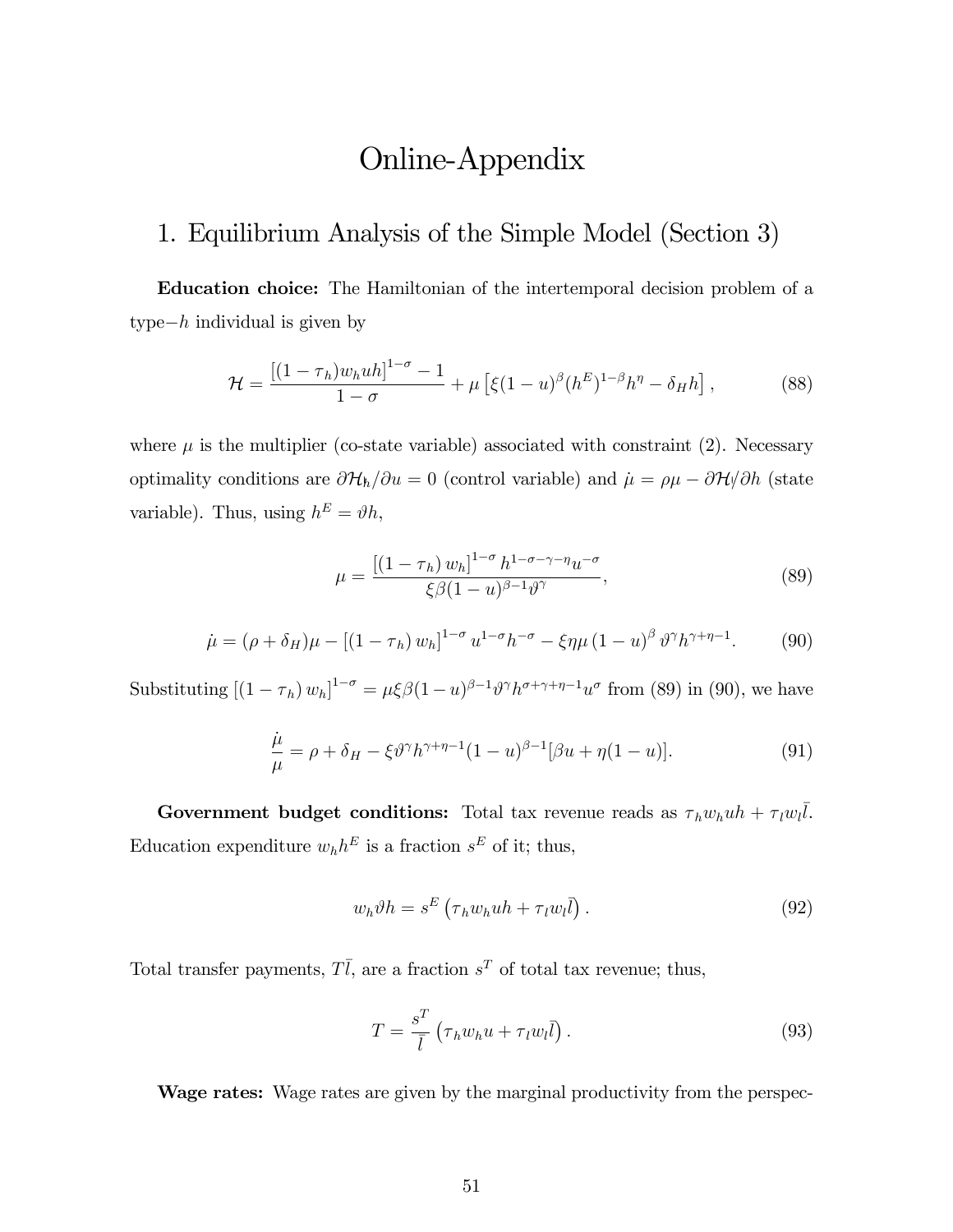tive of a final goods producer; according to  $(1)$ ,

$$
w_h = A \left[ (H^Y)^{\frac{\psi - 1}{\psi}} + (L^Y)^{\frac{\psi - 1}{\psi}} \right]^{\frac{1}{\psi - 1}} (H^Y)^{-\frac{1}{\psi}}
$$
  
=  $h^{\zeta} \left[ 1 + \left( \frac{\bar{l}}{h(u - \vartheta)} \right)^{\frac{\psi - 1}{\psi}} \right]^{\frac{1}{\psi - 1}},$  (94)

$$
w_l = A \left[ \left( H^Y \right)^{\frac{\psi - 1}{\psi}} + \left( L^Y \right)^{\frac{\psi - 1}{\psi}} \right]^{\frac{1}{\psi - 1}} \left( L^Y \right)^{-\frac{1}{\psi}} \\
= h^{\zeta} \left[ \left( \frac{h(u - \vartheta)}{\overline{l}} \right)^{\frac{\psi - 1}{\psi}} + 1 \right]^{\frac{1}{\psi - 1}}.
$$
\n(95)

**Steady state education choice:** According to (2) and  $h^E = \vartheta h$ , in steady state with  $\dot{h} = 0$ , we find  $\xi \partial^{\gamma} h^{\gamma + \eta - 1} = \delta (1 - u)^{-\beta}$ . Using this in (91), setting  $\dot{\mu} = 0$  and solving for  $u$ , we find that the long run fraction of time,  $u^*$ , allocated to production of final output is given by

$$
u^* = \frac{\rho + \delta_H (1 - \eta)}{\rho + \delta_H (1 + \beta - \eta)}.
$$
\n(96)

 $u^*$  then determines the long run amount of human capital per type- $h$  individual,

$$
h^* = \left(\frac{\xi \vartheta^{\gamma} (1 - u^*)^{\beta}}{\delta}\right)^{\frac{1}{1 - \gamma - \eta}}.
$$
\n(97)

### 2. The Comprehensive Model

Differential equations:

$$
\dot{h} = \xi (1 - u)^{\beta} h^{\eta} - \delta h,\tag{98}
$$

$$
\frac{\ddot{c}_h}{\ddot{c}_h} = \frac{(1 - \tau_r)r - \rho}{\sigma} - g,\tag{99}
$$

$$
\frac{\dot{m}}{m} = \delta_H + \rho - n + (\sigma - 1)g - [\eta (1 - u) + u\beta] \xi (1 - u)^{\beta - 1} \vartheta^{\gamma} h^{\eta + \gamma - 1},\tag{100}
$$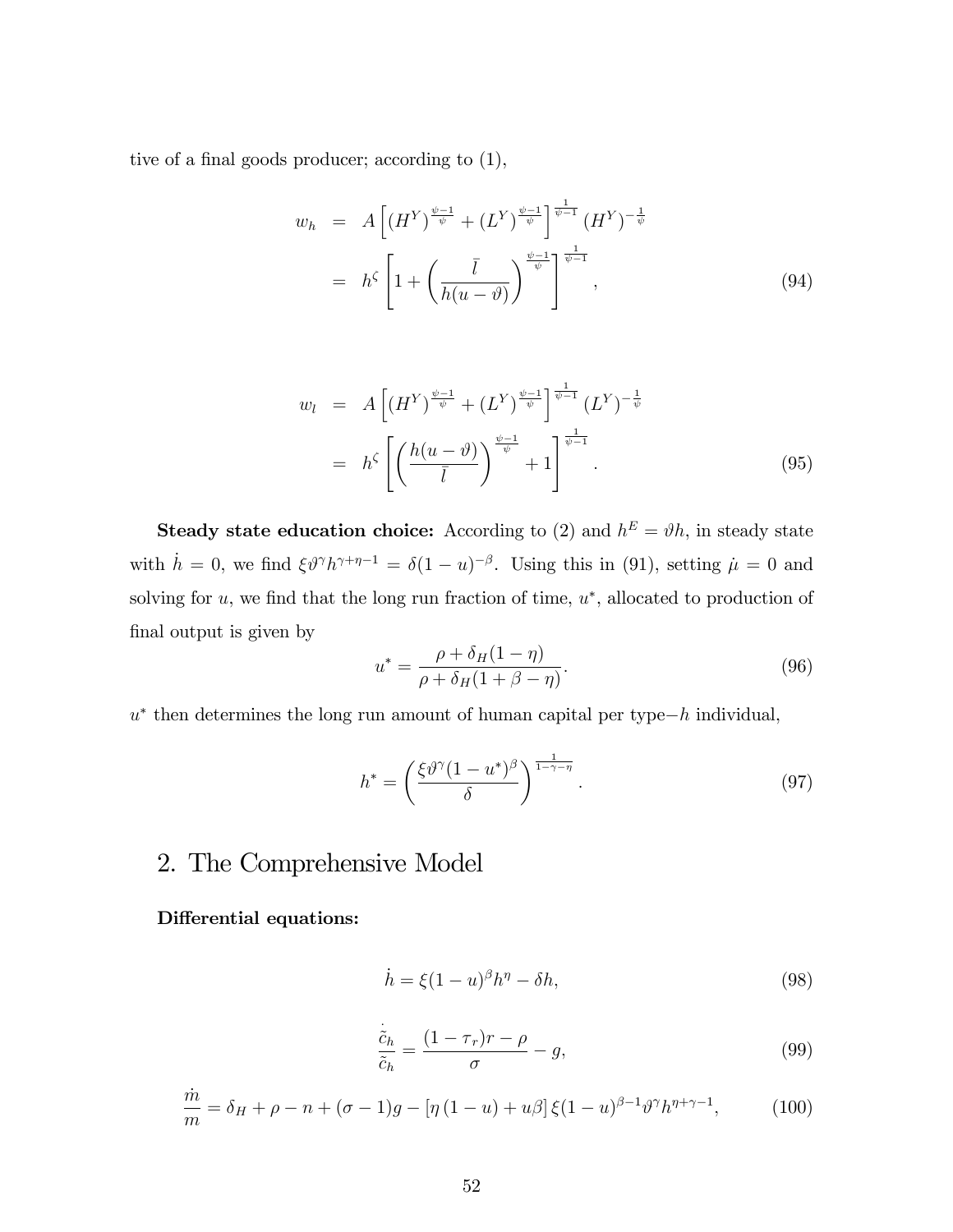$$
\frac{\ddot{a}_h}{\tilde{a}_h} = (1 - \tau_r)r - n + (1 - \tau_h)\frac{\tilde{w}_h u h}{\tilde{a}_h} - \frac{\tilde{c}_h}{\tilde{a}_h} - g,\tag{101}
$$

$$
\frac{\dot{\tilde{c}}_l}{\tilde{c}_l} = \frac{(1 - \tau_r)r - \rho}{\sigma} - g,\tag{102}
$$

$$
\frac{\dot{\tilde{a}}_l}{\tilde{a}_l} = (1 - \tau_r)r - n + (1 - \tau_l)\frac{\tilde{w}_l}{\tilde{a}_l} - \frac{\tilde{c}_l}{\tilde{a}_l} + \frac{\tilde{T}}{\tilde{a}_l} - g,\tag{103}
$$

$$
\frac{\tilde{A}_H}{\tilde{A}_H} = \nu (\tilde{A}_H)^{\phi - 1} (h_H^A)^{1 - \theta} - g,
$$
\n(104)

$$
\frac{\tilde{A}_L}{\tilde{A}_L} = \nu(\tilde{A}_L)^{\phi - 1} (h_L^A)^{1 - \theta} - g,
$$
\n(105)

$$
\dot{p}_{H}^{A} = \frac{1-\tau_{r}}{1-\tau_{g}} \left( rp_{H}^{A} - \frac{\left(\kappa - 1\right) \left(\frac{\alpha}{\kappa} P_{H}^{X}\right)^{\frac{1}{1-\alpha}} h^{X}}{\left(r + \delta_{K}\right)^{\frac{\alpha}{1-\alpha}}} \right) - np_{H}^{A},\tag{106}
$$

$$
\dot{p}_L^A = \frac{1 - \tau_r}{1 - \tau_g} \left( r p_L^A - \frac{(\kappa - 1) \left( \frac{\alpha}{\kappa} P_L^X \right)^{\frac{1}{1 - \alpha}} l^X}{(r + \delta_K)^{\frac{\alpha}{1 - \alpha}}} \right) - n p_L^A. \tag{107}
$$

Algebraic equations:

$$
\tilde{a}_h + \bar{l}\tilde{a}_l = \tilde{A}_H \left(\frac{\alpha P_H^X}{\kappa (r + \delta_K)}\right)^{\frac{1}{1-\alpha}} h^X +
$$

$$
\tilde{A}_L \left(\frac{\alpha P_L^X}{\kappa (r + \delta_K)}\right)^{\frac{1}{1-\alpha}} \bar{l} + p_H^A \tilde{A}_H + p_L^A \tilde{A}_L, \tag{108}
$$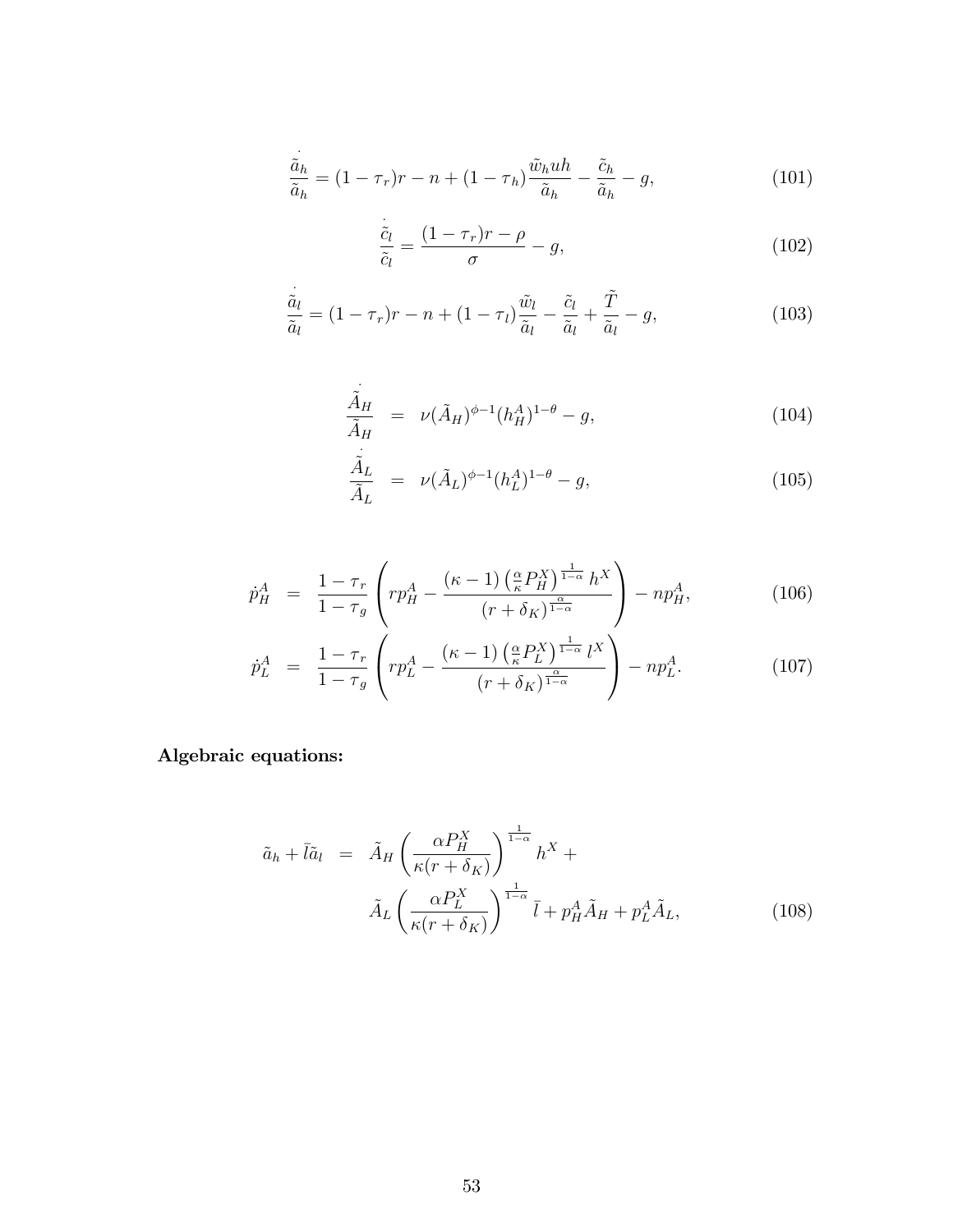$$
P_H^X = \left[1 + \left(\frac{\tilde{A}_H h^X}{\tilde{A}_L l^X}\right)^{-\frac{\psi - 1}{\psi}}\right]_0^{\frac{1}{\varepsilon - 1}},\tag{109}
$$

$$
P_L^X = \left[1 + \left(\frac{\tilde{A}_H h^X}{\tilde{A}_L l^X}\right)^{\frac{\psi - 1}{\psi}}\right]^{\frac{1}{\varepsilon - 1}},\tag{110}
$$

$$
m\xi\beta(1-u)^{\beta-1}\vartheta^{\gamma}h^{\eta+\gamma-1} = (\tilde{c}_h)^{-\sigma}(1-\tau_h)\tilde{w}_h, \qquad (111)
$$

$$
\tilde{w}_h = (1 - \alpha) \left( \frac{\alpha}{\kappa (r + \delta_K)} \right)^{\frac{\alpha}{1 - \alpha}} \tilde{A}_H \left( P_H^X \right)^{\frac{1}{1 - \alpha}}, \tag{112}
$$

$$
\tilde{w}_l = (1 - \alpha) \left( \frac{\alpha}{\kappa (r + \delta_K)} \right)^{\frac{\alpha}{1 - \alpha}} \tilde{A}_L \left( P_L^X \right)^{\frac{1}{1 - \alpha}}, \tag{113}
$$

$$
p_{H}^A \nu \left(\tilde{A}_H\right)^{\phi-1} (h_H^A)^{-\theta} = \frac{\tilde{w}_h}{\tilde{A}_H},\tag{114}
$$

$$
p_L^A \nu \left(\tilde{A}_L\right)^{\phi-1} (h_L^A)^{-\theta} = \frac{\tilde{w}_h}{\tilde{A}_L},\tag{115}
$$

$$
h^X + h^A_H + h^A_L = (u - \vartheta)h, \tag{116}
$$

$$
l^X = \bar{l}.\tag{117}
$$

$$
\vartheta \tilde{w}_h h = s^E \Xi \tag{118}
$$

$$
\tilde{T} = \frac{s^T \Xi}{\bar{l}}\tag{119}
$$

$$
\Xi \equiv \frac{TTR}{N_h e^{gt}} = \tau_h \tilde{w}_h uh + \tau_l \tilde{w}_l \bar{l} + \frac{(1 - \tau_r) \tau_g}{1 - \tau_g} r (p_H^A \tilde{A}_H + p_L^A \tilde{A}_L) +
$$
\n
$$
\frac{\tau_r - \tau_g}{1 - \tau_g} \frac{(\kappa - 1) \left(\frac{\alpha}{\kappa}\right)^{\frac{1}{1 - \alpha}}}{(r + \delta_K)^{\frac{\alpha}{1 - \alpha}}} \left( \left(P_H^X\right)^{\frac{1}{1 - \alpha}} h^X \tilde{A}_H + \left(P_L^X\right)^{\frac{1}{1 - \alpha}} \bar{l} \tilde{A}_L \right) +
$$
\n
$$
\tau_r r \left( \tilde{A}_H \left( \frac{\alpha P_H^X}{\kappa (r + \delta_K)} \right)^{\frac{1}{1 - \alpha}} h^X + \tilde{A}_L \left( \frac{\alpha P_L^X}{\kappa (r + \delta_K)} \right)^{\frac{1}{1 - \alpha}} \bar{l} \right). \tag{120}
$$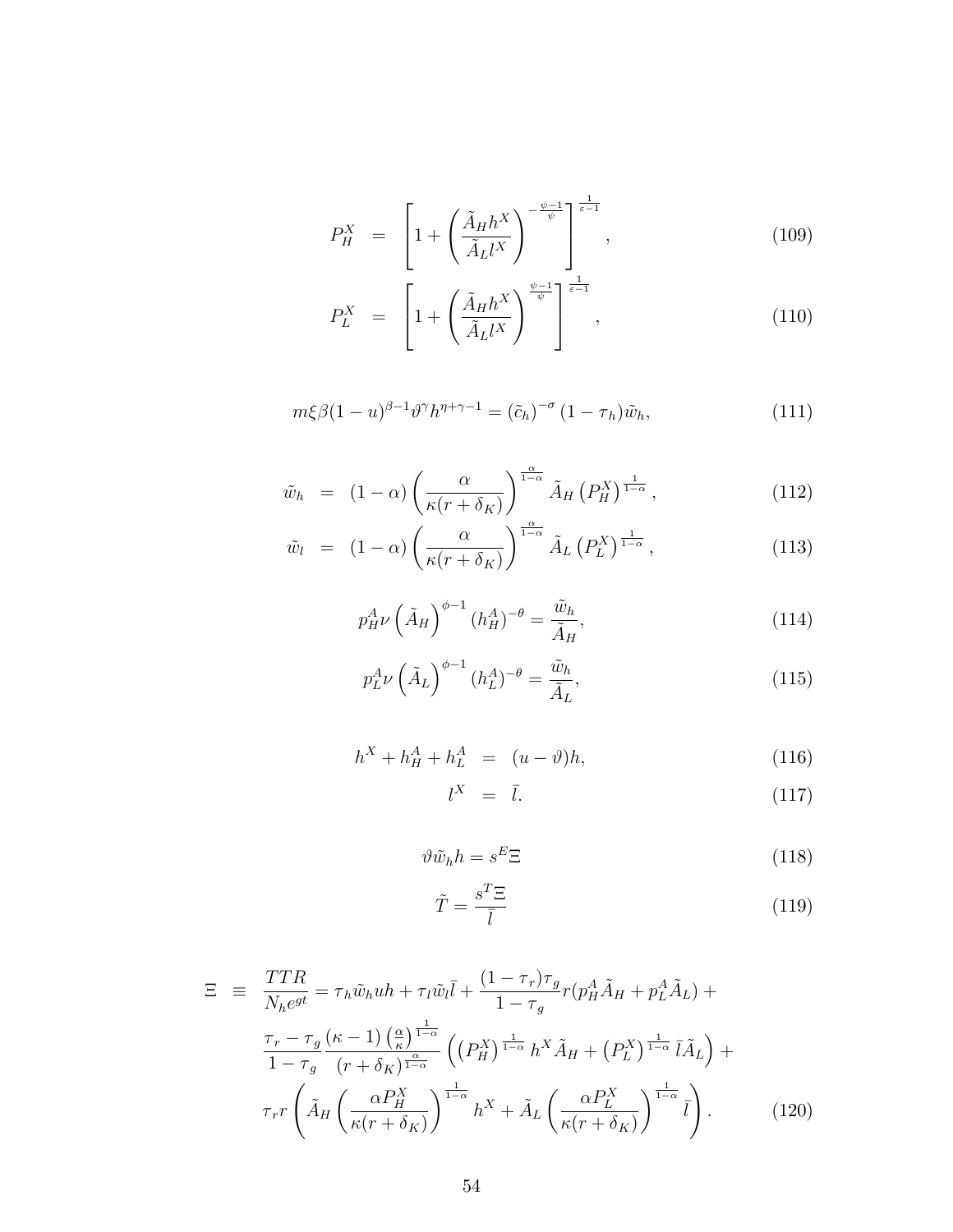Steady state values:

$$
h = \left[\frac{\xi(1-u)^{\beta}\vartheta^{\gamma}}{\delta_H}\right]^{\frac{1}{1-\gamma-\eta}},\tag{121}
$$

where

$$
u = \frac{\rho - n + (\sigma - 1)g + (1 - \eta)\delta_H}{\rho - n + (\sigma - 1)g + (1 - \eta + \beta)\delta_H}.
$$
 (122)

The long run value of  $h^X$  is implicitly defined by

$$
0 = (1+\Gamma)h^X + \Gamma(h^X)^e \overline{l}^{1-\varrho} - S,\tag{123}
$$

where

$$
\Gamma = \frac{1 - \frac{1}{\kappa}}{\frac{1}{\alpha} - 1} \frac{(1 - \tau_r)g}{\rho + \sigma g - (1 - \tau_g)n},
$$
\n(124)

$$
\varrho = \frac{2 - \phi - \psi + \theta(\psi - 1)}{1 - \theta - \psi(\phi - \theta)},\tag{125}
$$

$$
S = (u - \vartheta) \left[ \frac{\xi (1 - u)^{\beta} \vartheta^{\gamma}}{\delta_H} \right]^{\frac{1}{1 - \gamma - \eta}}.
$$
 (126)

Using  $h^X$  we find long run values of  $h^A_H$  and  $h^A_L$ :

$$
h_H^A = \Gamma h^X,\tag{127}
$$

$$
h_L^A = \Gamma \left( h^X \right)^{\varrho} \bar{l}^{1-\varrho}.
$$
\n(128)

Setting  $\tilde{A}_H = \tilde{A}_L = 0$  in (104) and (105) yields, by using the steady state values of  $h^A_H$ ,  $h^A_L$ , the steady state values of  $\tilde{A}_H$  and  $\tilde{A}_L$ :

$$
\tilde{A}_H = \left(\frac{\nu \left(h_H^A\right)^{1-\theta}}{g}\right)^{\frac{1}{1-\phi}},\tag{129}
$$

$$
\tilde{A}_L = \left(\frac{\nu \left(h_L^A\right)^{1-\theta}}{g}\right)^{\frac{1}{1-\phi}},\tag{130}
$$

Using the long run values of  $\tilde{A}_H$ ,  $\tilde{A}_L$ ,  $h^X$  as well as  $l^X = \overline{l}$  in (109) and (110) gives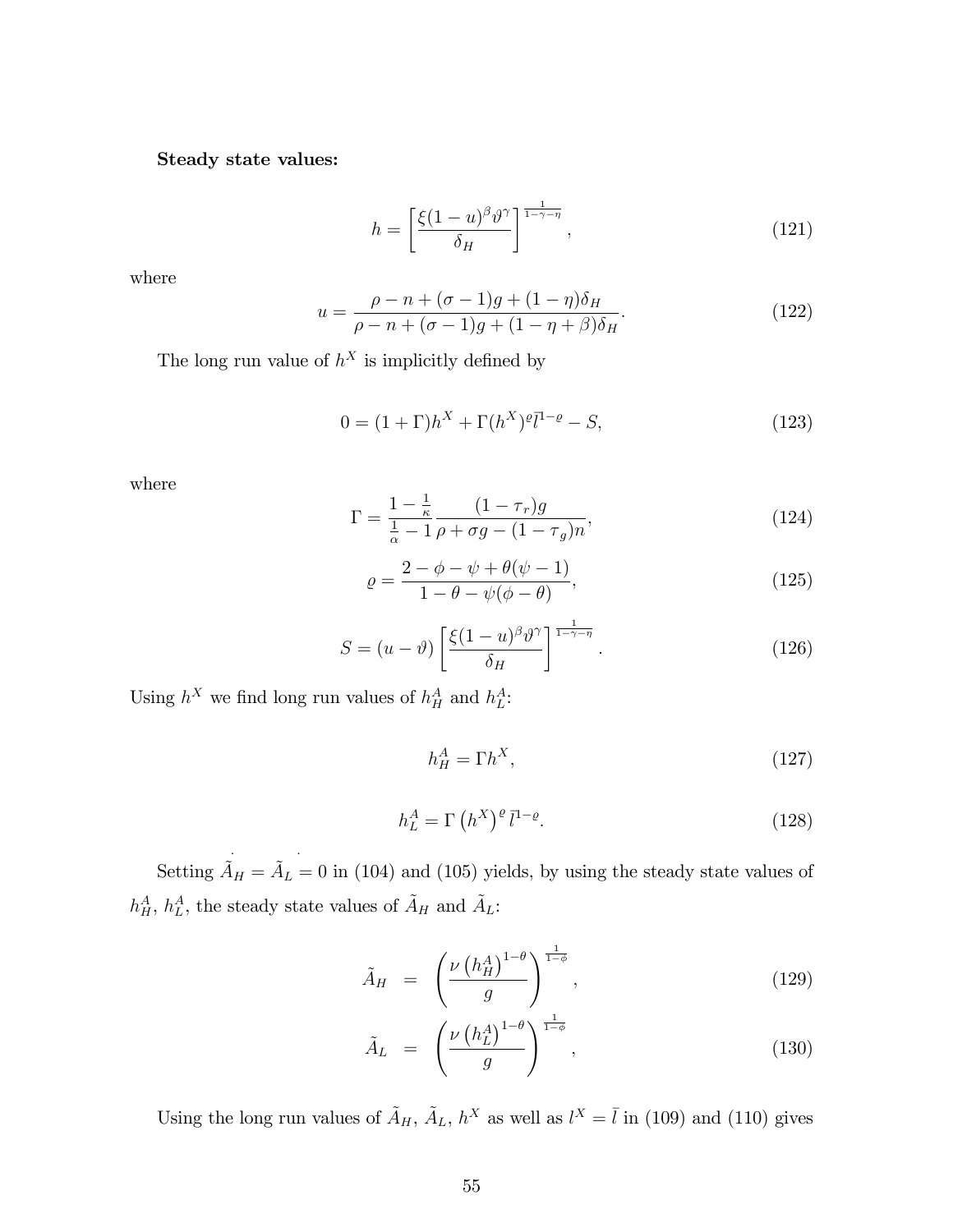us the long run values of  $P_H^X$  and  $P_L^X$ , respectively.

Setting  $\tilde{c}_h = 0$  (thus  $\tilde{c}_l = 0$ ) in (99), we obtain the steady state interest rate:

$$
r = \frac{\rho + \sigma g}{1 - \tau_r}.\tag{131}
$$

Using the long run values for  $\tilde{A}_H$ ,  $\tilde{A}_L$ ,  $P_H^X$ ,  $P_L^X$  and r in (112) and (113) give us the long run values for  $\tilde{w}_h$  and  $\tilde{w}_l$ , respectively.

Using the long run values for  $\tilde{A}_H$ ,  $\tilde{A}_L$ ,  $h_H^A$ ,  $h_L^A$  and  $\tilde{w}_h$  in (114) and (115) give us the long run values for  $p_H^A$  and  $p_L^A$ , respectively.

Using the long run values for h, u,  $\tilde{w}_h$ ,  $\tilde{w}_l$ ,  $\tilde{A}_H$ ,  $\tilde{A}_L$ ,  $P^X_H$ ,  $P^X_L$ ,  $p^A_H$ ,  $p^A_L$ ,  $h^X$  in (120) we obtain  $\Xi$  for policy parameters  $\tau_h$ ,  $\tau_l$ ,  $\tau_g$ ,  $\tau_r$ . Thus, using  $\tilde{w}_h h$  in (118) gives us the relationship between  $\vartheta$  and  $s^E$ ; (119) gives us the relationship between  $\tilde{T}$  and  $s^T$ .

Finally, setting  $\tilde{a}_h = \tilde{a}_l = 0$  in (101) and (103) implies

$$
0 = (1 - \tau_r)r - n + (1 - \tau_h)\frac{\tilde{w}_h u h}{\tilde{a}_h} - \frac{\tilde{c}_h}{\tilde{a}_h} - g,\tag{132}
$$

$$
0 = (1 - \tau_r)r - n + (1 - \tau_l)\frac{\tilde{w}_l}{\tilde{a}_l} - \frac{\tilde{c}_l}{\tilde{a}_l} + \frac{\tilde{T}}{\tilde{a}_l} - g.
$$
 (133)

Using the long run values of  $\tilde{w}_h$ ,  $\tilde{w}_l$ , u, h, r,  $\vartheta$  and  $\tilde{T}$ , there are the four equations (108), (111), (132), (133) left for the five remaining unknown long run values of  $\tilde{c}_h$ ,  $\tilde{c}_l$ ,  $\tilde{a}_h$ ,  $\tilde{a}_l$ , and m. The numerical implementation suggests that the long run values of these variables are unique under assumptions (A1)-(A5). Unlike the long run values of other variables, however, the respective values depend on initial conditions. The initial distribution of assets, characterized by initial conditions  $a_{h,0}$ ,  $a_{l,0}$ , cannot be chosen independently of initial conditions  $A_{H,0}$  and  $A_{L,0}$ . According to (108), in period 0, it must hold that

$$
a_{h,0} + \bar{l}a_{l,0} = A_{H,0} \left(\frac{\alpha P_{H,0}^X}{\kappa(r_0 + \delta_K)}\right)^{\frac{1}{1-\alpha}} h^X + A_{L,0} \left(\frac{\alpha P_{L,0}^X}{\kappa(r_0 + \delta_K)}\right)^{\frac{1}{1-\alpha}} \bar{l} + p_{H,0}^A A_{H,0} + p_{L,0}^A A_{L,0}.
$$
 (134)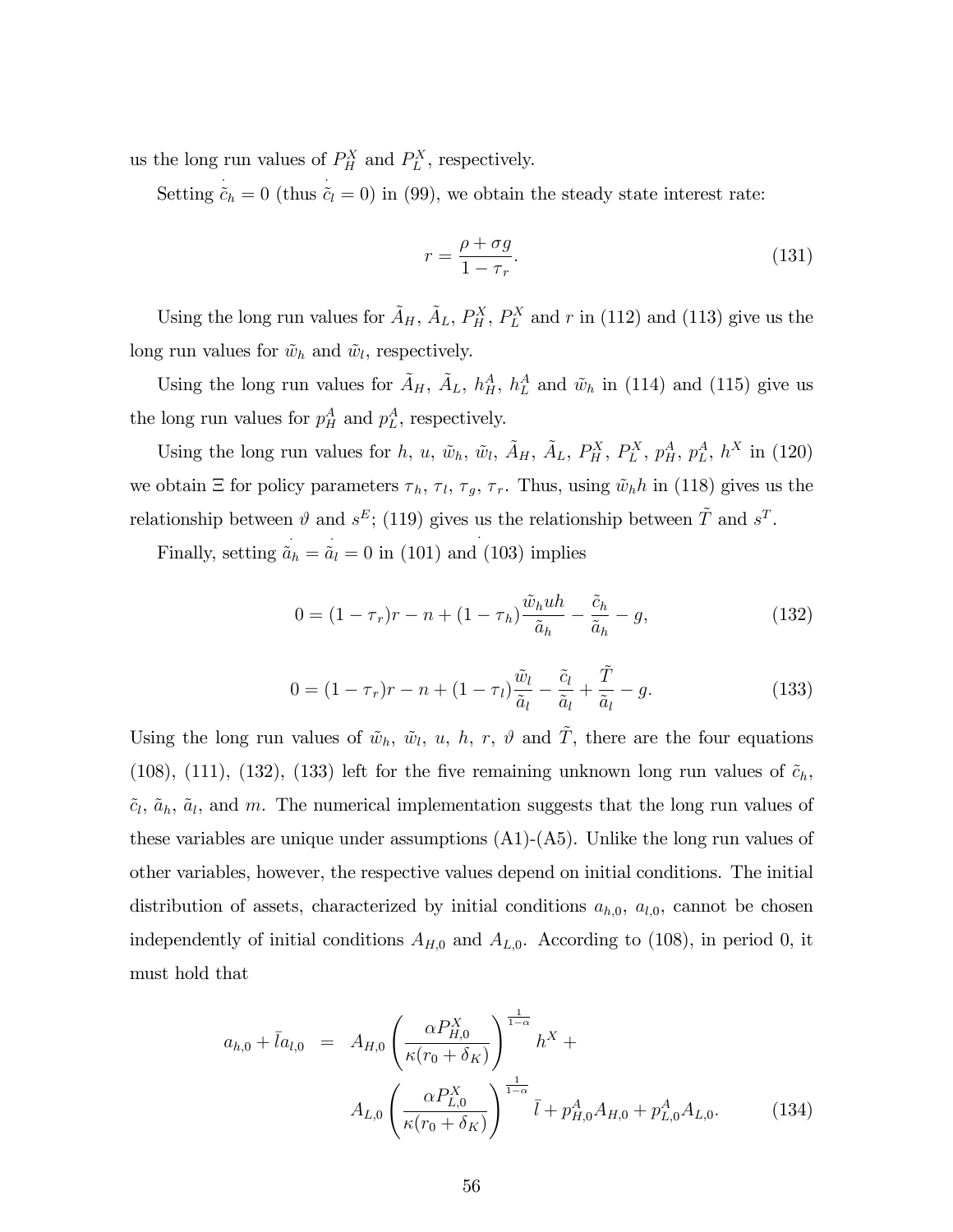Let  $\mathfrak{s} \equiv a_{h,0}/a_{l,0}$  denote initial assets of h-type individuals relative to those of l-type individuals. Thus, for given distributional parameter, s, initial assets read as

$$
a_{l,0} = \frac{1}{\mathfrak{s} + \bar{l}} \left( A_{H,0} \left( \frac{\alpha P_{H,0}^X}{\kappa (r_0 + \delta_K)} \right)^{\frac{1}{1-\alpha}} h^X + A_{L,0} \left( \frac{\alpha P_{L,0}^X}{\kappa (r_0 + \delta_K)} \right)^{\frac{1}{1-\alpha}} \bar{l} + p_{H,0}^A A_{H,0} + p_{L,0}^A A_{L,0} \right), \tag{135}
$$

according to (134), and  $a_{h,0} = \mathfrak{s} a_{l,0}$ .

R&D intensity: The model is calibrated such that the long run R&D intensity is two percent. The R&D intensity is given by

$$
R\&D \equiv \frac{w_h(H_H^A + H_L^A)}{Y}.\tag{136}
$$

Substituting (26) and (27) into (5) we obtain

$$
Y = \left(\frac{\alpha}{\kappa(r+\delta_K)}\right)^{\frac{\alpha}{1-\alpha}} \left[ \left(A_L L^X \left(P_L^X\right)^{\frac{\alpha}{1-\alpha}}\right)^{\frac{\varepsilon-1}{\varepsilon}} + \left(A_H H^X \left(P_H^X\right)^{\frac{\alpha}{1-\alpha}}\right)^{\frac{\varepsilon-1}{\varepsilon}} \right]^{\frac{\varepsilon}{\varepsilon-1}}. \tag{137}
$$

Using the expression (112) for  $\tilde{w}_h$  and (137) in (136) we find

$$
R\&D = \frac{(1-\alpha)\frac{\tilde{A}_H}{\tilde{A}_L}\left(P_H^X\right)^{\frac{1}{1-\alpha}}\left(h_H^A + h_L^A\right)}{\left[\left(l^X\left(P_L^X\right)^{\frac{\alpha}{1-\alpha}}\right)^{\frac{\varepsilon-1}{\varepsilon}} + \left(\frac{\tilde{A}_H}{\tilde{A}_L}h^X\left(P_H^X\right)^{\frac{\alpha}{1-\alpha}}\right)^{\frac{\varepsilon-1}{\varepsilon}}\right]^{\frac{\varepsilon}{\varepsilon-1}}},\tag{138}
$$

where  $P_H^X$  is given by (109),  $P_L^X$  is given by (110),  $r = \frac{\rho + \sigma g}{1 - \tau_r}$  $\frac{\rho + \sigma g}{1 - \tau_r}$ ,  $h^X$  is given by (123) (observing (126) and (122)),  $h_H^A$  is given by (127),  $h_L^A$  is given by (128),  $\tilde{A}_H/\tilde{A}_L$  is given by (85),  $r = \frac{\rho + \sigma g}{1 - \tau}$  $\frac{\rho+\sigma g}{1-\tau_r}$  and  $l^X=\overline{l}$ .

#### Additional trickle-down dynamic analyses (discussed in section 6.3)

• In section 6.1 we introduced the threshold time span  $\hat{t}$  (see Figure 1), after which an increase in the share of tax revenue devoted to higher education,  $s<sup>E</sup>$ , by five percentage points raises net income type $-l$  individuals,  $y_l$ , more than an equally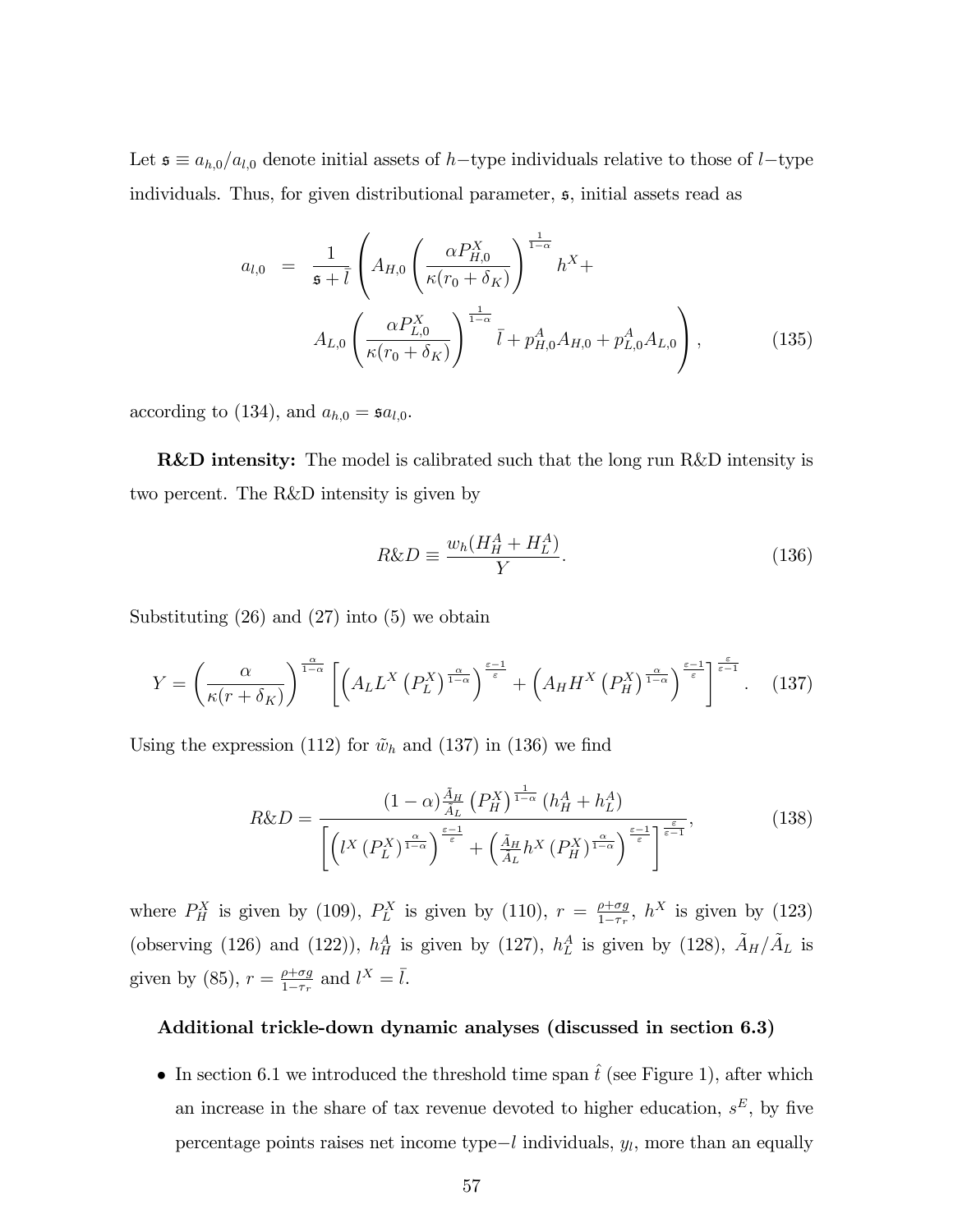sized increase in the share of tax revenue devoted to redistributive transfers,  $s^T$ . Figure A.1 shows  $\hat{t}$  as a function of the (derived) elasticity of substitution between the two types of labor,  $\psi$ . As discussed as first point in section 6.3, a finite t always exists for the considered range of  $\psi$ ; the function displayed in Figure A.1 is increasing, convex for low values of  $\psi$ , and concave for high values of  $\psi$ .



Figure A.1: Threshold time span  $\hat{t}$  as a function of the derived elasticity of substitution between the two types of labor,  $\psi$ . Set of parameters as in Table 1.

• In Figure A.2, we show the evolution of consumption of a type-l individual,  $c_l$ , again normalized to the intitial stady state level before the policy reform,  $c_l^*$ , in response to an increase in  $s<sup>E</sup>$  and  $s<sup>T</sup>$  separately by five percentage points. Qualitatively, the evolution of  $c_l/c_l^*$  is similar to the evolution of normalized net income,  $y_l/y_l^*$  shown in Figure 1. Quantitatively, we see a less pronounced initial impact of policy reforms compared to that on net income, reflecting consumptionsmoothing behavior. After the "education reform" consumption levels of lowskilled workers are equated with those under the baseline scenario after 21 years. The intersection point with the scenario "redistribution reform" is 118 years.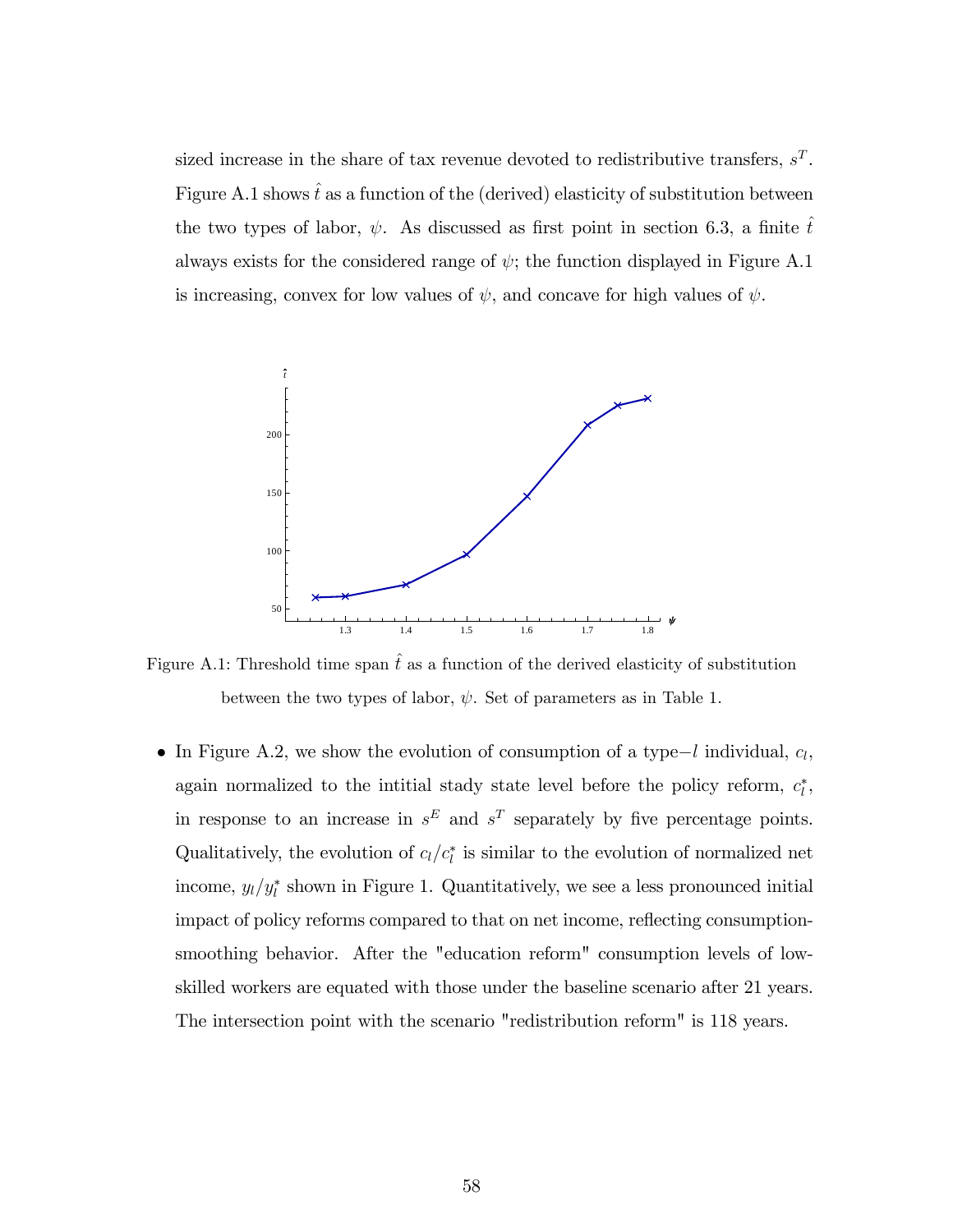

Figure A.2: Time path of normalized consumption,  $c_l/c_l^*$ , in three scenarios: solid (blue) line: baseline scenario ( $s^T$  and  $s^E$  remain constant), horizontal dashed line:  $s^T$  increases by five percentage points, increasing dashed line:  $s<sup>E</sup>$  increases by five percentage points. Set of parameters as in Table 1.

• Alternatively to evaluating an increase in  $s<sup>E</sup>$  and  $s<sup>T</sup>$  separately, section 6.3 also discussed an increase (decrease) in the fraction of total tax revenue devoted to education,  $s^E$ , while at the same time reducing (raising) the fraction devoted to transfers,  $s^T$ , such that the sum of the two fractions,  $s^E + s^T$ , remains constant. The results from these policy reforms, changing both  $s<sup>E</sup>$  and  $s<sup>T</sup>$  simultaneously in opposite directions by one percentage points, are given in Figure A.3. We see that, on impact, total net income  $y_l$  decreases when expanding education and increases when extending redistribution. The transition paths after the initial response are in opposite directions. Again, a policy reform towards expanding education is harmful in the shorter run, but leads to trickle-down growth in the longer run. A policy reform towards extending redistribution which lowers the fraction of tax revenue devoted to education is beneficial in the shorter run, but harmful in the longer run. It takes about 90 years for an increase in  $s<sup>E</sup>$  while reducing  $s^T$  to increase  $y_l$  compared to both the baseline scenarion without policy reform and the policy alternative to increase in  $s<sup>E</sup>$  while reducing  $s<sup>T</sup>$ .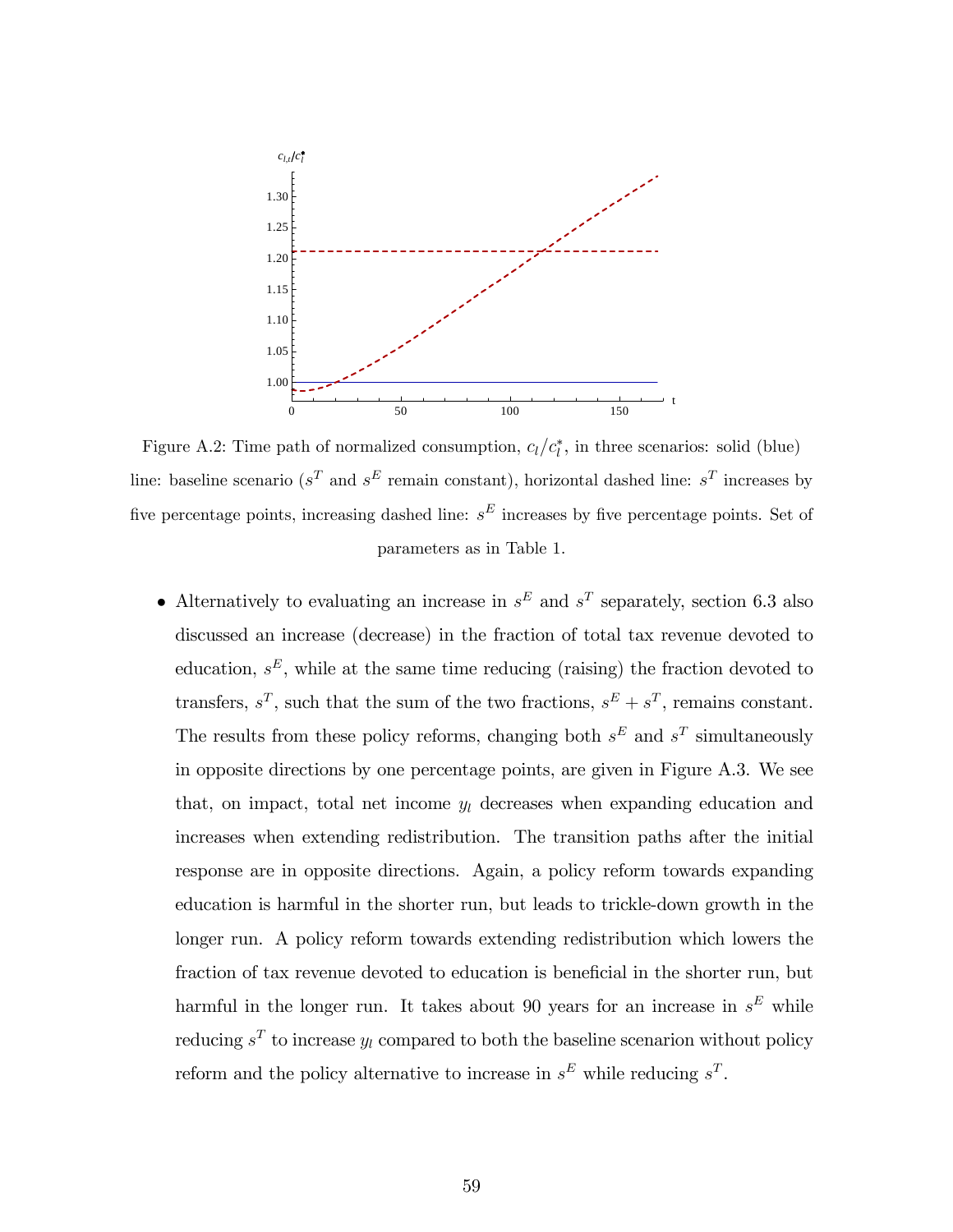

Figure A.3: Time path of normalized income,  $y_l/y_l^*$ , in three scenarios: solid (blue) line: baseline scenario ( $s^T$  and  $s^E$  remain constant), dotted (green) line:  $s^T$  increases by one percentage point and  $s<sup>E</sup>$  decreases by one percentage point, dashed (red) line:  $s<sup>E</sup>$  increases by one percentage point and  $s<sup>T</sup>$  decreases by one percentage point. Set of parameters as in Table 1.

 $\bullet\,$  We next examine the effect of an increase in the tax rate on bond holdings,  $\tau_r,$ by one percentage point to  $\tau_r = 0.18$  for two purposes: (i) to finance an increase in growth-adjusted transfer  $\tilde{T}$ , according to government budget constraint (67), while holding constant both the fraction of human capital devoted to higher education,  $\vartheta$  and the government expenditure share on transfers  $s^T$ ;<sup>22</sup> (ii) to finance an increase in  $\vartheta$ , according to government budget constraint (66), fixing both the expenditure share for education,  $s<sup>E</sup>$ , and the growth-adjusted transfer  $\tilde{T}$  to its initial level.<sup>23</sup> In policy experiment (i), as displayed by the dotted line in Figure A.4, type- $l$  households gain on impact but soon lose even compared to the baseline scenario without policy reform. The underlying reason is a decline in the fraction of human capital devoted to both kinds of R&D (not shown), eventually depressing net income  $y_l$ . In this sense, increasing the tax rate on bond holdings distorts R&D investments. In policy experiment (ii), as displayed

<sup>&</sup>lt;sup>22</sup>In experiment (i), the education expenditure share  $s<sup>E</sup>$  may change along the transition; it is determined by (66).

<sup>&</sup>lt;sup>23</sup>In experiment (ii), the expenditure share  $s<sup>T</sup>$  may change along the transition; it is determined by (67).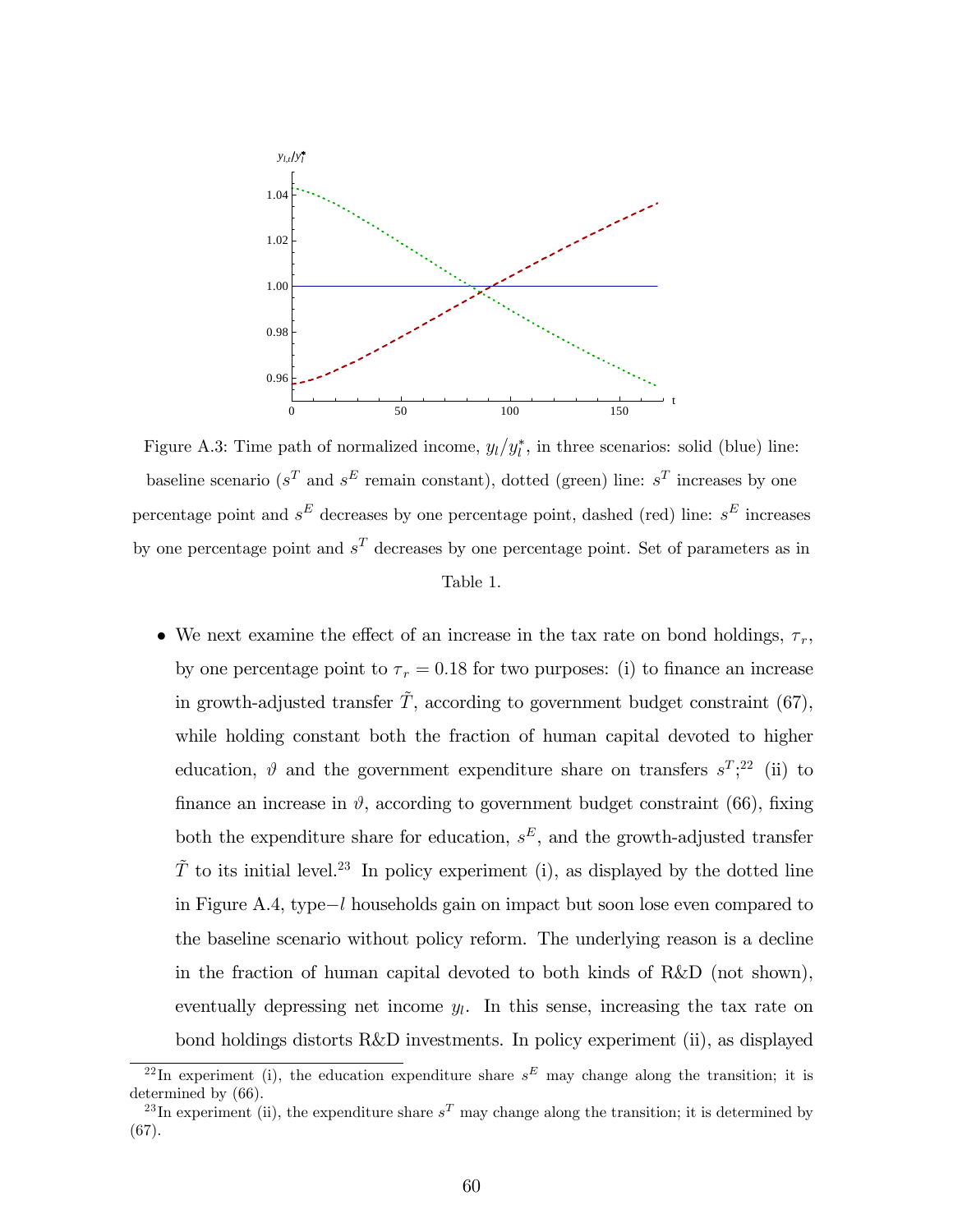by the dashed line in Figure A.4, type- $l$  households lose on impact. Again, like for Figure 1, the reason is human capital is reallocated towards educational production. Interestingly, and contrary to Figure 1, they lose even more in the longer run because of the distortive effect of raising  $\tau_r$  on R&D investments. Nevertheless, after  $\hat{t} = 57$  years they are better off in terms of net income from policy experiment (ii) as compared to (i).



Figure A.4: Time path of normalized net income,  $y_l/y_l^*$ , in three scenarios: solid (blue) line: baseline scenario; dotted line: increase in  $\tau_r$  by one percentage point is used to finance an increase in  $\tilde{T}$ , dashed line: increase in  $\tau_r$  by one percentage point is used to finance an increase in  $\vartheta$ . Set of parameters as in Table 1.

 Figure A.5 displays the same policy experiments than Figure A.4 except that now the labor income tax rate of type-h individuals,  $\tau_h$ , rather than  $\tau_r$  is increased by one percentage point to  $\tau_h = 0.36$ . Qualitatively, the effect of extending transfers (experiment (i)) and expanding education (experiment (ii)) is similiar as in Figure 1; compare the horizontal and the increasing lines in Figure 1 and Figure A.5. The result is an implication of the fact that labor income taxation does not distort the allocation of human capital in our model. Compared to Figure 1, net income  $y_l$  becomes higher under education expansion (experiment (ii) rather than (i)) earlier than in Figure 1, with  $\hat{t} = 55$  (rather than 97 years).